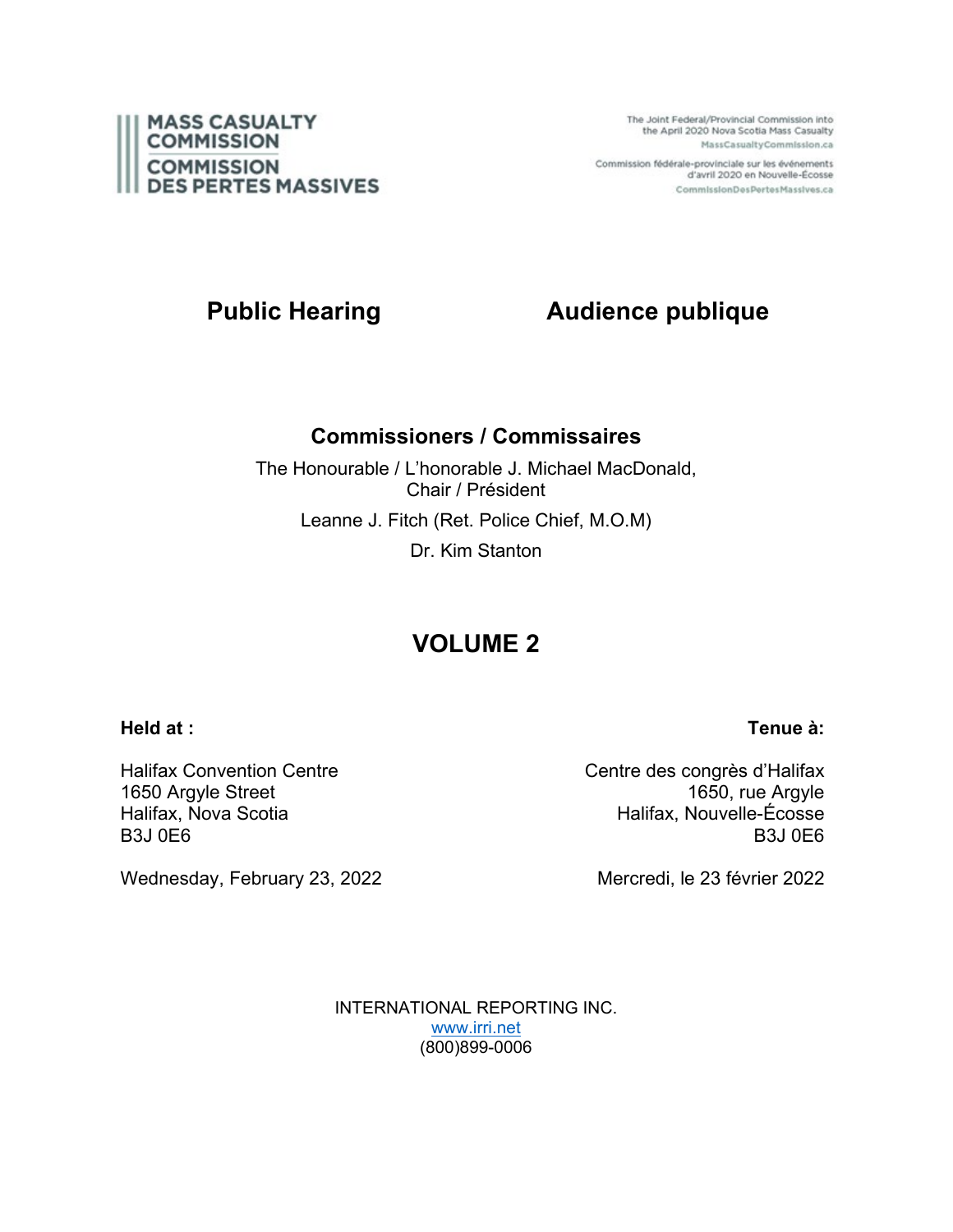### **II Appearances / Comparutions**

| Ms. Rachel Young              | Commission Counsel /<br>Conseil de la commission                                                |
|-------------------------------|-------------------------------------------------------------------------------------------------|
| <b>Panelists / Panélistes</b> |                                                                                                 |
| Ms. Alana Hirtle              | Business Analyst, CBDC-NOBL and Chair<br>of the Rotary Cares Committee, Rotary<br>Club of Truro |
| <b>Reverand Nicole Uzans</b>  | Anglican parish priest and chaplain with<br>the Canadian Armed Forces Reserves                  |
| <b>Chief Sidney Peters</b>    | <b>Glooscap First Nation</b>                                                                    |
| Ms. Mary Teed                 | Social Worker and Executive Director of<br>the Colchester Adult Learning Association            |
| Dr. Ernest Asante Korankye    | President & CEO at Asante Logistic Group<br>Inc.                                                |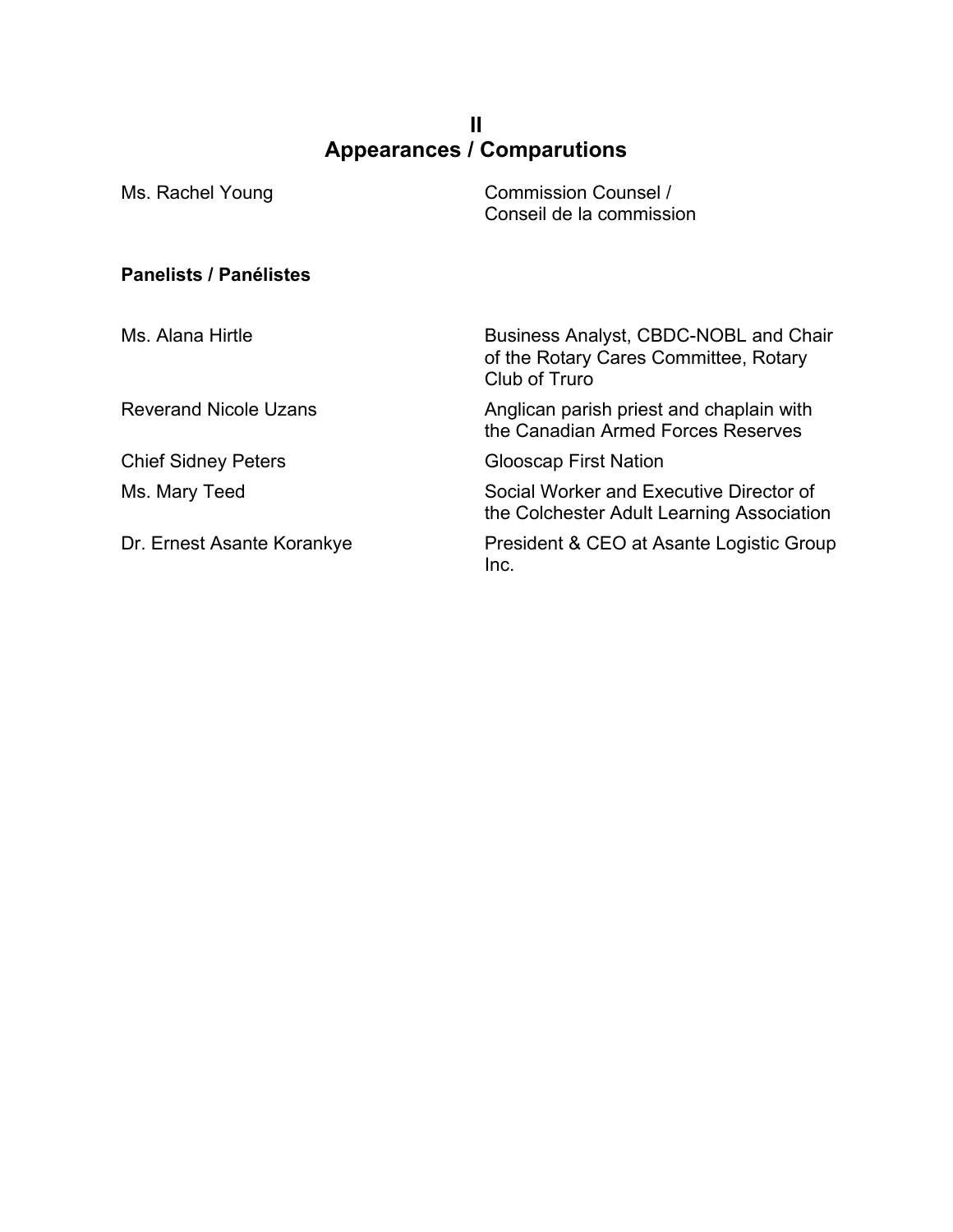**III Table of Content / Table des matières**

|                                                        | <b>PAGE</b> |
|--------------------------------------------------------|-------------|
| Introducing the communities: Life in rural Nova Scotia |             |
| Ms. Alana Hirtle, Panel Facilitator                    | 2           |
|                                                        |             |
| The Structure of Policing in Nova Scotia               |             |
| Presentation by Ms. Rachel Young                       | 23          |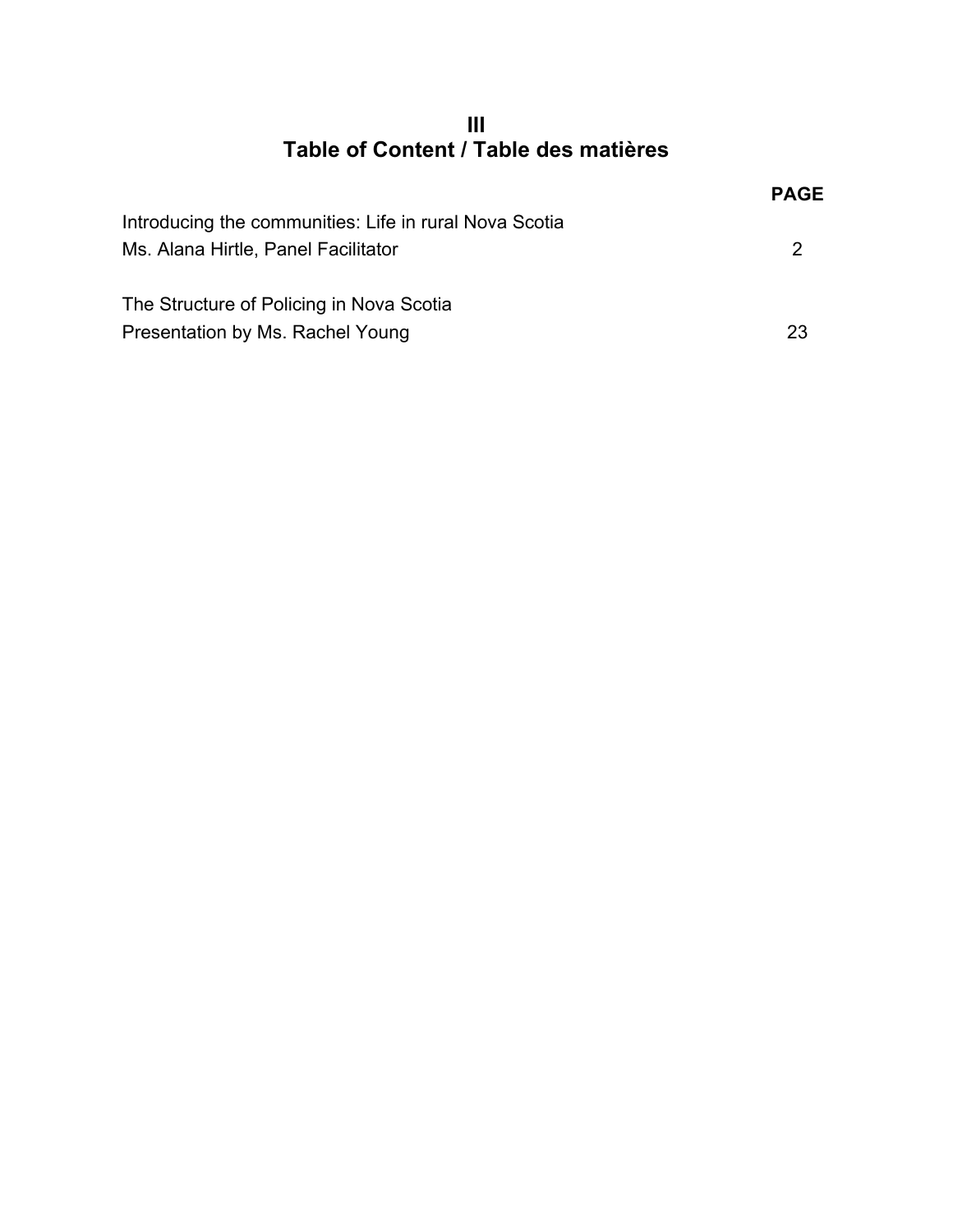## **IV Exhibit List / Liste des pièces**

| No       | <b>DESCRIPTION</b>                                                                              | <b>PAGE</b> |
|----------|-------------------------------------------------------------------------------------------------|-------------|
| P-000001 | "The Structure of Policing" Report – April 2020                                                 | 23          |
| P-000002 | Legislative brief on the structure of policing in Nova<br>Scotia prepared by Commission counsel | 24          |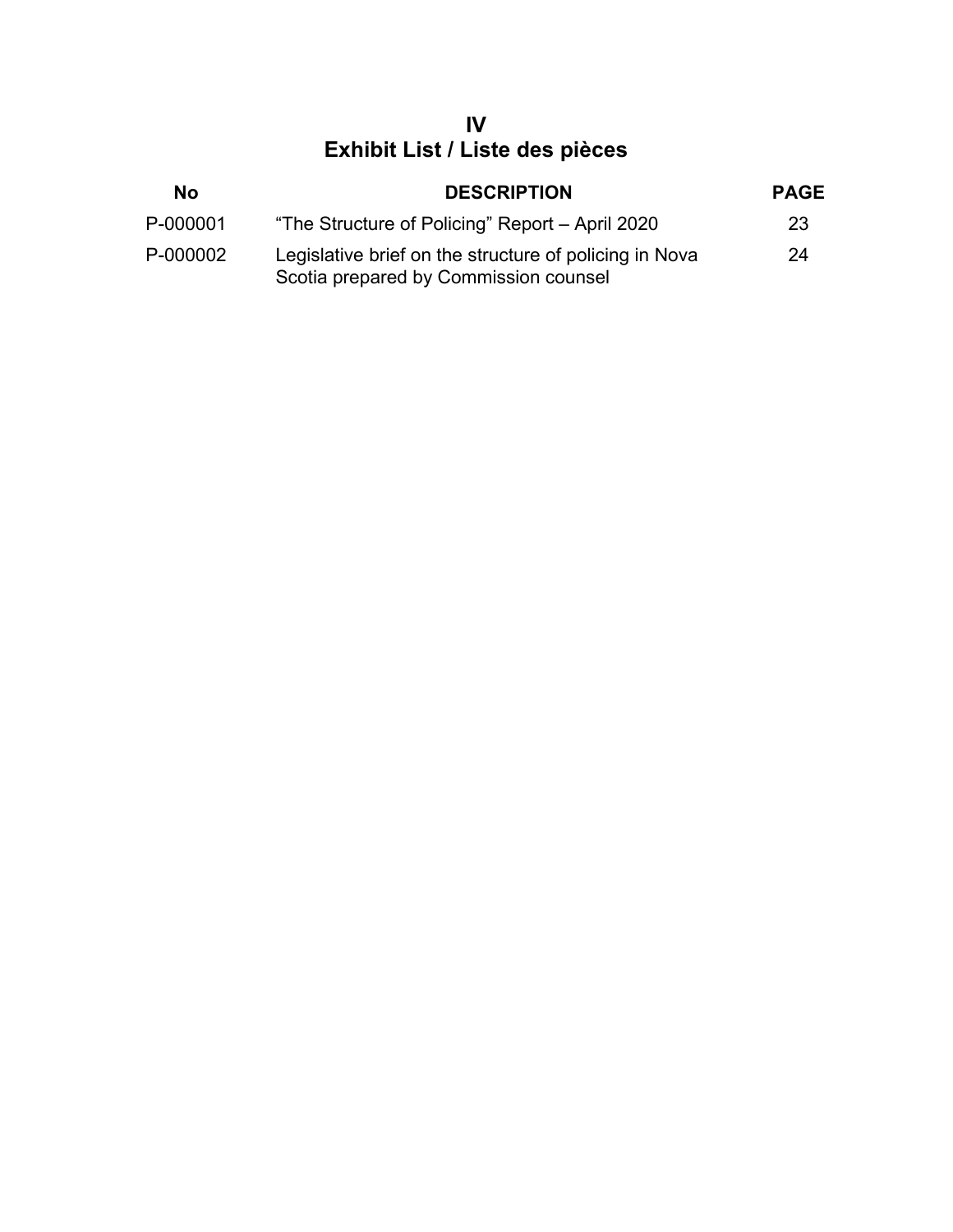Halifax, Nova Scotia --- Upon commencing on Wednesday, February 23, 2022 at 9:46 a.m. **REGISTRAR DARLENE SUTHERLAND:** Good morning. The proceedings of the Mass Casualty Commission are now in session with Chief Commissioner Michael MacDonald, Commissioner Leanne Fitch, and Commissioner Kim Stanton presiding.

 **COMMISSIONER MacDONALD:** Bonjour tous le monde. Hello, everyone. Good morning. I want to first acknowledge that we are in Mi'kma'ki, the ancestral and unceded lands of the Mi'kmaq. I also want to invite us all to be inspired by the memories of the lives taken, their loved ones, those injured and the communities. May that always be our motivation and inspiration as we move forward with these important hearings.

 You know, one of the -- one of the things that is gratifying about living in Nova Scotia, and indeed in Canada, is that after this mass casualty and we began our work nobody really said no to us for any requests we had, and people, whether we were hiring our team members or otherwise, people were anxious to help, were anxious to step up and do what they can to help. And today is no exception. Without hesitation when we ask people, not just in Nova Scotia but outside Nova Scotia, to help us with our work, it's always a yes without hesitation because they care. And as we discussed yesterday, next week we will begin sharing with the public our Foundational Documents, beginning with the -- with Portapique and what happened in Portapique on April 18th and 19th, 2020. And we indicated that that's not going to be easy, and we will continue to share with the public the Foundational Documents that track the timeline of events, and that will continue over the next several weeks. Following that, we will explore the context, causes and circumstances, in other words, why what happened happened, and then we will move into Phase 3, which will explore positive recommendations for change to keep us all safe.

And we thought it very important for us and for the public, we would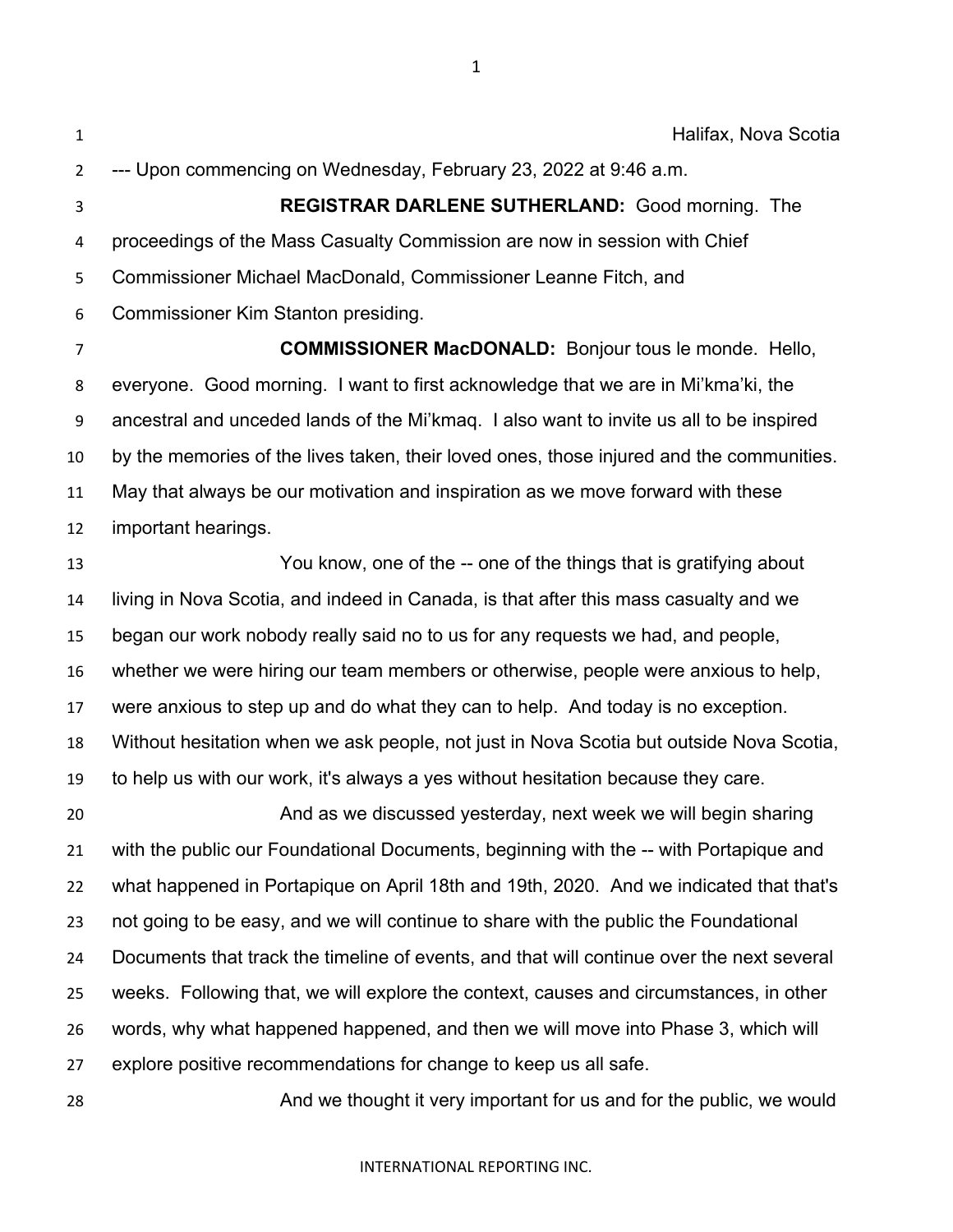hope, to have a better sense of the communities that were affected. And during the wonderful mental health panel yesterday, we, we learned about the importance of communities, particularly rural communities and how they -- and how they stick together, and what's it like living in rural communities in Nova Scotia. And I believe I mentioned yesterday, there is a -- there are equivalent communities like those beautiful communities affected by this mass casualty in every province and territory in the country. And it's important, we think, for context to have a better understanding of those communities. And you know, we can explore things like what is living rural Nova Scotia like? What makes communities special? What are the challenges of living in rural Canada?

11 And to do that, we have -- we have asked community leaders to come today and to share with us their perspectives on very -- on that very question. As we have discussed, the effects of the mass casualty stretch far beyond provincial borders into the lives of all Canadians, that's why it's helpful to understand the -- more about the place where the events -- places where the events occurred, listen to the stories of our panelists. Drawing from their experiences will all -- help us all better understand what happened.

 So with that introduction, it's my honour to introduce Alana Hirtle, who will be facilitating this conversation. Alana is past president and current Chair of the Portapique Community Build Up Project of the Rotary Club of Truro. When she's not doing rotary work, she may be found at the local Community Business Development Corporation where she helps small business owners through financing, training, and advice. Alana grew up on the South Shore of Nova Scotia, spending her summers at Green Bay, Lunenburg County. She relocated to Colchester County in 2013, and has made it her home.

 Alana, you and your panelists are -- represent the people I described when we asked you, without hesitation stepped up, and are doing what you can to help, and you're greatly helping us today. So I'll turn it over to you, Alana.

#### INTERNATIONAL REPORTING INC.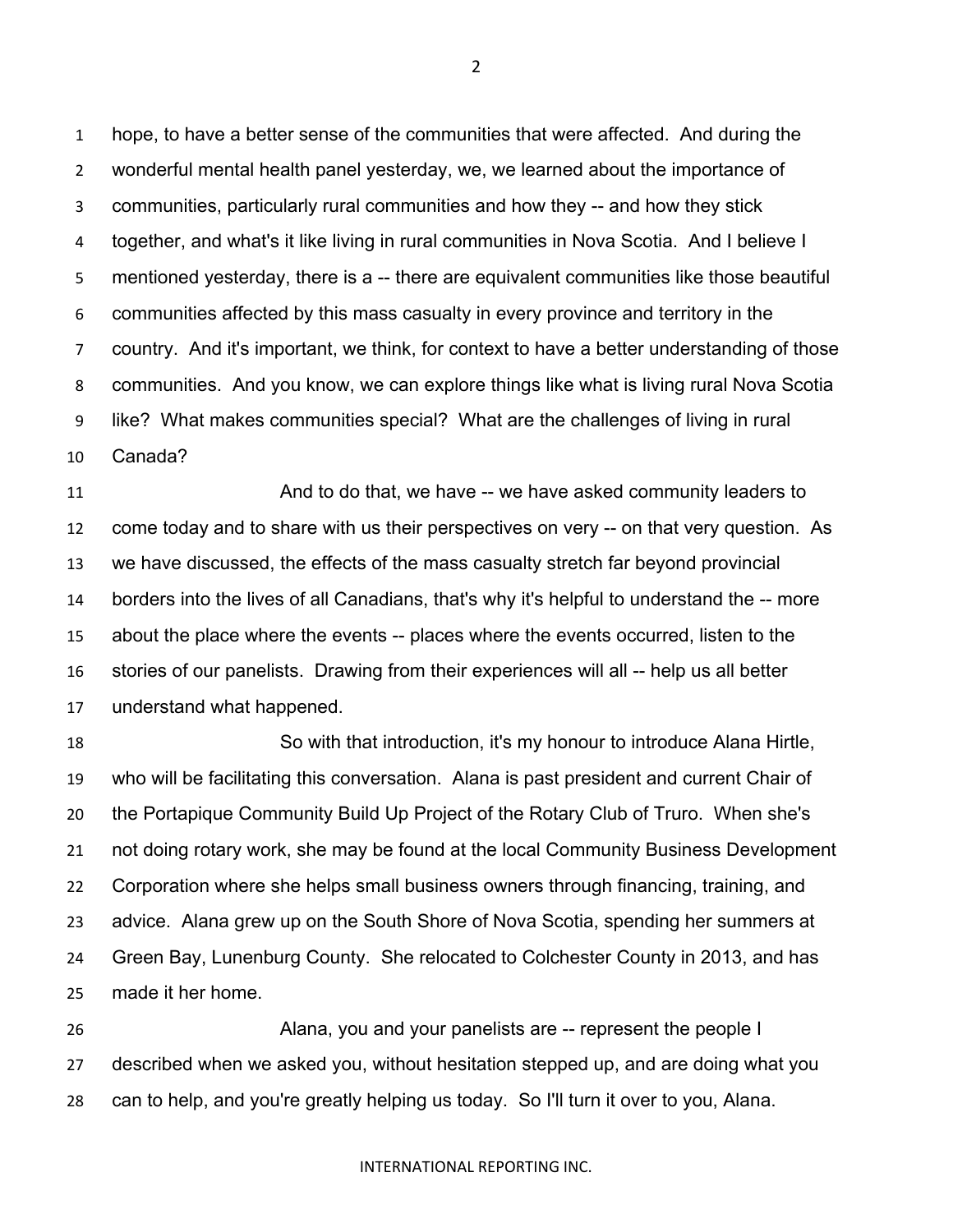| $\mathbf{1}$   | <u>--- INTRODUCING THE COMMUNITIES: LIFE IN RURAL NOVA SCOTIA:</u>                            |
|----------------|-----------------------------------------------------------------------------------------------|
| $\overline{2}$ | MS. ALANA HIRTLE: Thank you, Commissioner MacDonald.                                          |
| 3              | Good morning, and good morning. I am very pleased to be here today, and I'm looking           |
| 4              | forward to the conversation we're going to have over the next hour.                           |
| 5              | The purpose of this community panel is to share our thoughts on                               |
| 6              | what it's like to live in rural Nova Scotia, what makes the people and places special,        |
| 7              | what -- how we may have things in common with many of you watching today.                     |
| 8              | The panelists will all bring a unique perspective, as we have an                              |
| 9              | immigrant, we have an Indigenous leader, we have someone who grew up in the area              |
| 10             | and chose to stay and we have someone who moved there for work and decided to stay            |
| 11             | for the lifestyle. All live in rural Nova Scotia by choice and will have views to share as to |
| 12             | why they've elected to make it their home.                                                    |
| 13             | So it's now my pleasure to introduce our panelists, because you                               |
| 14             | wondered who was here. All right.                                                             |
| 15             | Chief Sidney Peters was first elected as Chief of Glooscap First                              |
| 16             | Nation in 2012, with a focus on building a strong community, rejuvenating culture, and        |
| 17             | supporting economic development.                                                              |
| 18             | As a community leader, Chief Peters works closely with not-for-                               |
| 19             | profit groups, band councils, tribal councils, municipalities, and federal and provincial     |
| 20             | governments.                                                                                  |
| 21             | Chief Peters holds diploma in agricultural modernization from the                             |
| 22             | Nova Scotia Agricultural College in Truro.                                                    |
| 23             | He has an extensive background in Indigenous housing with                                     |
| 24             | organizations such as Canada Mortgage and Housing Corporation and the Native                  |
| 25             | Council of Nova Scotia.                                                                       |
| 26             | In 2006, Chief Peters became a senior advisor on Aboriginal                                   |
| 27             | housing with CMHC and remained in the position until 2008, when he moved to the               |
| 28             | Confederacy of Mainland Mi'kmaq as the Manager of Lands, Environment, and Natural             |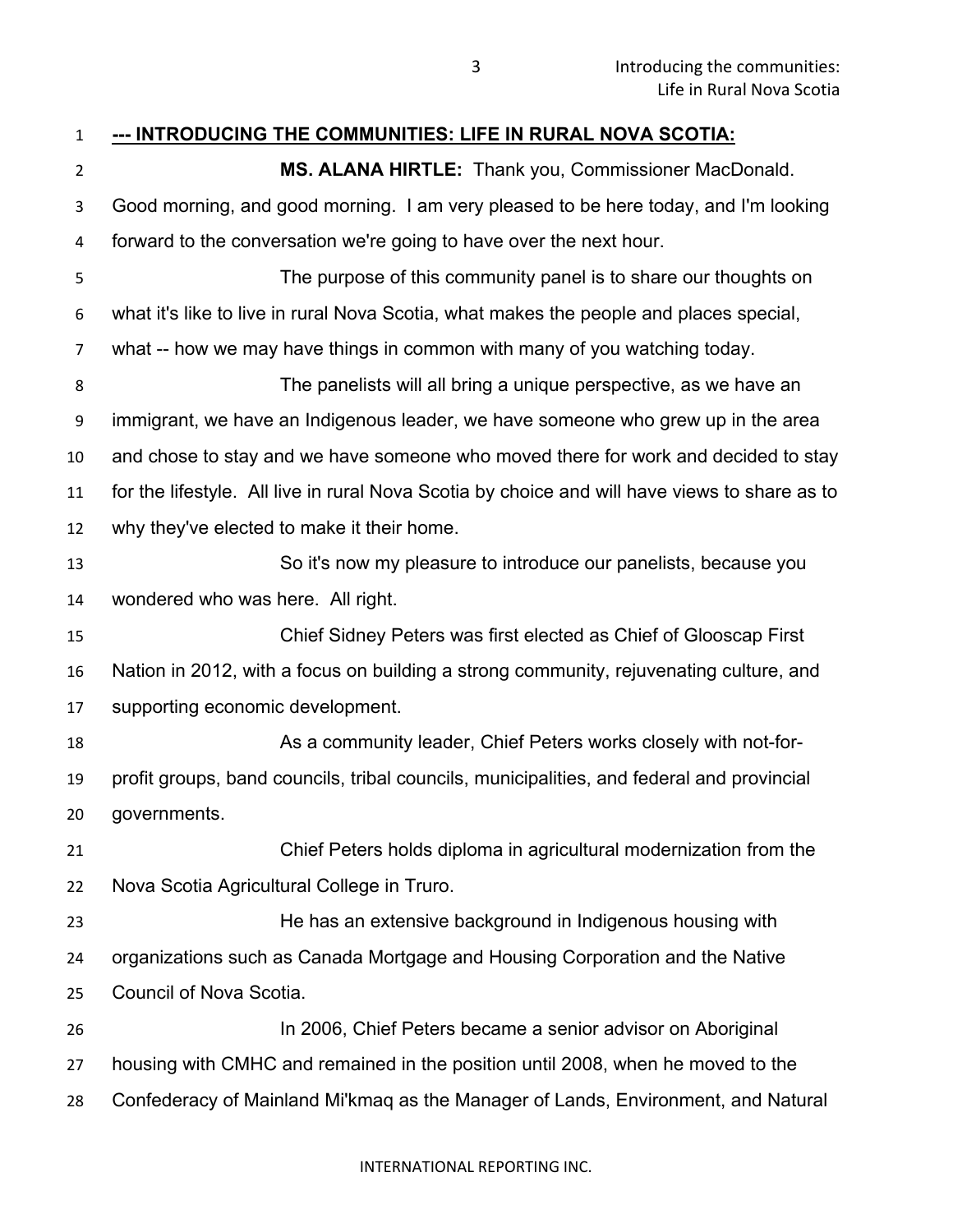Resources.

 Chief Peters resides in Glenholme, Nova Scotia with his wife Darlene and two children, Dylan and Joecy. Together with his council colleagues, Chief Peters hopes to install a sense of pride in all community members inside and outside Glooscap First Nation. Mary Teed is a social worker from Masstown, Nova Scotia and the Executive Director of the Colchester Adult Learning Association, a community learning organization that delivers literacy and essential skills programs for adults in Truro and Colchester County. Mary was one of the organizers of the online vigil, "Nova Scotia Remembers", that was held following the mass casualty. She also co-created the Mom's Stronger Together fundraising group, which supported families over the last two holiday seasons and will be fundraising to support the Heart's Haven Memorial Park in Debert. As a friend and fellow community member, Mary is committed to helping our community and she truly believes we are stronger together. The Reverend Nicole Uzans is an Anglican parish priest and chaplain with the Canadian Armed Forces Reserves. She has served in several churches across northern Nova Scotia and has been active in community theatre, sports, and refugee resettlement organizations in these communities. She is a past Pilgrimage Coordinator with Camino Nova Scotia, responsible for planning and leading multi-day walking pilgrimages in communities from Annapolis Royal to Inverness. As a rural minister, she is often called upon by families and community groups to lead in times of sorrow as well as celebration. Her close connection with people and place has given her unique insight into the histories, cultures, and spiritual wellbeing of small communities. She now lives in Wolfville, Nova Scotia with her wife, the Reverend Penny Nelson. And last but not least, Dr. Ernest Korankye is an astute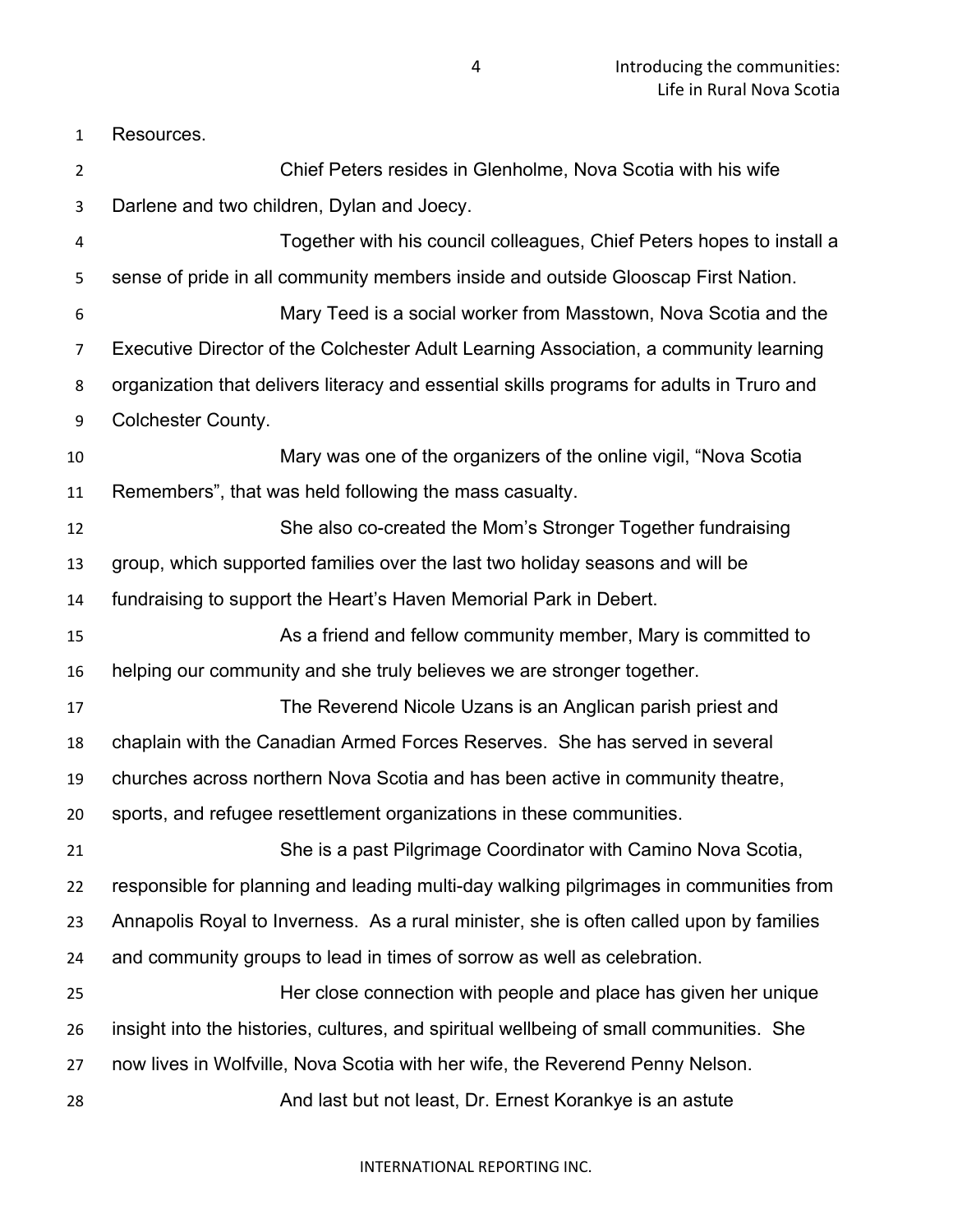entrepreneur with colossal experience in export, import and logistics. Ernest has a Doctorate degree in postharvest plant physiology from Dalhousie University and over 10 years of professional and industry experience in food safety and proper food handling including processing, storage and transportation. He brings on board the needed direction and expertise to provide well guided, quality and fast cargo handling services to our clients across the globe. Ernest emigrated from Ghana in 2010 and lives in Truro with his wife Anita and their two small children. Welcome, panelists. All right. Let's do this. So the first question I'm going to ask today I think will be for Chief Sid. And it is, many Canadians choose to raise their children over generations in rural communities. Please describe the sense of pride you've encountered and what it means to call this region home? **CHIEF SIDNEY PETERS:** Thank you very much, Alana. I just wanted to say it's an honour for me to be here. I think it's important for everybody to be aware of, you know, who the Mi'kmaq people and where we come from. And of course, we've been here for generations upon generations for the past 13,000 years, so we haven't actually left. But in regards to the region, you know, we're so proud to call this land, the land of the Mi'kma'ki. And like the Commissioner mentioned this morning, how important it is to understand about the unceded land here, you know, that's been set aside for the Mi'kmaq people. **And it's important to know that, you know, over the years, even**  back in 1752, when we talked about the Treaty of Peace and Friendship and how important that is even today, you know, we welcomed, you know, people to come to all the shores across the province, you know, and welcomed them here to Nova Scotia. 27 And again, we continue to do that on a regular basis. And as you know, on October  $1<sup>st</sup>$ , we celebrate Treaty Day. And I think that's so important.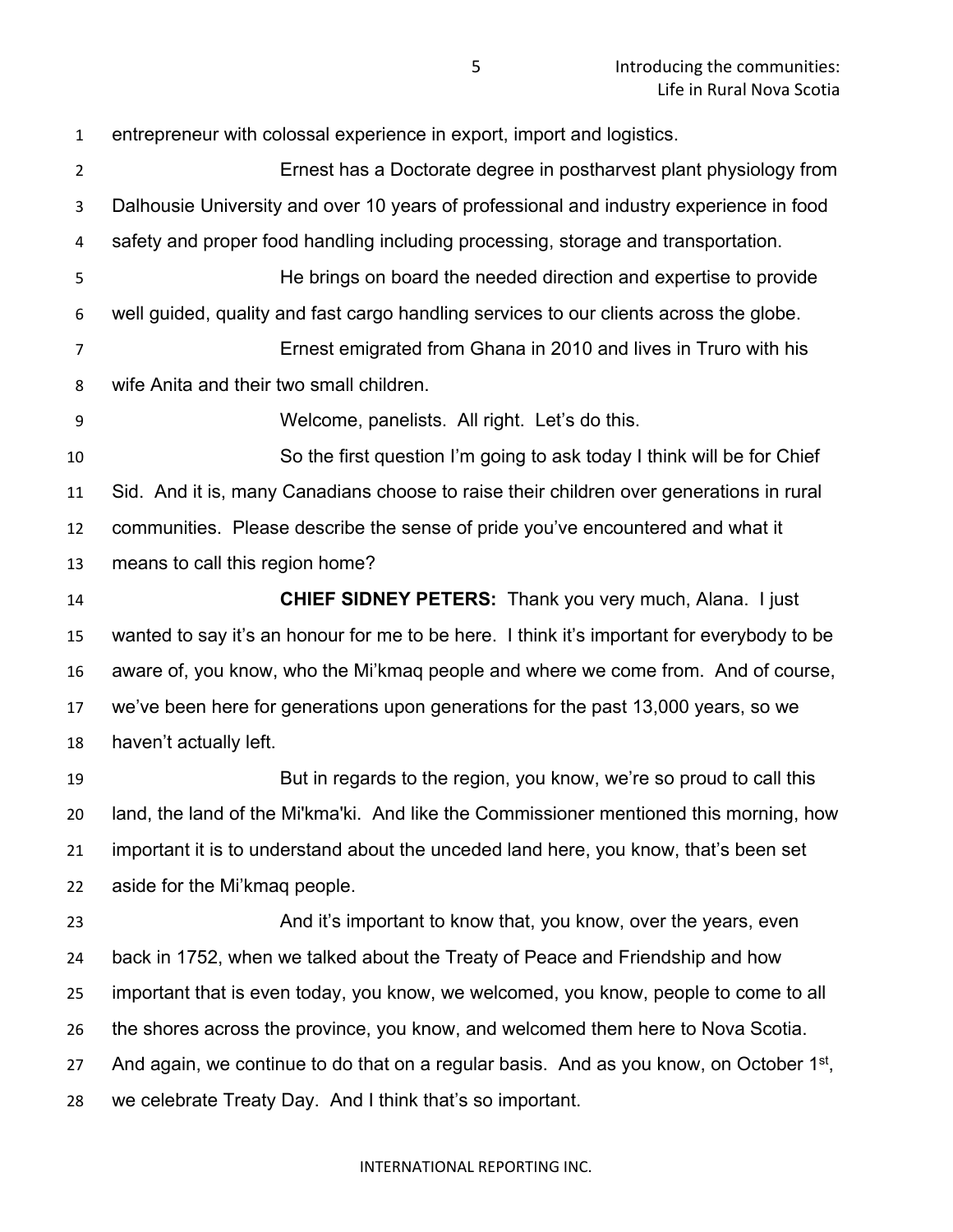And I think the other thing to realize too is living in rural areas, it's a beautiful spot, that's for sure. And the reason we're so proud of the land here, and over the years, is how nice and how Mother, as nature, has provided for us over the years. And we see all the natural resources that's taken and how important it is, you know, for survival, and, you know, it helped a lot of our communities out, especially in the rural areas. We talk about the fisheries, you know. We talk about farming, you know. You know, there's so much.

 The other thing I think we should be aware, too, in regards to talking about living in rural areas, as you know, the reserve creation many years ago, a lot of us never had much choice where to go. It was kind of, "Here you go. Here's land set aside for you." And back then they called them reservations, but we don't call them reservations in our First Nations world. We call them communities, because really, the majority of them are all families. And that's the important part of our communities, is pretty well basically all about families. And that's what created some of our communities.

 But having said that, there's about 60 percent of us that live off of reserve. For example, my parents decided to leave the reserve back in the early 60's. And so I've always resided off reserve.

 You know, but having said that, I think it was important that, you know, living in the rural areas, because I decided to live in Glenholme, and part of the reason for that was, of course, was for employment. And I've been living in Glenholme for 35 years with my wife and my two children. I raised my two children there.

23 And I just love the rural area in a sense that it's such a community. Again, it's like a big family, an extended family. You know, our children, and, you know, they go and they play together in the backyard. They go to the rink and they play hockey. They play baseball. They play soccer. They grow up. They go through the education system, you know. And then we celebrate, you know, their graduations and watch them flourish where they go, you know. But having a sense of support in local,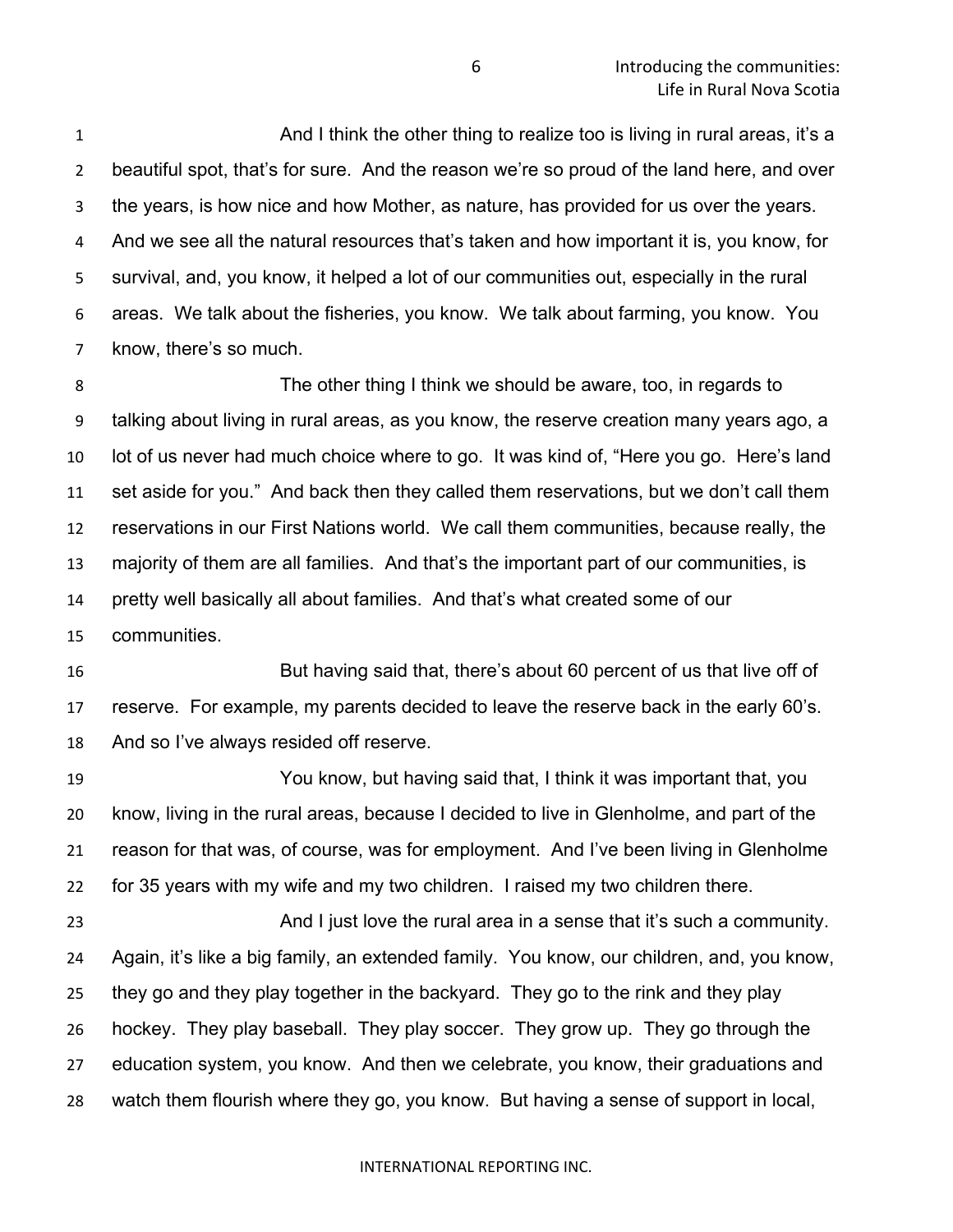you know, and I think that's important.

| $\overline{2}$ | You know, of course we have tragedies like this, but we all come                          |
|----------------|-------------------------------------------------------------------------------------------|
| 3              | together when stuff like this happens, you know, as a big family, to try to help out.     |
| 4              | And to be honest with you, in a lot of our First Nation communities,                      |
| 5              | it's the same way. You know, whenever there's a tragedy, everybody comes together.        |
| 6              | We have the funeral, we have what is called a salite', where after the funeral, everybody |
| $\overline{7}$ | gets together, they have an auction. And with the funds that come out of that auction,    |
| 8              | helps the family to pay for funeral expenses, you know, and pay for food, and try to help |
| 9              | support the children that might have been lost.                                           |
| 10             | But, you know, again, it's a real honour for me to be here.                               |
| 11             | And, you know, living in a rural area, so nice to wake up in the                          |
| 12             | summer after you've mowed your grass, you smell the grass, you know, you hear the         |
| 13             | birds and see the sun, you know, and watching the children just play and watching them    |
| 14             | grow, and it's not a real fast pace.                                                      |
| 15             | So I just wanted to say I just love living in a rural area and I think it's               |
| 16             | a great spot. Thank you.                                                                  |
| 17             | MS. ALANA HIRTLE: Thank you, Chief.                                                       |
| 18             | Mary, have you got anything you might want to add on to that?                             |
| 19             | You've been a country girl your whole life.                                               |
| 20             | MS. MARY TEED: Sure. And I guess just following up with what                              |
| 21             | you said, Chief Sid, you know, from people who have always been here to the people        |
| 22             | who came by choice, or quasi-choice, depending how far back we go, but I chose to live    |
| 23             | in Masstown, which is 22 kilometres away from Portapique, where this horrible             |
| 24             | massacre began.                                                                           |
| 25             | And also, I think you're right, people choose to come to these rural                      |
| 26             | communities because it's home. It has a sense and a feeling of home and, as you said,     |
| 27             | family. Sometimes we leave, sometimes we come back, but we always come home               |
| 28             | because there's no greater feeling than to be at home.                                    |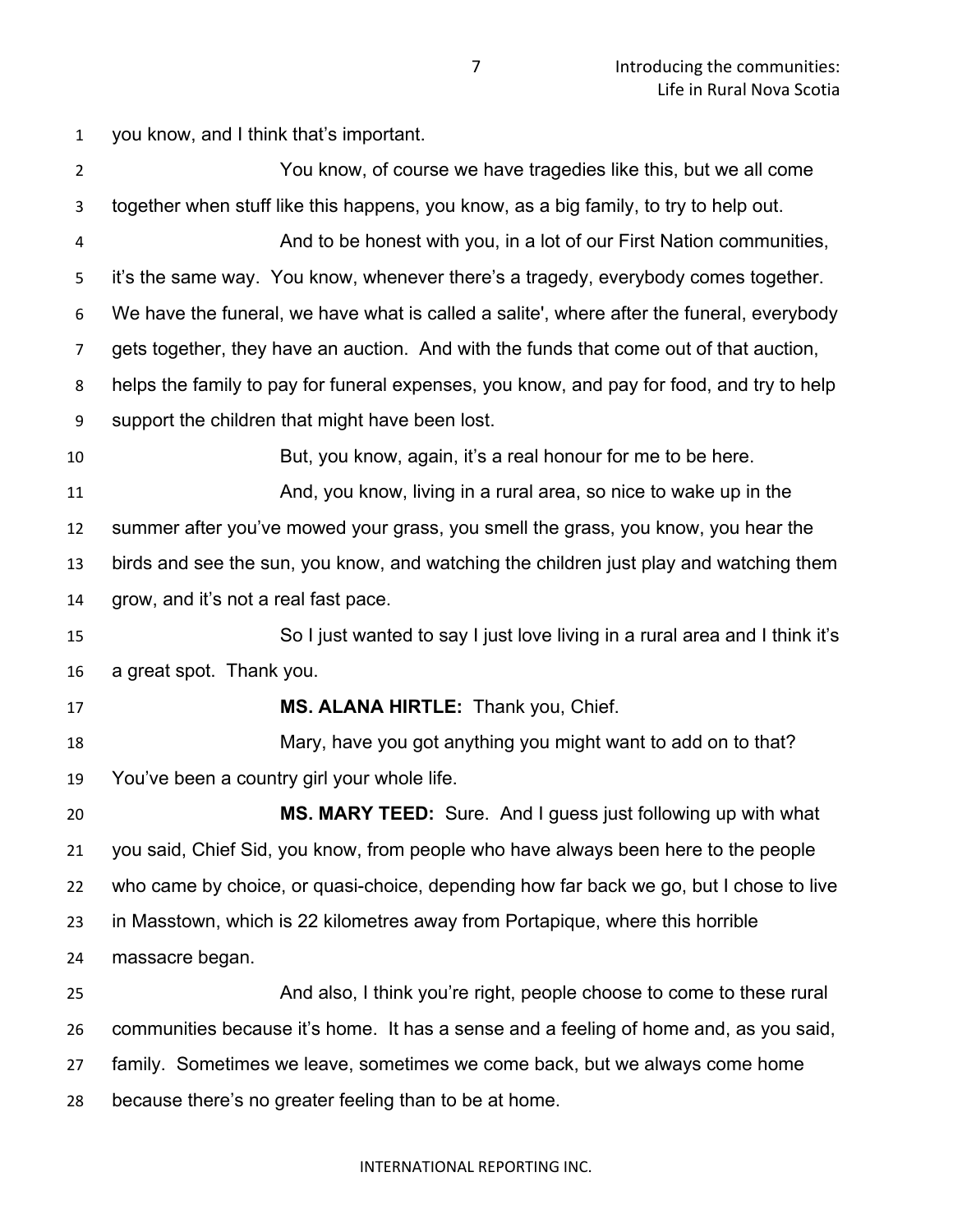| $\mathbf{1}$   | And in regards to why we're here, the massacre that took place                              |
|----------------|---------------------------------------------------------------------------------------------|
| $\overline{2}$ | really got in -- you know, and COVID, got in the way of rural communities doing the         |
| 3              | things that we normally do, which is, you know, you go to your neighbour, you go to         |
| 4              | your friends, you make a casserole, you have a function where you're raising some           |
| 5              | funds and gathering people together. And we didn't get to do that.                          |
| 6              | So it is great to be a part of a small rural community, but I think we                      |
| 7              | do need to recognize there's been a stall that's made things extremely difficult.           |
| 8              | MS. ALANA HIRTLE: Thank you. Excellent.                                                     |
| 9              | The next question I think I'm going to tackle, it is; what are some of                      |
| 10             | the unique characteristics of the communities in this region?                               |
| 11             | Well, I would challenge that all the rural communities in Nova                              |
| 12             | Scotia are unique in their own way, but this part of Nova Scotia is interesting because     |
| 13             | we have both mountains and ocean and we have the Bay of Fundy, which has the                |
| 14             | highest tides in the world. Google that.                                                    |
| 15             | It's a place where, you know, growing up we didn't lock our doors,                          |
| 16             | you didn't lock your cars; you knew who your neighbours were and you trusted them. I        |
| 17             | hope that we still live in that place now.                                                  |
| 18             | You wave at people on the road when you're driving; people you                              |
| 19             | don't know, you wave. You say hello to strangers on the sidewalk when you're walking        |
| 20             | downtown. It is a friendly, welcoming place.                                                |
| 21             | There's definitely a slower pace, including the internet service.                           |
| 22             | Cannot deny that; there are some challenges as far as technology goes when you get          |
| 23             | outside the city. But I think the slower pace is what a lot of people are looking for. It's |
| 24             | not so hurried. You know, there's jokes about rush hour and you see birds on the            |
| 25             | shoreline because that's as busy as it really gets.                                         |
| 26             | The other thing that I really love is directions by landmark, and we                        |
| 27             | talked about this on the way up in the car. It's kind of funny because, you know, you       |
| 28             | might have moved to the area and someone will say, "You turn left at that property          |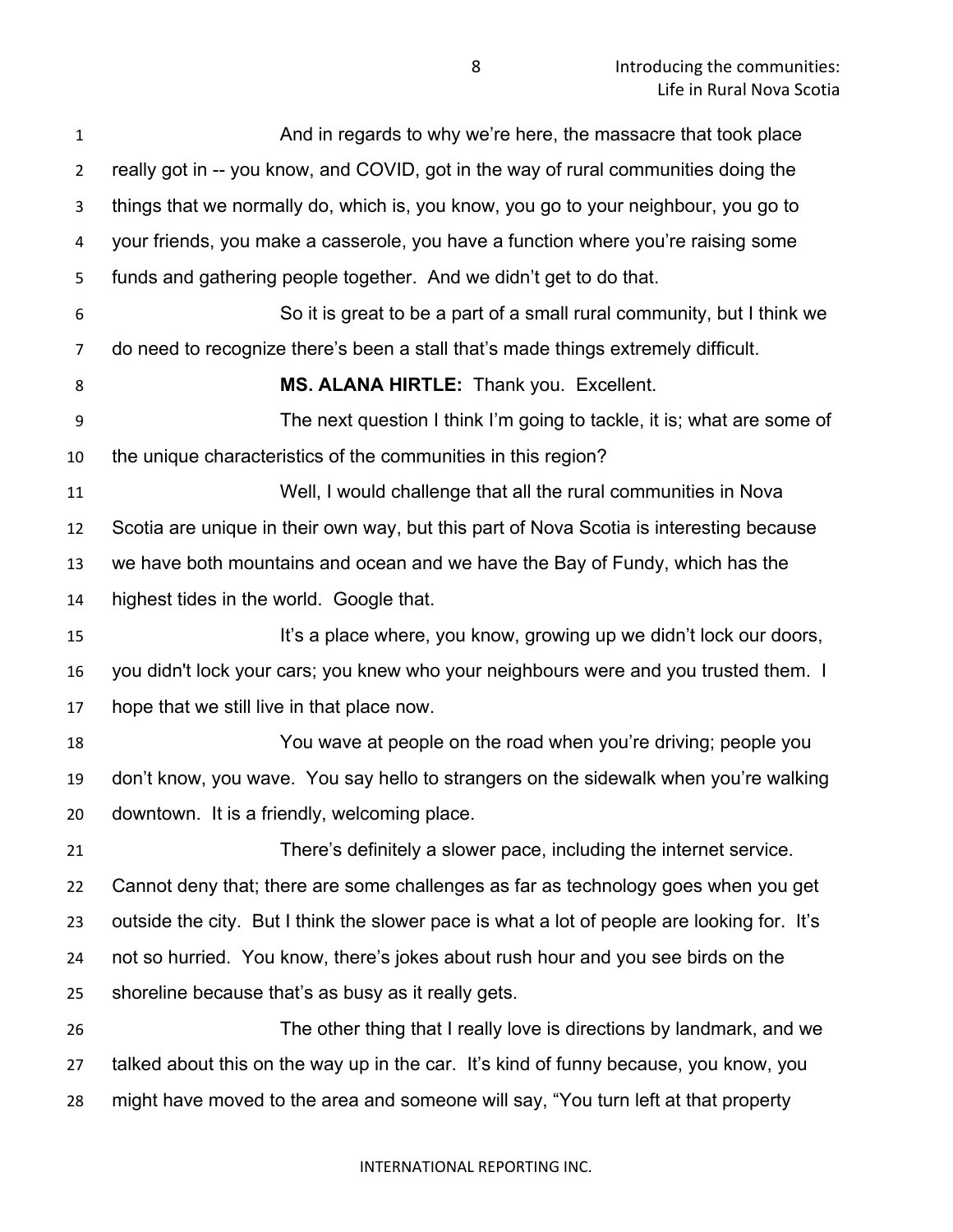where the old Carter barn used to be, burned down 20 years ago." Okay. Then you have to find out where that was because you weren't here when the Carter barn burned. So it is unique. You don't give directions in kilometres or even sometimes how long it takes to get there, but it's landmarks, like the only -- Nicole's got a good, actually, example of this one so I might toss it to Nicole to finish my thought. Your lights. **REV. NICOLE UZANS:** Sure, sure. About landmarks. When we first moved into the area, so one of the challenges was to find housing. There was no rental market but some local folks convinced folks with an Airbnb to do a longer-term rental. So we got directions to go there. It was, "Turn at the flashing light." And other directions this was coming up, "Oh, it's past the flashing light." The flashing light. What's going on here? And then realize that the flashing light is the only traffic signal for at least 50 kilometres in any direction. It's a pretty important landmark. **MS. ALANA HIRTLE:** Pretty important landmark, yeah, exactly. And it's what everybody can relate to in that sense. Have you got any other thoughts, Nicole, on the uniqueness? REV. NICOLE UZANS: Certainly one of the things I've noticed about these communities, again, driving down the road, the place name, sometimes it'll change every five or 10 kilometres. And that's not just about a name. There's a kind of a hyper-local character about these communities where there would be -- there would be history keepers and elders in each of those very, very small communities who know a specific sense of identity to that community, which may just be a collection of a few houses along the highway. But, also, in the larger communities, that identification with place there's upsides and downsides to it. There's a sense of pride about it but there can also be a sense of rivalry, a real noticing locally who's getting what resources, which can be

official resources, services and whatnot, but it can also be just personal contributions of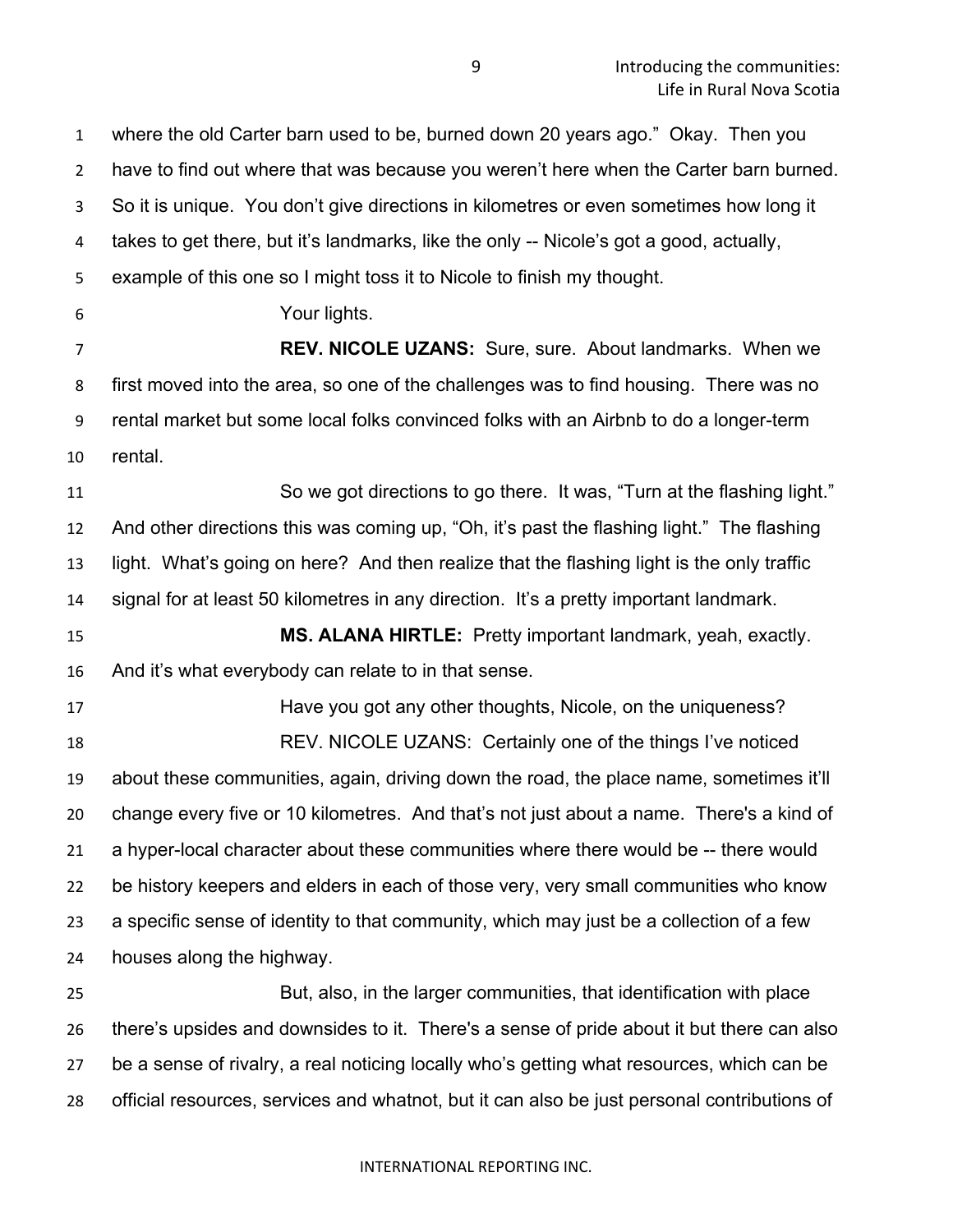people who are living in those very small areas. And so a lot of awareness and a certain guardedness as well about not always wanting to have to go to the next community for your services or resources. 4 I think those are important notes. **MS. ALANA HIRTLE:** Good thought. And we've also talked about how families identify very specifically from one community to another and you might be - - Mary, help me. You might be the Teeds from --- **REV. NICOLE UZANS: Belmont. MS. ALANA HIRTLE:** --- Belmont, versus the Teeds from Masstown. And when people ask, it's "Who are your people?" Basically, "Where are you from? Oh, you're that family; you're that branch of the family." And I there's, I think, again, a sense of pride and maybe a little bit of competition between the branches as well. So it is interesting. **MS. MARY TEED:** We also had that conversation. Most of us didn't know each other prior to being asked to participate. And so Chief Sid is from Glenholme, which is a hop, skip, and a jump to Masstown. And somebody made the mistake and said he was from Masstown. Like, "No, no, he's from Glenholme." **MS. ALANA HIRTLE:** Because that matters; that matters. Exactly. Excellent. Thanks, folks. All right, Mary, I'm going to direct this next question to you. What are some of the ways our region embodies the word, "Community" through sports and activities? **MS. MARY TEED:** Okay. And I think this is a question that's near to me. As Alana said, I was one of the organizers with the online vigil. And, again, small communities, when bad things happen, we come together and we were in the early stages, scary stages of COVID, and so nobody could come together. And a group of strangers from the community got together and said we have to do something. And I was amazed that almost overnight, this online vigil took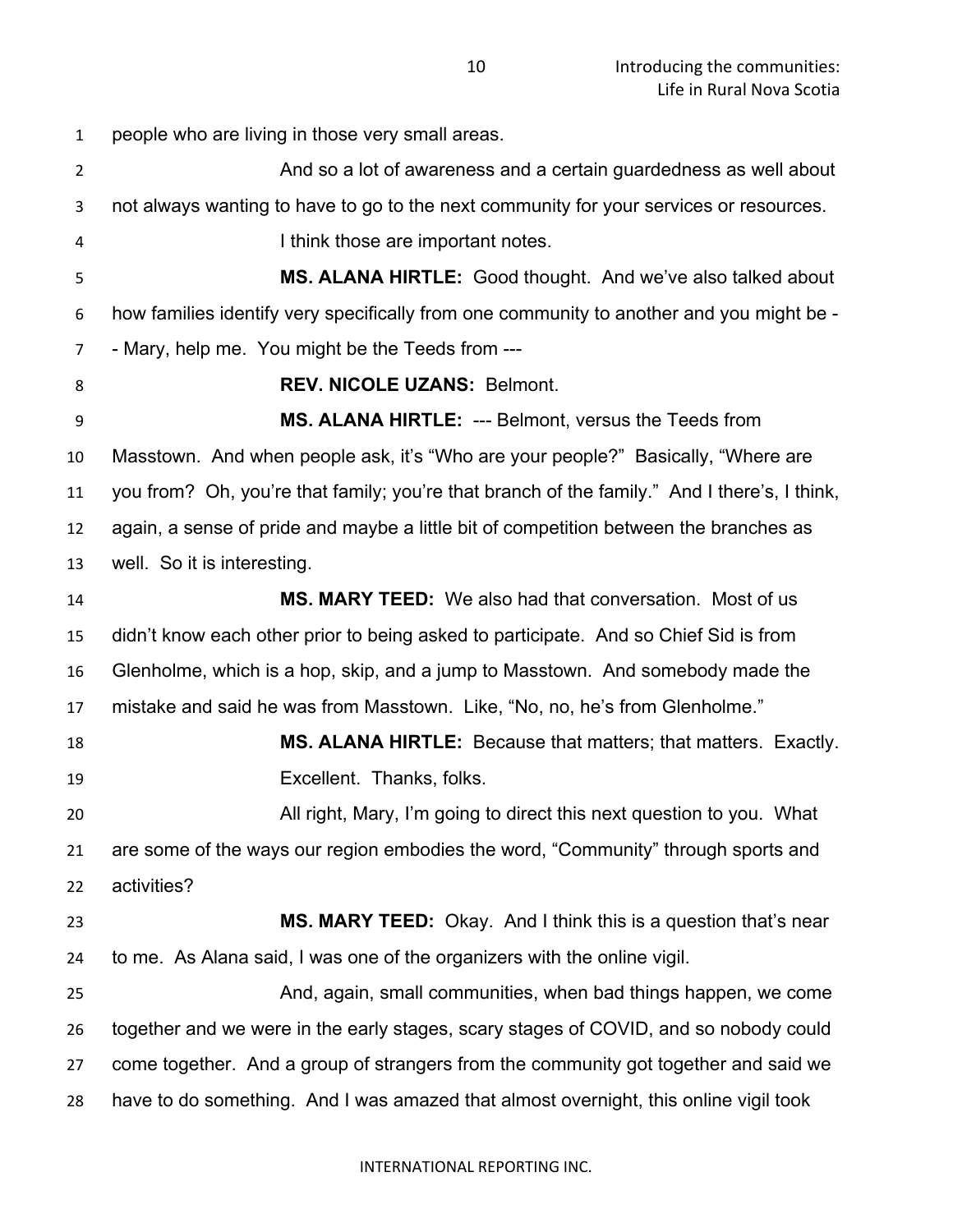life, and was really just meant to be the online version of how we give love and support. And I was -- again, you know, thousands and thousands and thousands of people participated in one way or another and virtually we came together to say we care, we're sorry, we want to be helpful. And at that time that was the only way that we could do that.

 So the online vigil and then the Nova Scotia Remembers legacy that just kept conversation going, and certainly hoping that families and those most impacted were listening and looking at those stories and carrying the support.

 And then there was the Portapique Build-Up. You know, once upon a time Portapique was, you know, this thriving little community where all kinds of activities took place, and the closer -- you know, the further people got away, you know, moving into Truro and beyond, it was just a building there. And a group of people came together and pulled that back to life.

 The Heart's Haven Memorial Park that's underway in Debert. The life that's coming out of that; I'll just give you one example. There was -- in a small local community, baseball once upon a time was a big thing with the adults, and one of the gals from the community said, "Let's do a baseball tournament. Hopefully this summer we'll be able to come together and play sports." And within an hour, the entire tournament was completely filled, sold out, and, you know, now they're looking for more fields to play in to support community. That's small-town Nova Scotia.

 A group of my friends and I pulled together, having motherless friends, and inspired by them and in honour of the mothers that were taken from us in April of 2020, Moms Stronger Together and our whole purpose is to support family, and support communities.

 So individually, collectively, organizations, groups, that's the kind of support and activities that happen in small-town Nova Scotia.

27 And I also want to continue to bring it back; you know, why us? Why now? We're here because of a horrible tragedy that took place and I do want to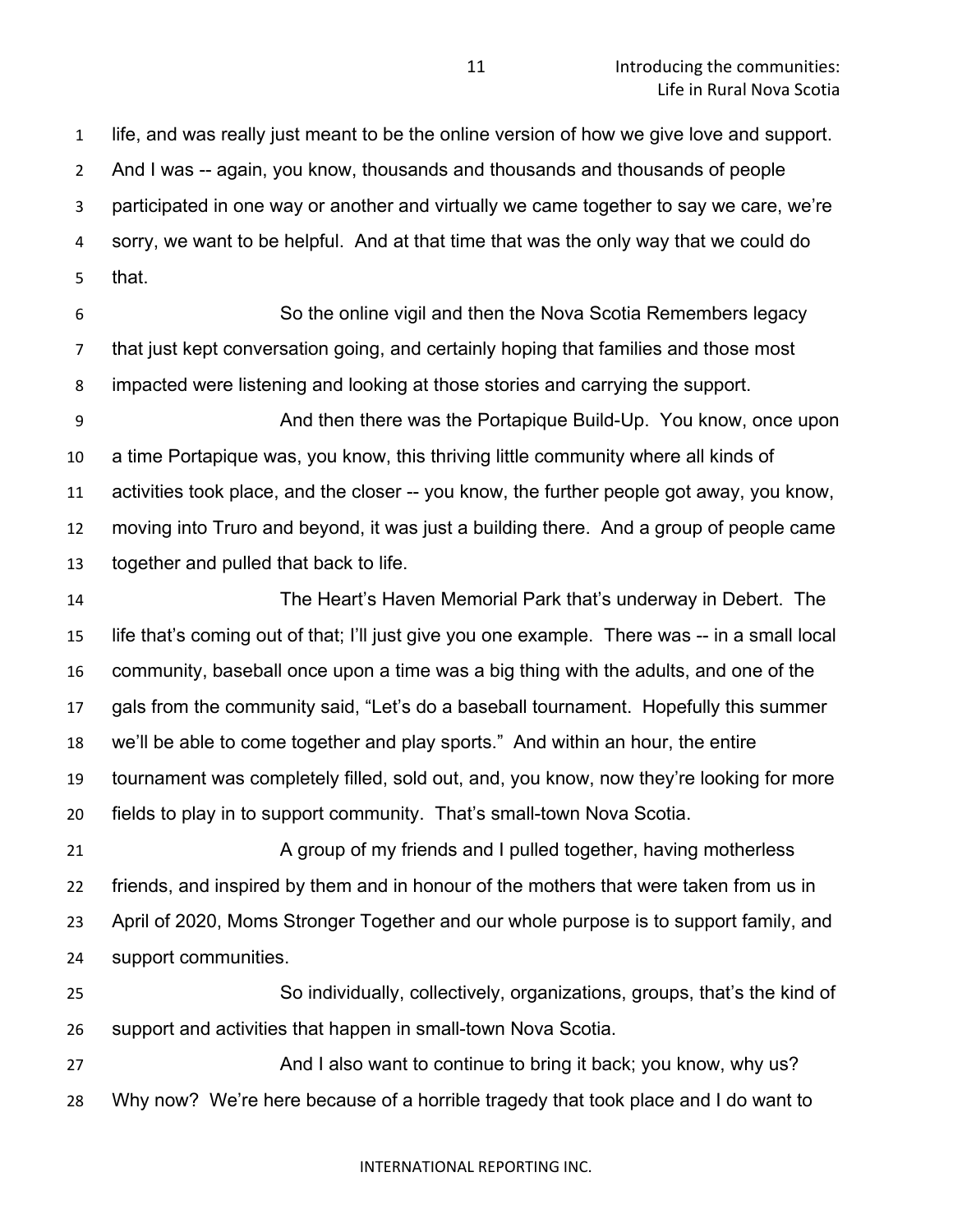say that, you know, when we came together, we -- there was an elephant in the room amongst us and we all said, you know, "Why me? Why us? Why now?" And all of us, I think our first question was; what is the impact of this; you know, my speaking, your speaking going to have on the people that were closest to this tragedy? And I have a friend who was greatly affected and I said to myself, "I need to go speak to that person." And I drove by his house three times before I could stop.

 And I have to go back to the COVID thing; we're stalled. You know, normally, you know we would have bumped into each other, probably, you know, 40, 50 times in the community; at a baseball game or a hockey game. And, you know, we would have said those things; "I'm sorry for your loss. I hope you're doing okay." But two years later, it's as fresh as it was the day it happened.

 So that's a big impact on our small communities that just want to come together and be together.

 Having met these folks as well, I just want to, I guess, finally say, you know, community is family.

**MS. ALANA HIRTLE:** Thanks, Mary.

Ernest, have you got anything you'd like to add to that?

**DR. ERNEST KORANKYE:** Yeah, thanks Alana.

 For me, whenever I think about community, I -- it takes me back home, Ghana, because that's where I was born, raised, knew everything about a community. You knew everybody in the area. The kids you played with, you knew their mom, dad. You knew their sibling. Everybody knew each other. You could be called up any time and sent on an errand by anybody because you all lived together. So when I moved to Truro, 12 years ago, I looked for that as a sense of community. And -- and to be frank with you, I found that, and that is why I still live in Truro. The sense of community, people coming together, and always the time to support each other, and that is really comforting for me and my family coming from our own backgrounds of knowing what a community is.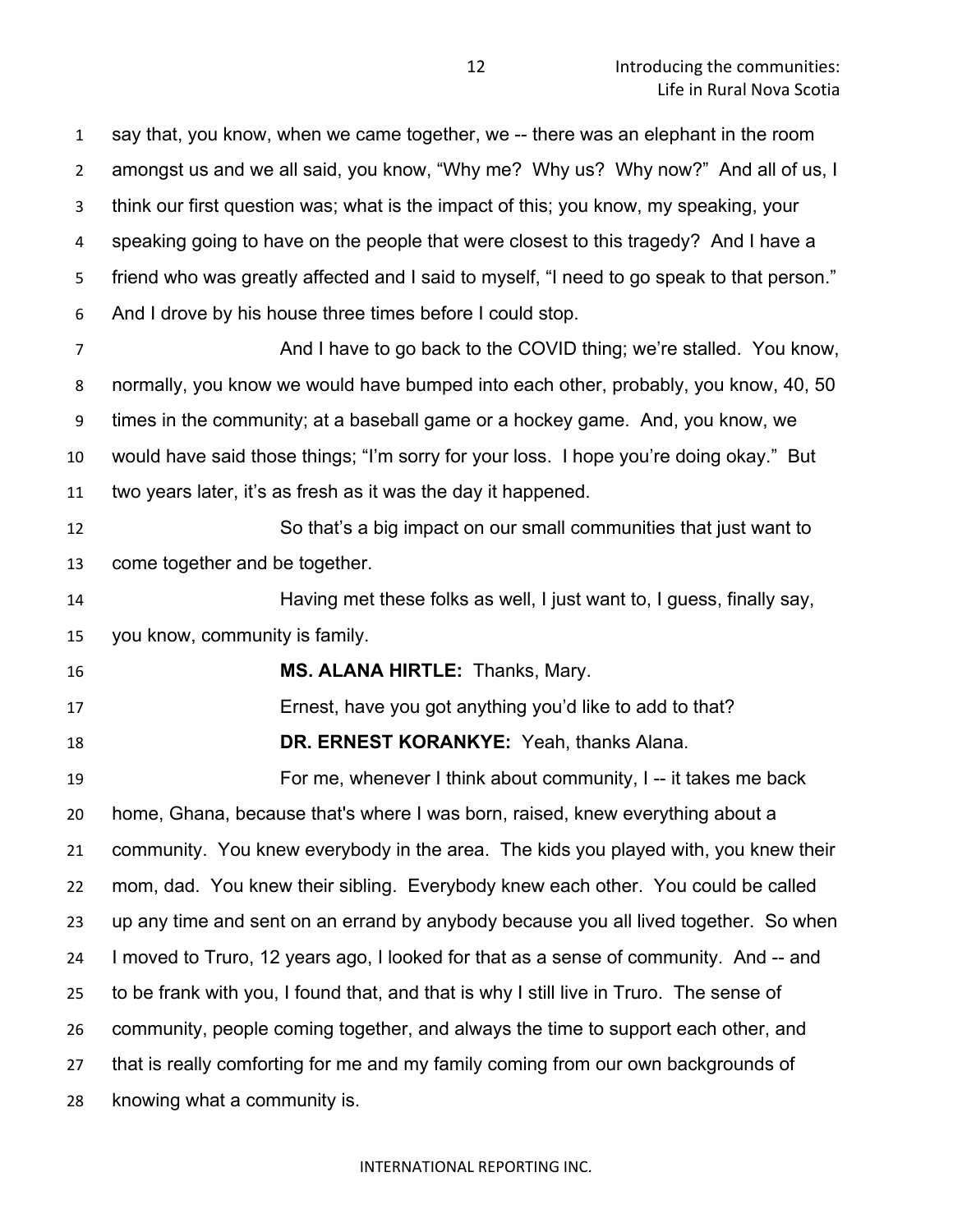And to just give examples of what I went through, not knowing anybody in the community, to grow into be part of that community hugely is that when I came in, young African boy, 25 years, looking to get my master's degree, landed at the Halifax Airport, but drove to Truro, didn't know anybody in the town, nobody, zero. And luckily, there was a family that took me in, not knowing much about me. Basically, let me live in their basement for two years, paying less to nothing, to be with them. And you could only find that in a -- in a rural community.

 And again, for my church family, everybody was willing to support. So I'll go to church, everybody was wondering, who are you? They wanted to know who you are, so you get to tell your story over and over, not because they -- they despise you. They're just curious to know you so that they can relate and be with you in most times, and we spent a lot of time in our pastor's church -- church and home, cooking, playing music, and basically living together. An example again is when this tragedy hit, you could see that sense of community in Truro and around, people coming together to support, a proud member of the rotary club, and once it happened, everybody was willing to come together, contribute, to build a community again. And that can only be found in the rural community. And -- and so it gives you that sense of responsibilities, that sense of coming together, living together, and helping each other through the times of difficulty. And you can only get that in the rural communities.

 And so for you that have always lived in a city, I would say come visit, and -- and you be surprised. You would -- everybody wants to know you. You will know everybody by name, and your family, and -- and that is unique in -- in -- in rural communities. Yeah, that's what I like, yeah.

 **MS. ALANA HIRTLE:** That's great. Thanks, Ernest. All right. So the next question I'm going to direct to Nicole. Why might people leave urban areas to live in a rural setting, and what are some of the adjustments they might experience?

**MS. NICOLE UZANS:** Okay. So following up on Ernest's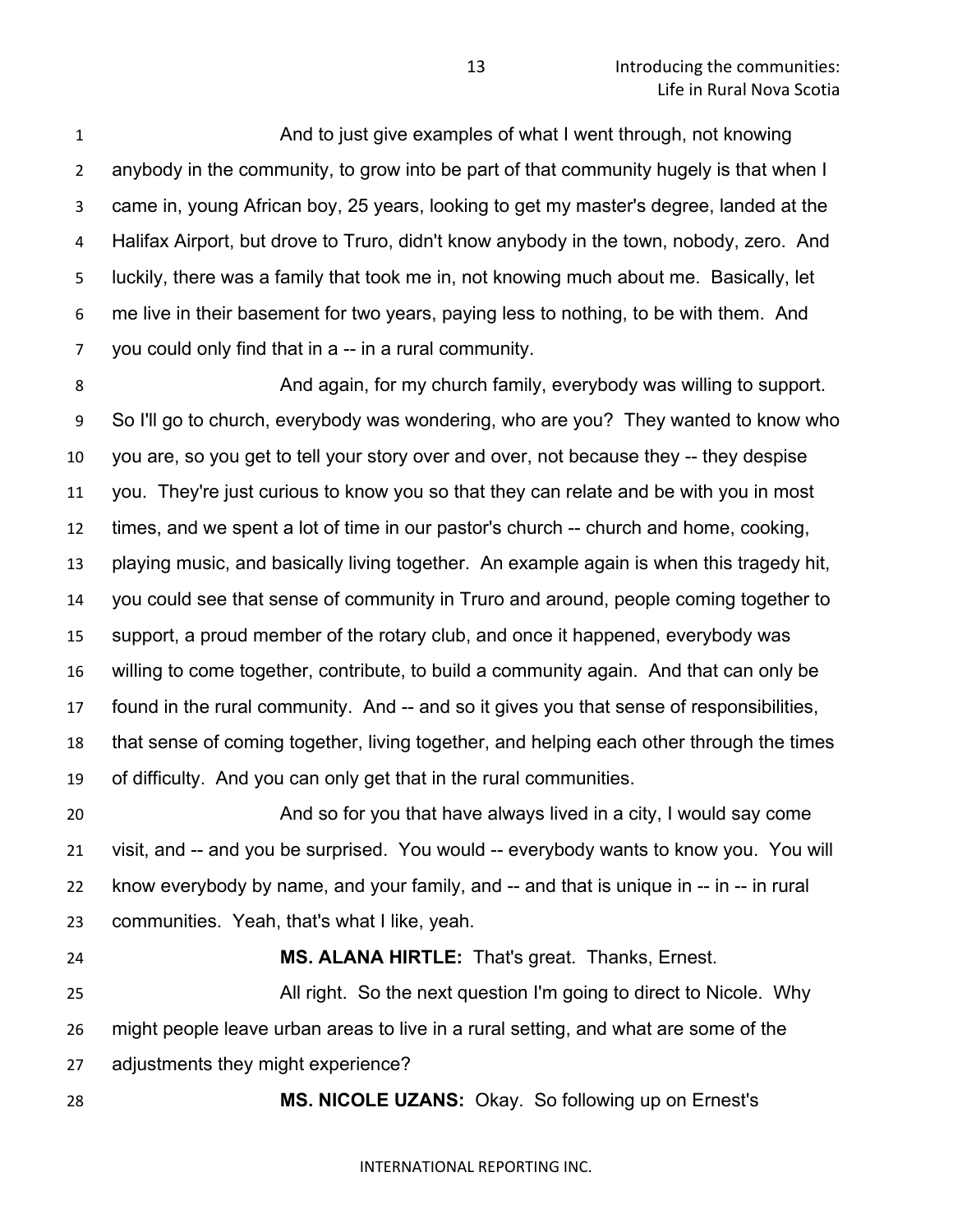comment there of if you're from an urban place come visit or come to stay, and I -- and I wonder actually how that's going to work out, because I think there are a lot of -- a lot of opportunities in rural places of particular sorts. Chief Sid was talking about the importance of the land, the extraordinary beauty, and that just -- it can't be described, and it's enough to change people's lives. You know, I think of -- of artists of my acquaintance who had been living in New York City, but because of the quality of life in this part of Nova Scotia, made that move. Still do a lot of their work out of New York 8 City but are living in their Nova Scotia. People move from very different ways of life to -- to go after the ideals of, you know, back your livestock, or having -- having some woods out back where you can build a dirt bike trail for your grandkids, or finding one of those sort of falling down old houses in rural Nova Scotia that you can -- you can learn renovation skills and put your hands to building a place of your own. Comes with challenges. There's no doubt about that. The -- I think people who come to rural areas and stay appreciate the privacy, appreciate the spaciousness. You can stand on your doorstep and see the Milky Way. But if people haven't experienced that before, that can be terrifying as well, the depth of the darkness on a winter's night that starts at about six o'clock. In the downtown of whatever village you're in, it's -- it's empty and it's dark, and -- and that can be -- that can be kind of foreboding. So but anyway, there is that -- that sort of spaciousness and privacy, as well as this theme that keeps coming up, that draw of community.

**I'll describe -- when we were looking to buy a house, there was one**  for sale by owner, and we happened to know the owner a little bit. And he took us through the house and -- and then a few days later, we wanted to see the house again. He said, "Here's the key. Go through the house as many times as you want. Bring whoever you'd like to -- to see it. If you decide you're going to buy the house, then you'll keep the key, and if not, you'll give it back." That level of trust only comes about because we knew a lot of people in common, and -- and had that -- that sense of accountability that comes from that. But there's a flip side to that. I think a lot of people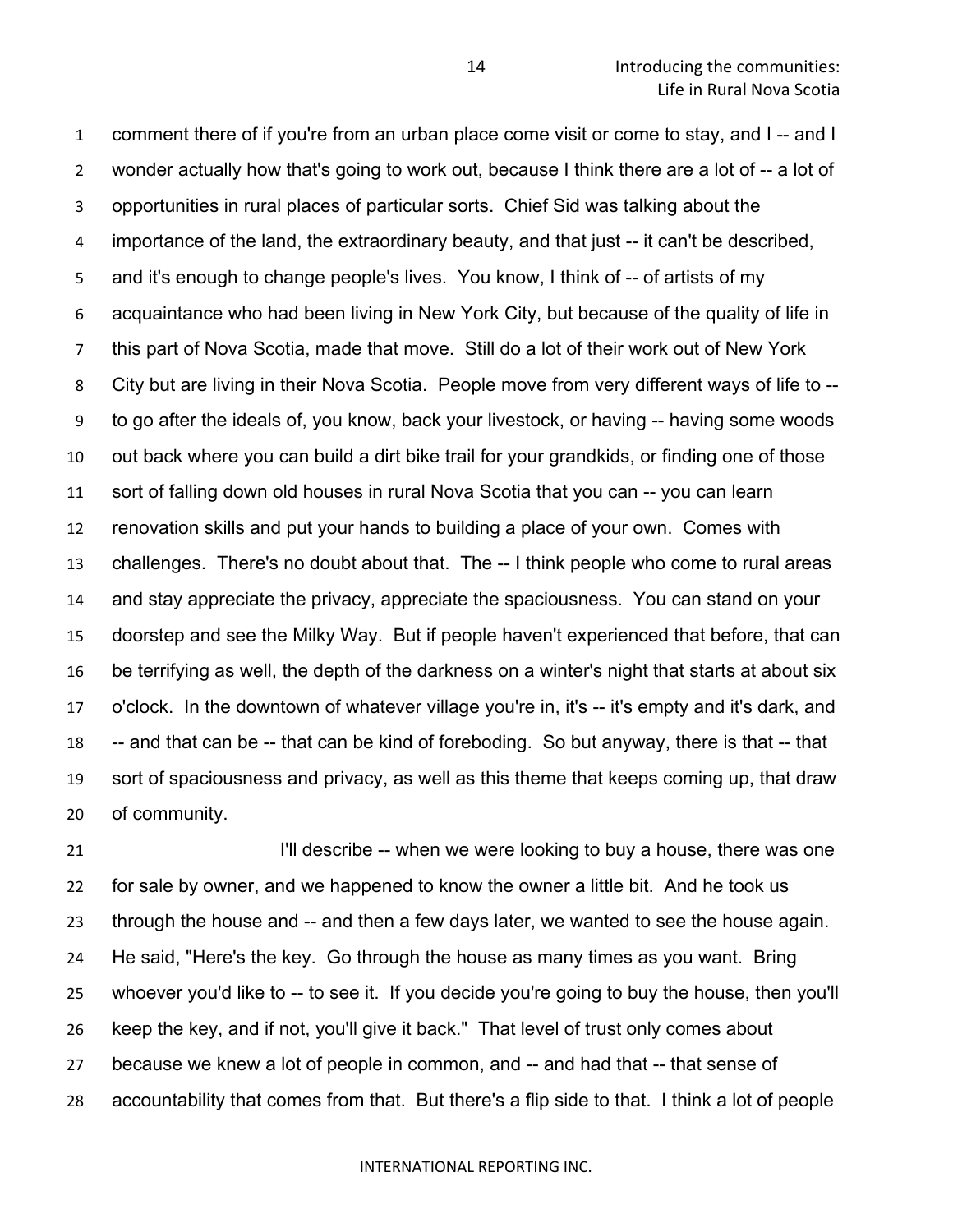who -- who come to a rural area have an experience like going into a community breakfast at a church or a community hall, and every head in the room swivels towards you, and then everyone turns back to their own meal and the company they came with. So there's this sense that there's always more people talking about you than talking to you. And that takes some getting used to, and I think about that has particular permutations for -- for -- for people -- young people who are growing up in the villages. Always having a lot of people knowing your business might not be what you want when you're a teenager. So there's -- yes, there's that familiarity. It also comes with a lot of relational work.

 And I guess just one last example that I'll give in that regard is around -- is around grief. Any grief, normal grief that happens when someone -- someone in your life dies, and then having to face the people who know you, who want to talk about that, who want to know how you're doing, but it can be -- it can be daunting. In rural places, one of the biggest markers that there's a transition in the process of grief is can you go to the grocery store again, knowing that you're going to -- you're going to know people, you're going to run into people there, maybe half the people in the store, and can you face those conversations that come when you're at that really tender and -- and vulnerable place in your grief. So it comes from a place of care, but it does -- it does introduce lots of challenges, that level of interpersonal connection.

**MS. ALANA HIRTLE:** Absolutely.

**MS. NICOLE UZANS:** Yeah.

 **MS. ALANA HIRTLE:** And I think one of the things that we still hold onto is that term "come from away," which doesn't have the best connotation really. You're -- you are separate, you are different, you are from somewhere's else if you are a come from away, and I think we really need to start shifting our mindset on that. We've chosen to come here by choice, so we are here by choice, not come from away. And until we get better at that differentiation, I think there will always be a little of that kind of, you know, heads turning at the community breakfast because you are different,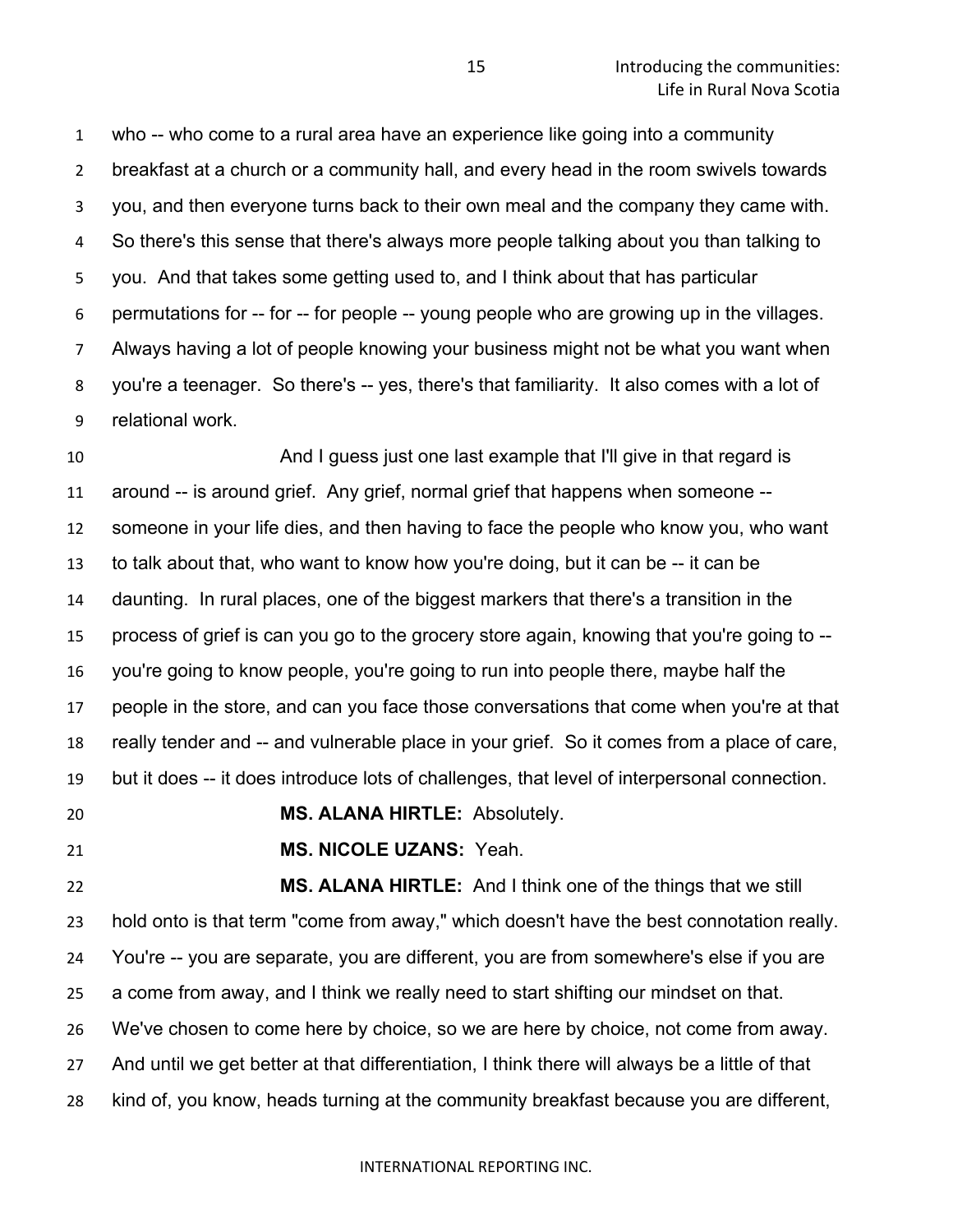because you're not of here. But if we think of it more as here by choice, then hopefully people will start to feel a bit more welcome as well.

 **MS. MARY TWEED:** I think when people are at those functions, and we look at you, and then we whisper, really what we're saying is we're trying to find your connection. So we might say something like, "Nicole's okay because her great-great grandfather used to live here."

**MS. ALANA HIRTLE:** Right. Right. Who are your people.

**MS. MARY TWEED:** Yeah.

 **MS. ALANA HIRTLE:** Yeah, who are your people. Chief Sid, have you got anything you'd like to add to that one?

 **CHIEF SIDNEY PETERS:** Well, I think, you know, in regards to living in the urban centre, sometimes it -- it can get lonely living in the urban centres as well. You know, you don't know anybody. You don't know your neighbour. You don't know who's in the apartment down below, and you're -- you're walking the streets and people are looking at you, or not paying attention to you. But in the rural areas, you know, as the panelists has (sic) talked about, how important it is people will say hi to you, you know, whoever it is. It's nice to say, oh, yeah, you know, the builder supplier, you see him at the store, you see him at the ball field, or whatever. It's the same thing with your doctor, lawyer, whoever it might be, and your teacher, and so it -- it's nice that way. But I -- you know, even in the -- the Mi'kmaq world, it's so important about culture, tradition, and heritage and stuff. When you're in the urban centre sometimes you don't have that and it's unfortunate. So that's why sometimes we get a lot of young people or whatever starting to find it difficult in urban centres. They want to come back because they need that, you know, they need that sense of belonging and, you know, in the spiritual world, you know. I mean, that's really important in our communities. But again, there's 60 percent of our people that's living off reserve,

 not everybody in urban centres, you know. But having said that, we've got -- Canada's a big place, Nova Scotia's a big place. There's lots of opportunities. But it's only as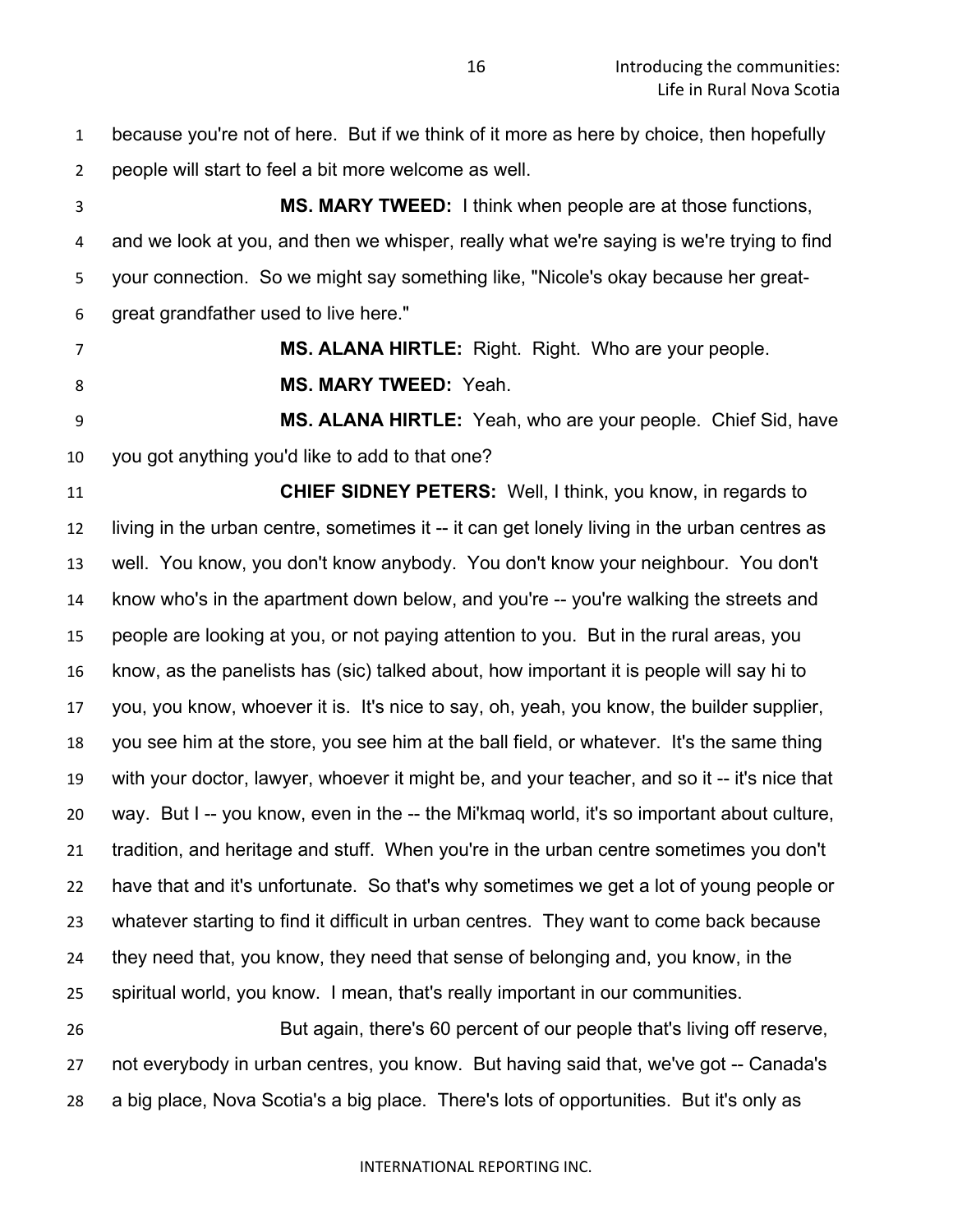good as you make it, it's only as good as you participate, you know. And part of that is a sense of belonging. And everybody does their share, you know, in the community. And people -- like I said, some people are plumbers, electricians or whatever and let them do what they can do and, you know, kind of share, share all the resources and the wealth that's there. And to me, again, that's a sense of belonging and, you know, taking -- you know, thinking of everybody as working together. That's how it works, and to be a family. **MS. ALANA HIRTLE:** Excellent. All right. Wow. Ernest, I've got a question for you now. What's it like to own and operate a business in this region? **DR. ERNEST KORANKYE:** Well, interesting I get to talk about business. It could take a whole day. But I would say that the key thing -- and I don't want to suggest that it's different -- so different in the rural communities than the cities. The fundamentals of business are fundamentals of business. You have to make profit, right. **But when you live in a community where you know everybody,**  where you know the guy that is coming to work, you know his brother, his -- his sister, everybody, there is -- it brings a different level of huge responsibility on you not just to make money, but to take care of people. It gives you that pride. So I would say that mostly when it comes to business for me is about the pride and the joy that I get in participating in the community that I live in. There's a lot of talk about choice to live in a rural community. For business, you have to make a choice where the business is, right. We're into logistics. And everybody asks me, "So why Truro?". I get that question a lot. But my answer is, "Why not Truro?". That's -- that's all I've known. That's my home, that's my community, so if I -- if I'm to put millions of dollars into the community or into the economy, I will want to do it with the people that I know best,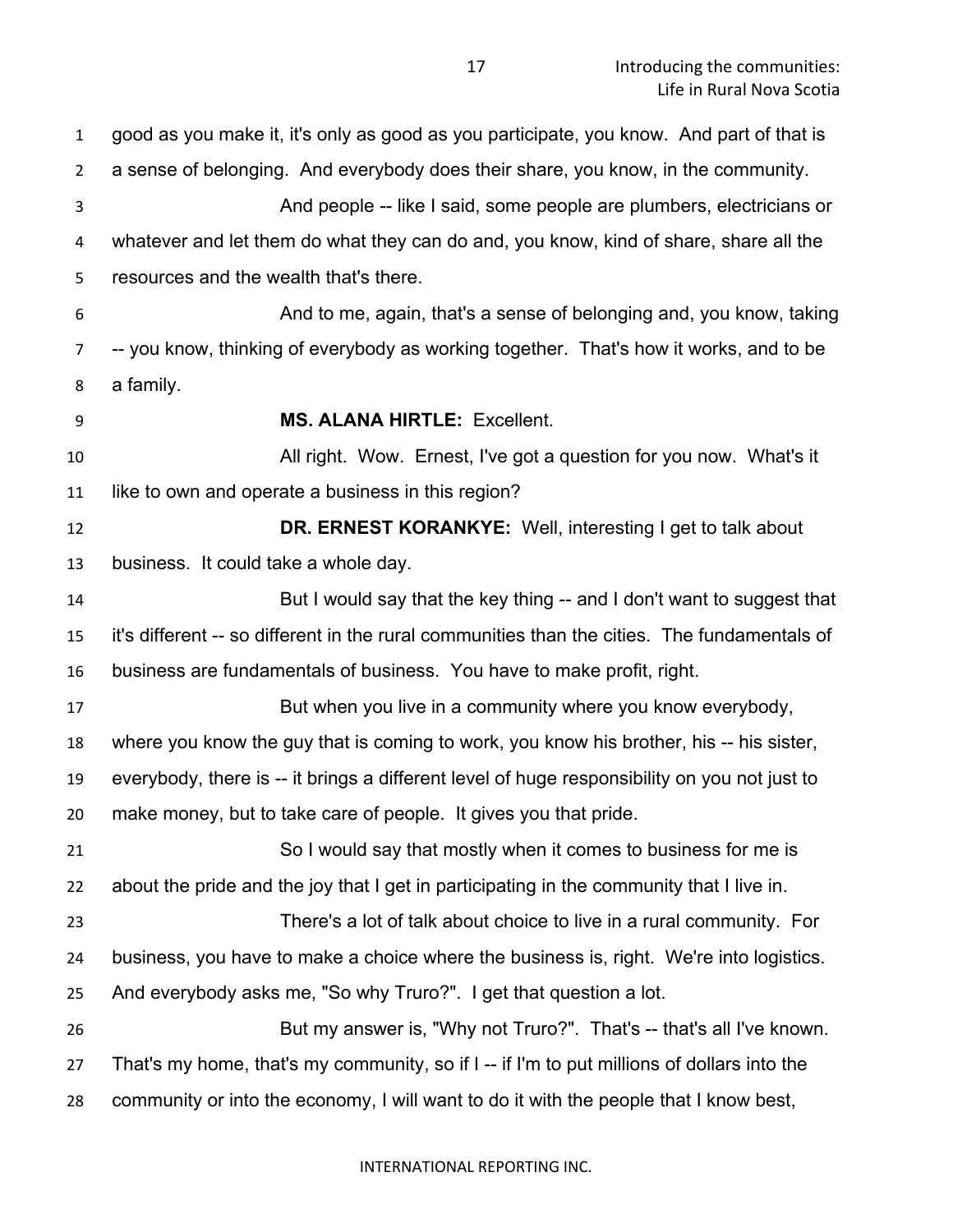right.

 So that is very, very important for the success of the business. If you're running a business in the rural community, you have no choice than to be hands on. I'm involved in my business. I'm always there because I'm enjoying the process with the people that I know, and all that helps in be able to grow the business.

 Another way is that Bible says to whom much is given, much is expected. So with my previous comment on what Truro and the community have given to me, I have that sense of responsibility to give back to that community, my experience, my ability to be able to grow with the -- with the company is really something that I enjoy doing.

 There is definitely struggles to run business in a -- in a small community which comes back to labour, right. As much as you enjoy doing it with the people, there isn't much people there, right, so you have to come up with creative ways to keep people. It's not like you can just let that person go and another person comes through the door because that person that is leaving is going to talk to the next person and everybody knows who you are if you're not doing the right work.

 So you have to be creative. You have to be involved with the things that are going on. You have to know people.

20 I have, I would say, part of my team members that do know my kids. Their kids come to our home and have playdates, have sleepovers. So you do those things that is way outside the workplace to be able to keep that core and be able to succeed.

 So for me, business is family. We have a lot of employees and most of them I know everybody by name, I know their relation. And the key thing in the community when it comes to business is that you see a lot of generational experience, so there's a lot of businesses that are surviving or that are still in business not because of the profit-making. It's been there for years. There is a long lineage.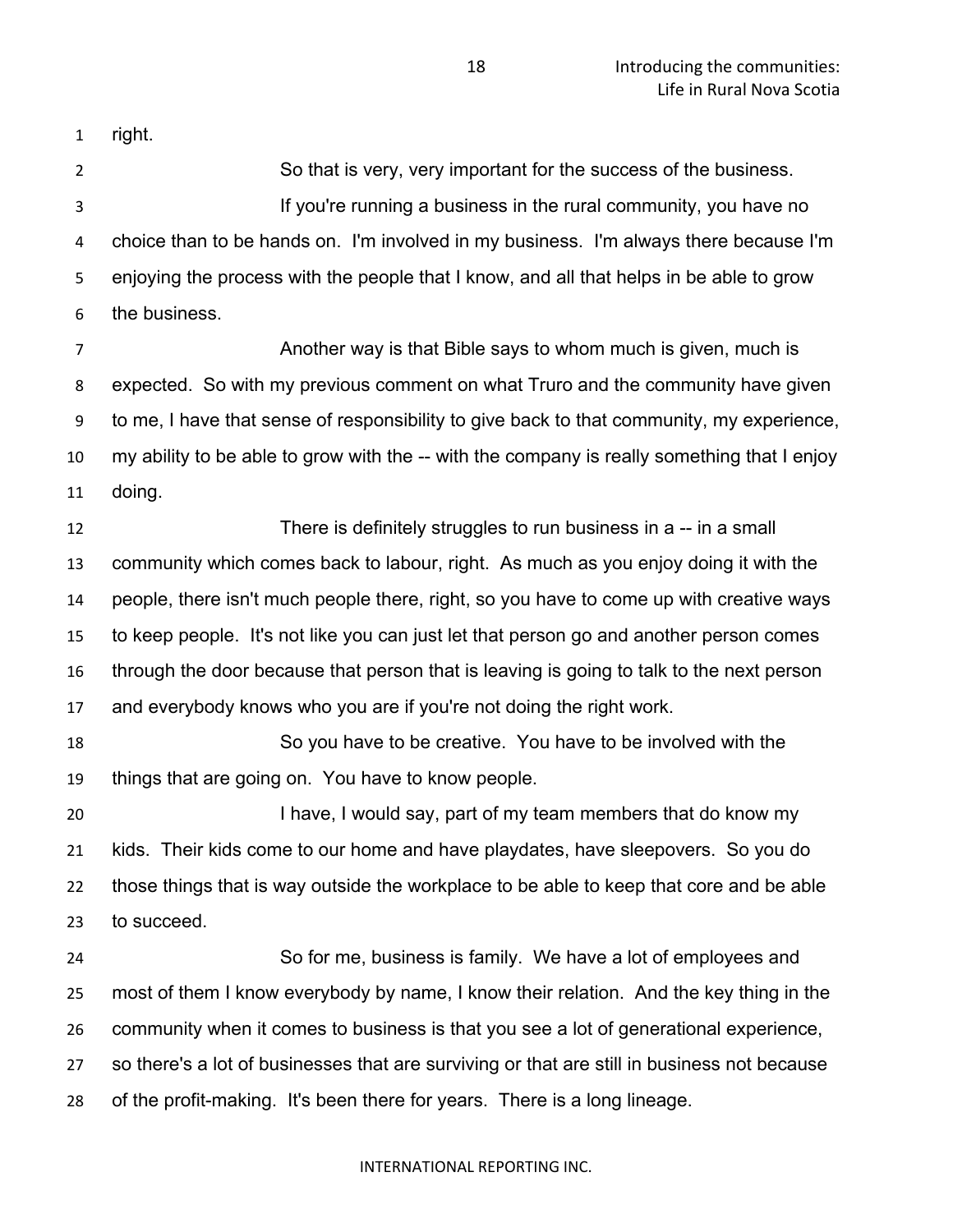**Introducing the communities:** Life in Rural Nova Scotia

 The great-grandfather was doing it, it came to the dad, the son has taken on. That pride, that sense of responsibility to be able to continue that generational input into the community. So it gives you that comfort, that stability within the community, and I enjoy that process and building a future with the community as well. Yeah.

**MS. ALANA HIRTLE:** And we're happy to have you here.

Absolutely.

 You mentioned challenges, though, and labour market certainly is one of them. It's tough to find people. And then in our region where there's no public transportation, it's also tough to get people there because not everybody has a car. Not everybody can afford a car or their spouse, you know, takes the car to Halifax for work. So it's not just finding the right people, it's finding the right people and getting them there.

 And then you add on childcare issues and it is a challenge to find and retain employees, so not just finding people. It's finding the right ones and making sure that they can -- they can work and that you can help them to thrive in that position as well.

 **DR. ERNEST KORANKYE:** Just to give another example when it comes to transportation in rural communities, so a couple of my managers, so what they do is that if an employee, I mean, whoever they are they don't have a source of transportation, they go from house to house to take them to work. They feel they need to do that.

23 I mean, I don't know a business -- it's a small business that we run, so I see that to be creative of even the managers to do that because they feel they have that sense of responsibility to get those people to work. And they help each other to get everybody around and be able to make it to work. Yeah.

 **MS. ALANA HIRTLE:** Yeah, absolutely. I mean, I'm fortunate to work with small businesses in my day job,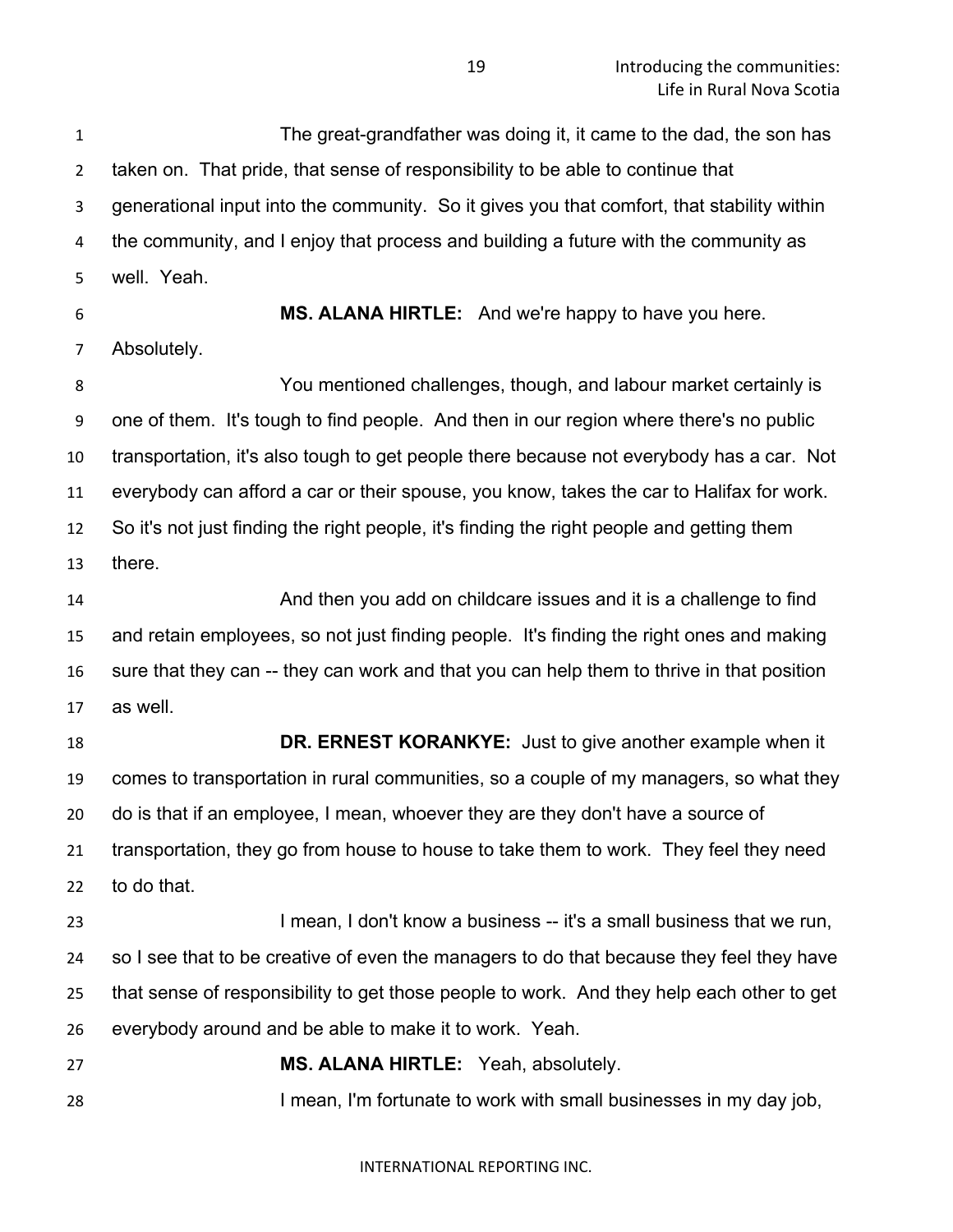the one that pays me, not my Rotary full-time job, which is the other one I do, but it is. I work for the Community Business Development Corporation. We have -- there's ACOA offices, there's this Nova Scotia Business Inc. We've got a very active Chamber of Commerce and the Regional Enterprise Network, so there are a number of business supports in the Truro-Colchester area as well, which I think helps with some of those challenges. And certainly we get to work with entrepreneurs on a daily basis and, you know, the Canadian economy is built on small businesses, small and medium-sized businesses, so it's exciting to see these new things happening in our area and the different types of businesses that are -- that are operating.

Anybody else have a thought on this topic?

 **MS. MARY TEED:** Thinking about communication and internet along the West Colchester communities, which is very troubling, and in many places non-existent, so I think, you know, that's a big issue in the rural communities as well.

 **MS. ALANA HIRTLE:** Absolutely. And even sometimes in town or in the city, too. We do have some technology challenges here, and since we've all been on Zoom meetings for the last two years, it's been -- it's been both a blessing and a curse some days because you have to turn your camera off because otherwise you don't hear anything because it sounds so badly.

 Yeah, that's certainly -- I know they're working on that, but it does have its challenges in that sense.

**All right. Well, those were our questions, folks.** 

 So what I heard overwhelmingly from everybody was, you know, there's the extraordinary beauty of the land in Nova Scotia. It is stunning and I was born and raised here, and there are times I'll go for a drive and the beauty when I come around a corner just takes your breath away. We're so fortunate to live here and it truly is an amazing place.

 There's privacy. Community is family. Community is family. I love that idea, and it's so true. And it's people coming together to support one another is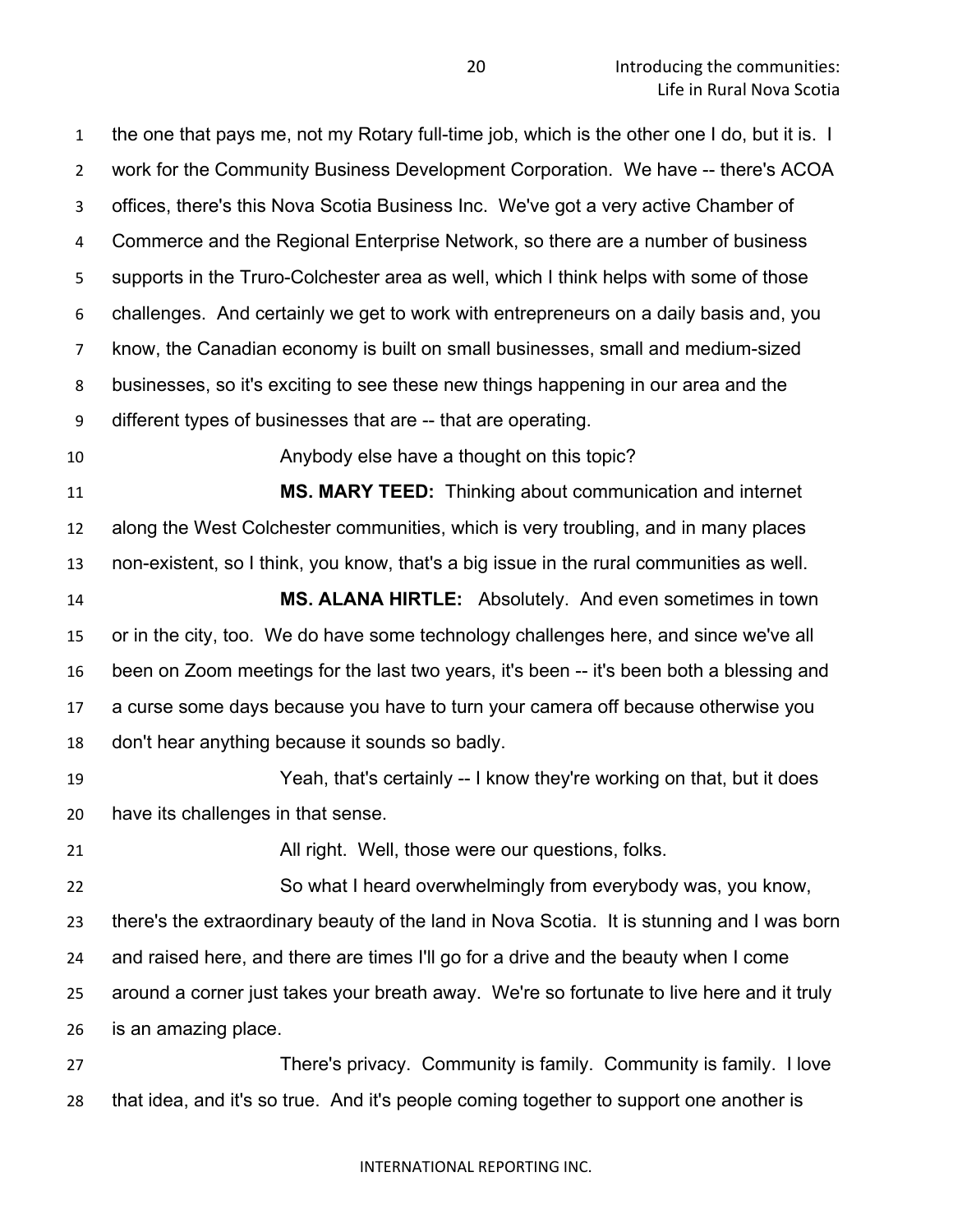what you do. And you do it because it's just the right thing to do. You may not know

your neighbour that well, but in a time of need, you pull together, you buy the 50/50

ticket, you bake the casserole, you show up.

 That's what you do; you show up. We have a responsibility to help one another, and we do. And everybody does share.

And I think, at the end, what that -- what that really all comes down

to is relationships. It all comes down to relationships, and we care about one another.

And that's what makes a community strong.

So with that, Commissioner, I will pass it back to you.

**COMMISSIONER MacDONALD:** Yes, thank you.

 Thank you so much, panel. Very, very helpful. You seem to gel up there and seem so relaxed, which is gratifying, but I'm sure it took courage as well for you to come up and share your perspectives and we greatly appreciate that. Not just your expertise, but your experience.

 And it was helpful, I think, to have the perspective, your perspective, on the impact of the mass casualty, again, from the rural community perspective and an important perspective on the sense of loss, just, for example, the -- if life in rural communities is based upon relationships, and perhaps less so in urban centres, then the impact of COVID would certainly be different than things like that are important for us to have an impact on.

 But again, repeating a little bit what I said at the introduction, it's important for us, and I think for the public and all involved, to have a keen perspective on those communities, not just in Nova Scotia, but similar communities across this country, how this casualty would have, I wouldn't say unique, but an important and perhaps different impact because it's -- these are rural communities, as opposed to urban centers. And that's an important perspective for us to have.

 So on behalf of the Commissioners and everyone involved, thank you so very much for stepping up, as I said, as everyone has so kindly done, and we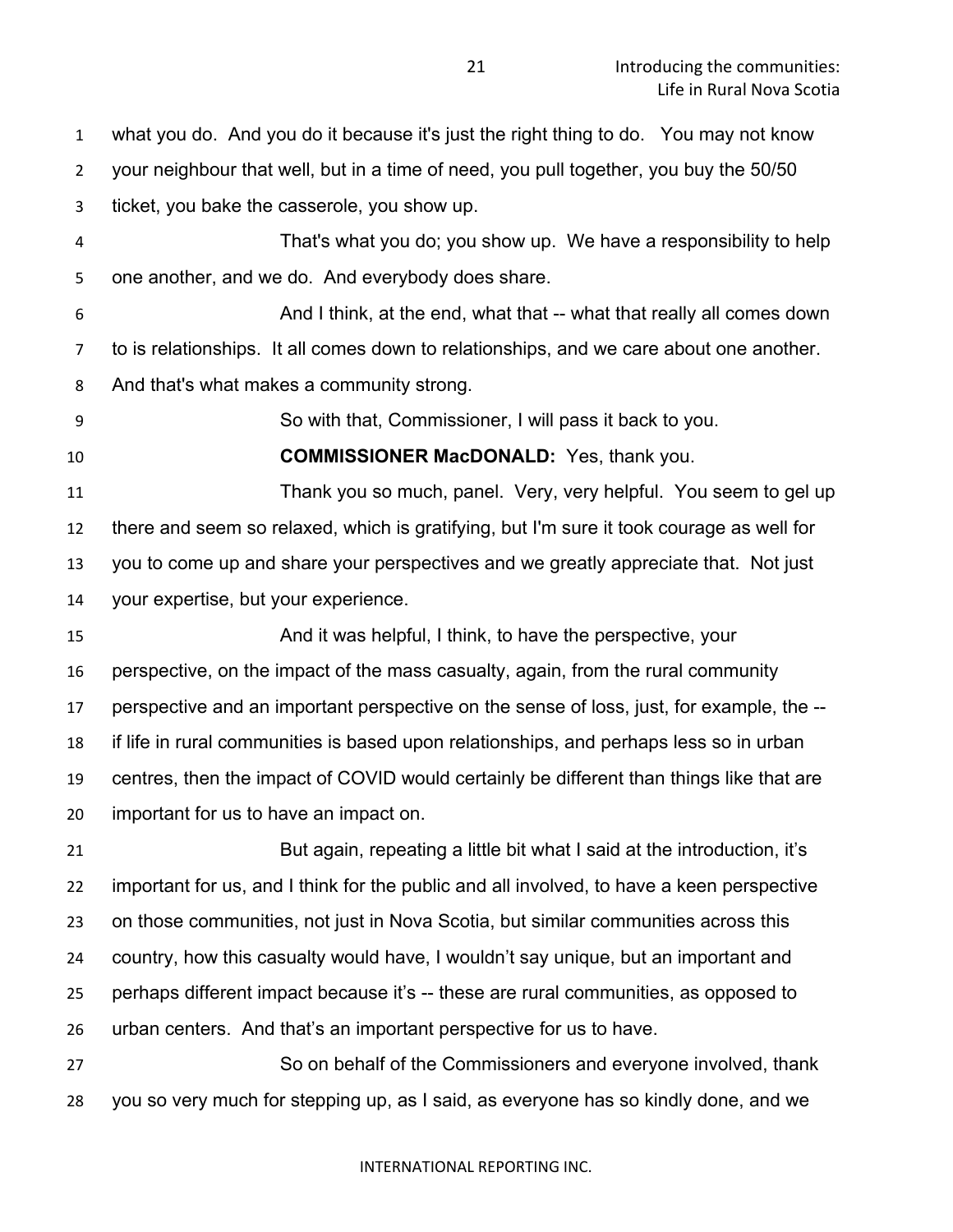really greatly appreciate it.

 We'll take a brief -- sorry, and Commissioner Stanton wanted to say something as well.

 **COMMISSIONER STANTON:** That's okay. Sorry. I wasn't planning to speak, but I just wanted to address something that you said, Mary, why us, why now? And I just think it's really important for people to remember that while this inquiry has been at the forefront of people's minds here for obvious reasons, most of Canada hasn't had it front of mind, and this week is to really prepare people for all that is going to be coming and to ensure that people are aware, across the country, that the pain is very real here, it's still ongoing, and that there is a need to understand the ways in which the questions that we've been asked to answer in our Terms of Reference are going to mean, as a federal and provincial inquiry, that there are recommendations that will be made that will have implications for communities all across the country. And so to remind people that the communities here are reflected across the country is important, but also the importance of the rural context with respect to, and some of the things that you touched upon, the internet connectivity, the distances between places, how dark it is at night. The kinds of factors that you are aware of because you live in these places are very, very helpful for people who are unfamiliar with this topography and geography and these communities to understand. But also that sense of community.

 We also think it's so important for people to think of these communities as more than just what happened in April 2020. And it's -- I just want to thank you, because I think you've beautifully expressed that truth. And so I'm grateful and I just wanted to thank you for being here today. It does take courage to come and speak and it really is much appreciated. So thank you.

 **COMMISSIONER MacDONALD:** And thank you so much, Commissioner Stanton.

So we'll take a brief break. And as I mentioned yesterday, when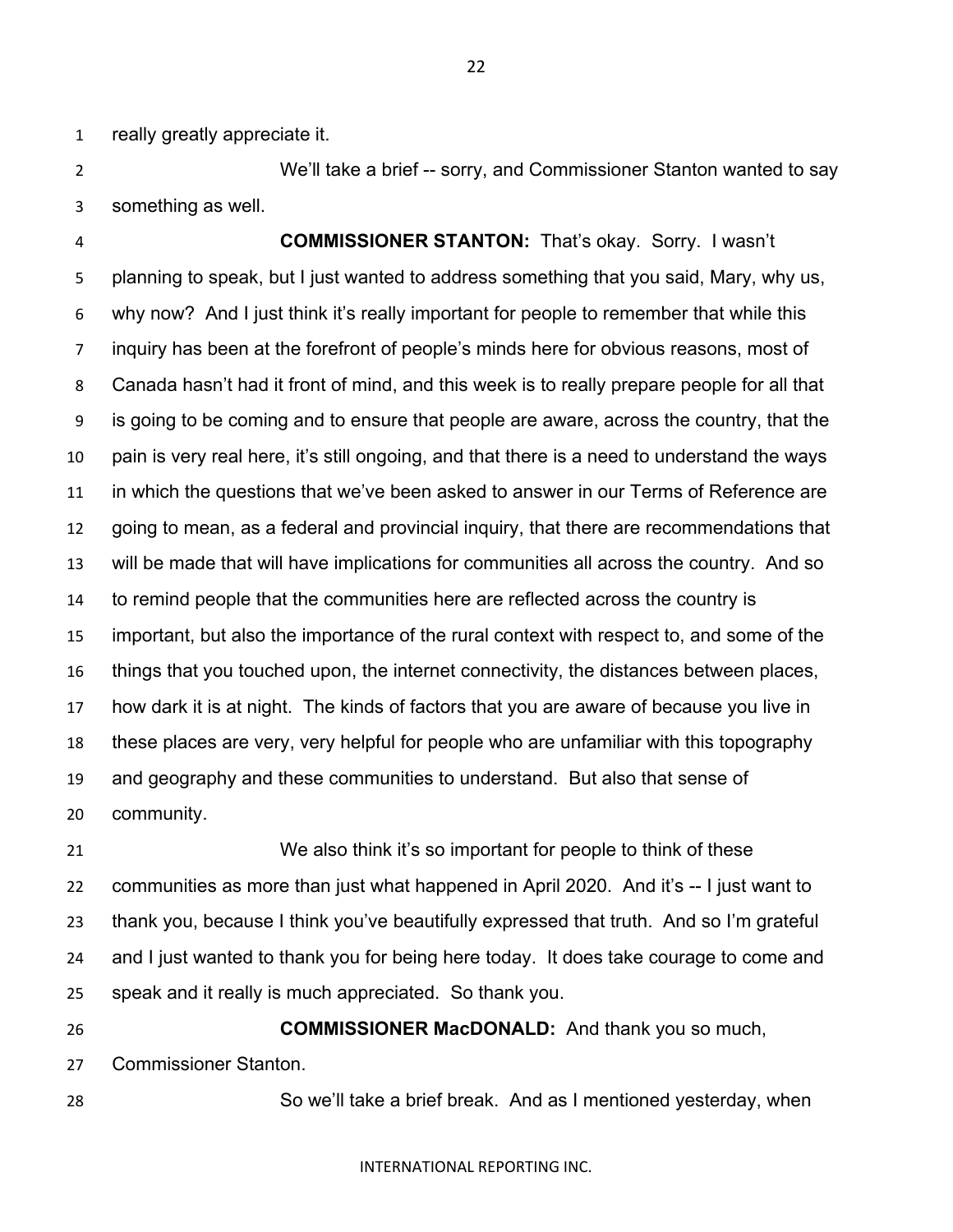| 1              | we return, Senior Counsel, Rachel Young, will describe the structure of policing in Nova      |
|----------------|-----------------------------------------------------------------------------------------------|
| $\overline{2}$ | Scotia for us.                                                                                |
| 3              | So thank you again, Panel, and thank you, everyone. We'll take a                              |
| 4              | brief break.                                                                                  |
| 5              | REGISTRAR DARLENE SUTHERLAND: Thank you. The                                                  |
| 6              | proceedings are now on break and will resume at 11:00 a.m.                                    |
| 7              | --- Upon breaking at 10:37 a.m.                                                               |
| 8              | --- Upon resuming at 11:01 a.m.                                                               |
| 9              | <b>REGISTRAR DARLENE SUTHERLAND: Welcome back. The</b>                                        |
| 10             | proceedings are again in session.                                                             |
| 11             | <b>COMMISSIONER MacDONALD:</b> Thank you, ladies and                                          |
| 12             | gentleman. As promised, we will now ask Senior Commission Counsel, Rachel Young,              |
| 13             | to -- with the assistance of a technical report, to describe the structure of policing in the |
| 14             | Province of Nova Scotia.                                                                      |
| 15             | Ms. Young, thank you.                                                                         |
| 16             | <u>--- THE STRUCTURE OF POLICING IN NOVA SCOTIA</u>                                           |
| 17             | --- PRESENTATION BY MS. RACHEL YOUNG:                                                         |
| 18             | MS. RACHEL YOUNG: Thank you, Chief Commissioner                                               |
| 19             | MacDonald.                                                                                    |
| 20             | Bonjour. Good morning, Commissioners, Participants, people of                                 |
| 21             | Nova Scotia and Canada.                                                                       |
| 22             | I'm Rachel Young, one of the Senior Commission Counsel. And                                   |
| 23             | part of my role is to present the evidence on the parts of the Commission's mandate to        |
| 24             | do with policing.                                                                             |
| 25             | Madam Registrar, before I begin, I'd like to file two public exhibits,                        |
| 26             | which the Participants have seen.                                                             |
| 27             | First, there's a report entitled "The Structure of Policing in Nova                           |
| 28             | Scotia in April 2020". For the lawyers in the room, that's Document ID number COMM-           |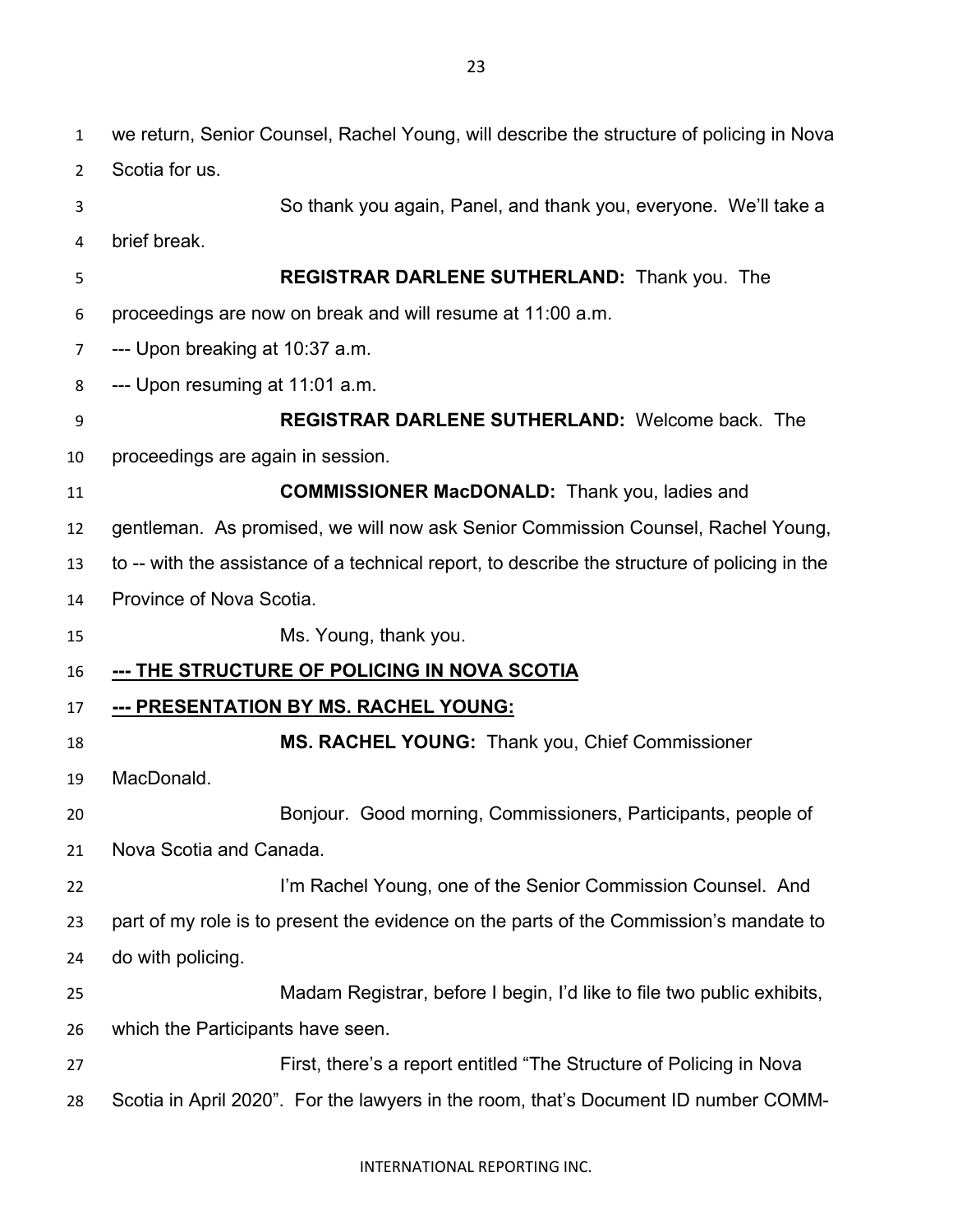0040450 and the supporting materials.

| $\overline{2}$ | <u>--- EXHIBIT No. P-000001:</u>                                                          |
|----------------|-------------------------------------------------------------------------------------------|
| 3              | The Structure of Policing in Nova-Scotia – April 2020                                     |
| 4              | And secondly, a legislative brief on the structure of policing in Nova                    |
| 5              | Scotia prepared by Commission counsel. And that's COMM-0043125 and its                    |
| 6              | supporting materials.                                                                     |
| $\overline{7}$ | <u>--- EXHIBIT No. P-000002:</u>                                                          |
| 8              | Legislative brief on the structure of policing in Nova                                    |
| 9              | Scotia prepared by Commission Counsel                                                     |
| 10             | These have been supplied in electronic form. These are going to                           |
| 11             | be made publicly available on the Commission's website within the next day or so.         |
| 12             | This is what's in these exhibits. "The Structure of Policing" report                      |
| 13             | provides an understanding of how policing was designed to function in Nova Scotia at or   |
| 14             | about the time of the April 2020 mass casualty incident. The legislative brief provides   |
| 15             | the legal framework for policing in Nova Scotia at the time of the mass casualty in April |
| 16             | 2020.                                                                                     |
| 17             | I will be drawing on information from both of these documents                             |
| 18             | during this presentation.                                                                 |
| 19             | This morning-heard about the communities and settings where the                           |
| 20             | mass casualty events took place from wonderful panelists who live in the area.            |
| 21             | Before we get into the details of the events next week, I want to                         |
| 22             | supply some context about what policing actually looks like in rural Nova Scotia. People  |
| 23             | might be coming to this Commission with different levels of understanding of which        |
| 24             | police forces do what in Nova Scotia and in Canada.                                       |
| 25             | Most people know that it was mainly the RCMP who responded and                            |
| 26             | investigated the mass casualty, but why the RCMP? In what capacity?                       |
| 27             | The goal of this presentation is to answer these questions and                            |
| 28             | some others that people might have.                                                       |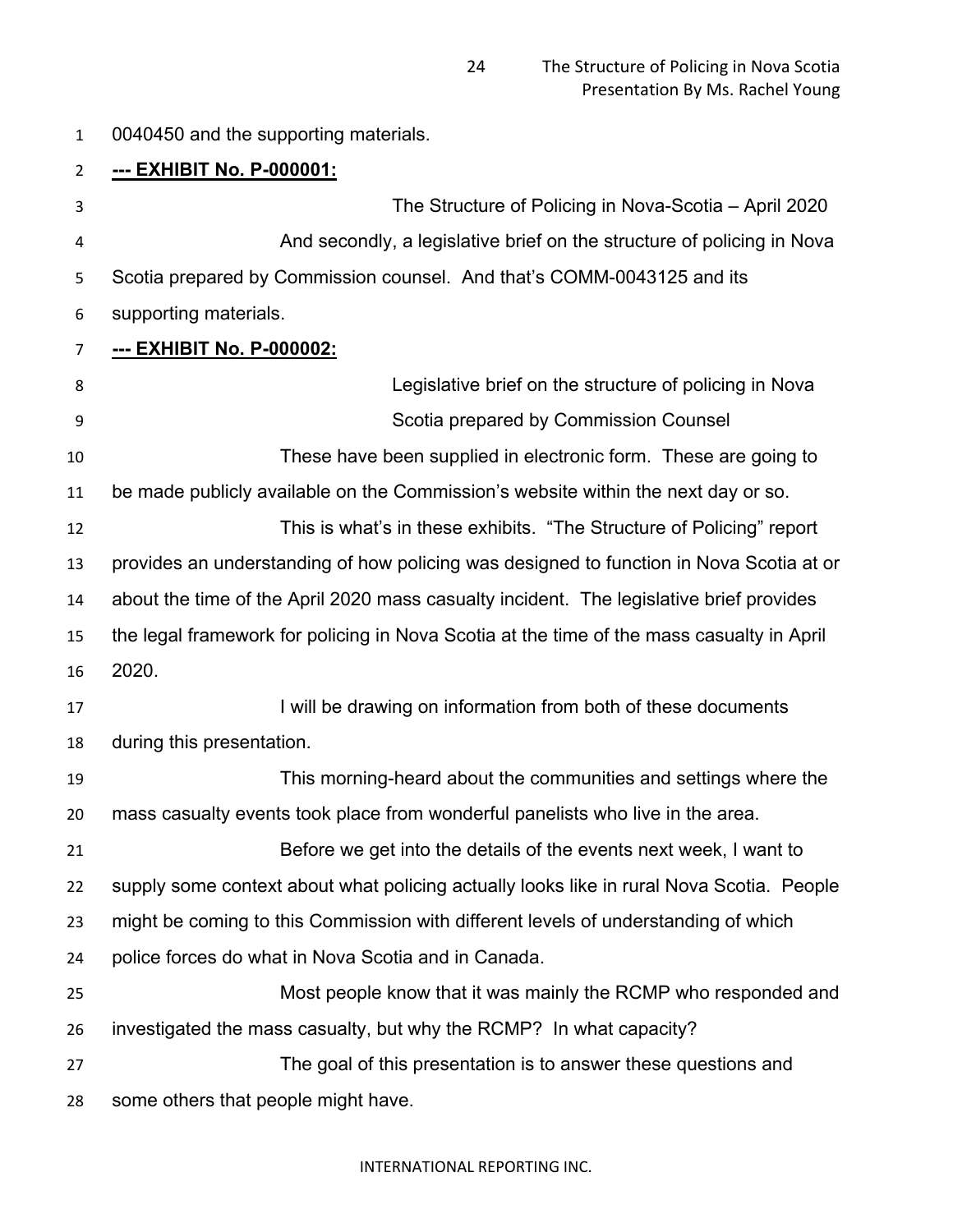For example, how many RCMP members worked in the counties where the events happened? Why did the New Brunswick RCMP and Halifax Police assist the Colchester County RCMP and not more of nearby Truro and Amherst Municipal Police Departments. Getting a sense of what police forces were located in the area, with about how many members, will help those participating in and following the Commission to understand several things to follow later in these proceedings, and in the Foundational Documents, and in other Commission reports. The focus of this session is this report that the Commission, it's a technical report, now Exhibit 1, called "Structure of Policing in Nova Scotia" by Barry MacKnight, it sets out how policing was organized in Nova Scotia at the time of the events. Barry MacKnight is a consultant who is a former municipal police officer and leader. He was Chief of Police of the Fredericton Police Force in New Brunswick and he has worked for the RCMP. He's worked with other police forces to share intelligence on criminal activity in order to combat organized crime. He's been accountable to civilian oversight bodies to explain police conduct and expenditures. He's acted as a liaison between the police and municipalities. We're not calling Mr. MacKnight to testify today because the Commission is not asking him to add anything beyond what's in his report. They've asked me to highlight what's in it in order to show how it fits in to the rest of the Commission's work. Mr. MacKnight's report is simply intended to be a description for an audience not necessarily familiar with policing. The Commission did not ask him for an expert opinion or to delve into controversial areas, nor to evaluate the policing services that were provided.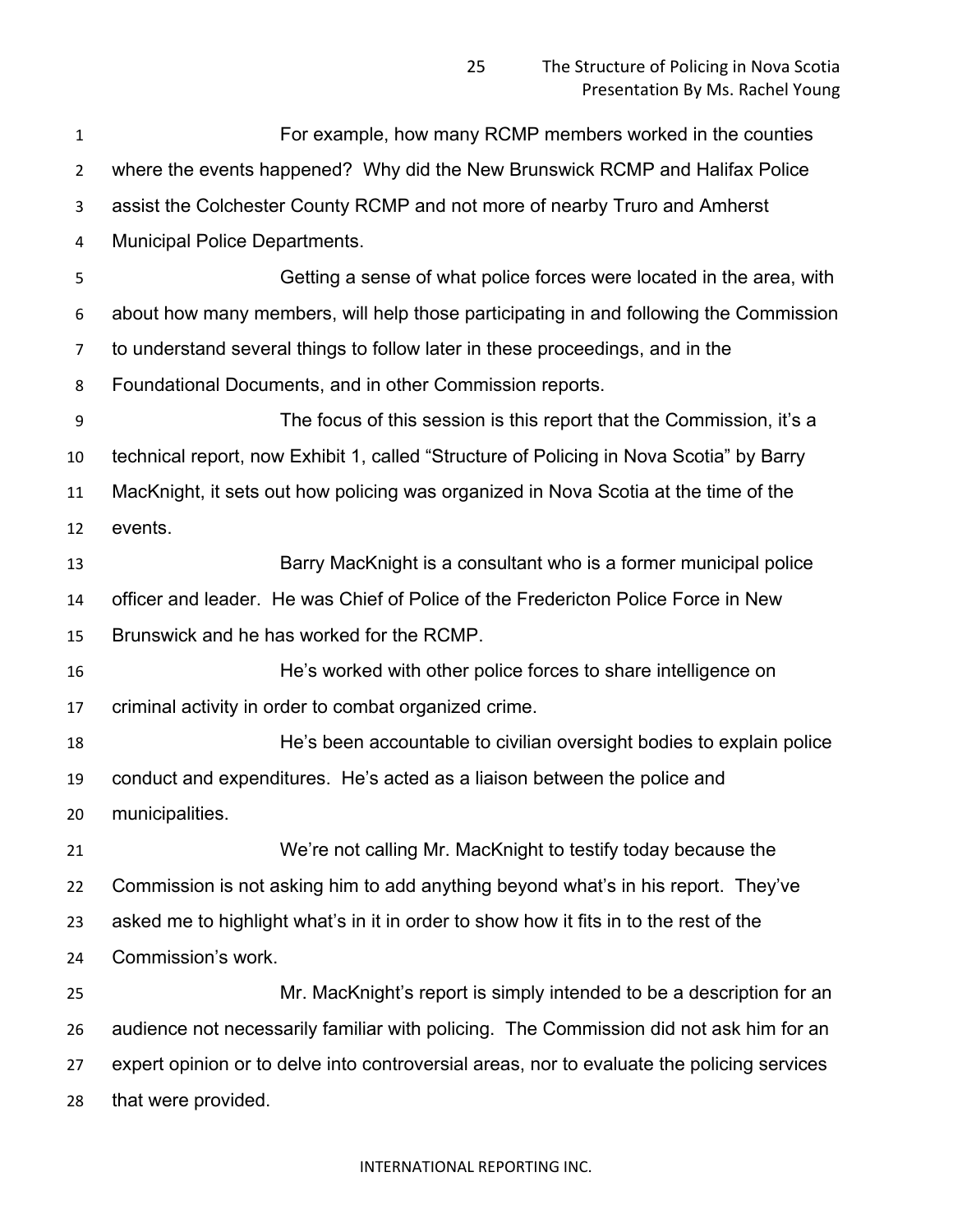**I'm going to summarize and situate this report today, knowing that** not everyone will have time to read it.

 The Participants have already had a chance to review it, but those who are interested in knowing more details, will soon be able to read the report themselves online.

 Today, I'm going to touch on the structure of policing in Nova Scotia and Canada, what police resources were available in 2020, and how police agencies collaborate with each other and talk to governments.

 Learning the structure of policing as it was in 2020 will put into context these facts that are to follow. You can expect to hear next week details of the police response to the events, and that will be coming at you in a lot of detail, so this will help set up understanding who was who. It will help understand which police officers and governments were the key decision makers and why as the events unfolded. This is going to be relevant not just to next week's description of events, but also in April when we have panels and we dive into the police critical incident response and communications. These issues will come up in Phase 1, when we talk about how different police forces communicated with each other, so interagency collaboration and interoperability; in Phase 2, whether they communicated as they should have and in Phase 3, whether police communications can be improved in the future.

 Today's presentation will also help understand later evidence about how provincial government decisions impact policing in Nova Scotia. How many police officers were and need to be trained, in what skills, and why? Who governs and oversees police forces?

 Let's start with an overview with policing in Canada, and Nova Scotia, in particular. So there are 11 police agencies in Nova Scotia, the RCMP, and 10 municipal agencies. The staffing numbers given here are approximate for 2020, and would have fluctuated for various reasons, including the pandemic. The biggest police agency is the RCMP with over 1,400 employees, and the smallest is Annapolis Police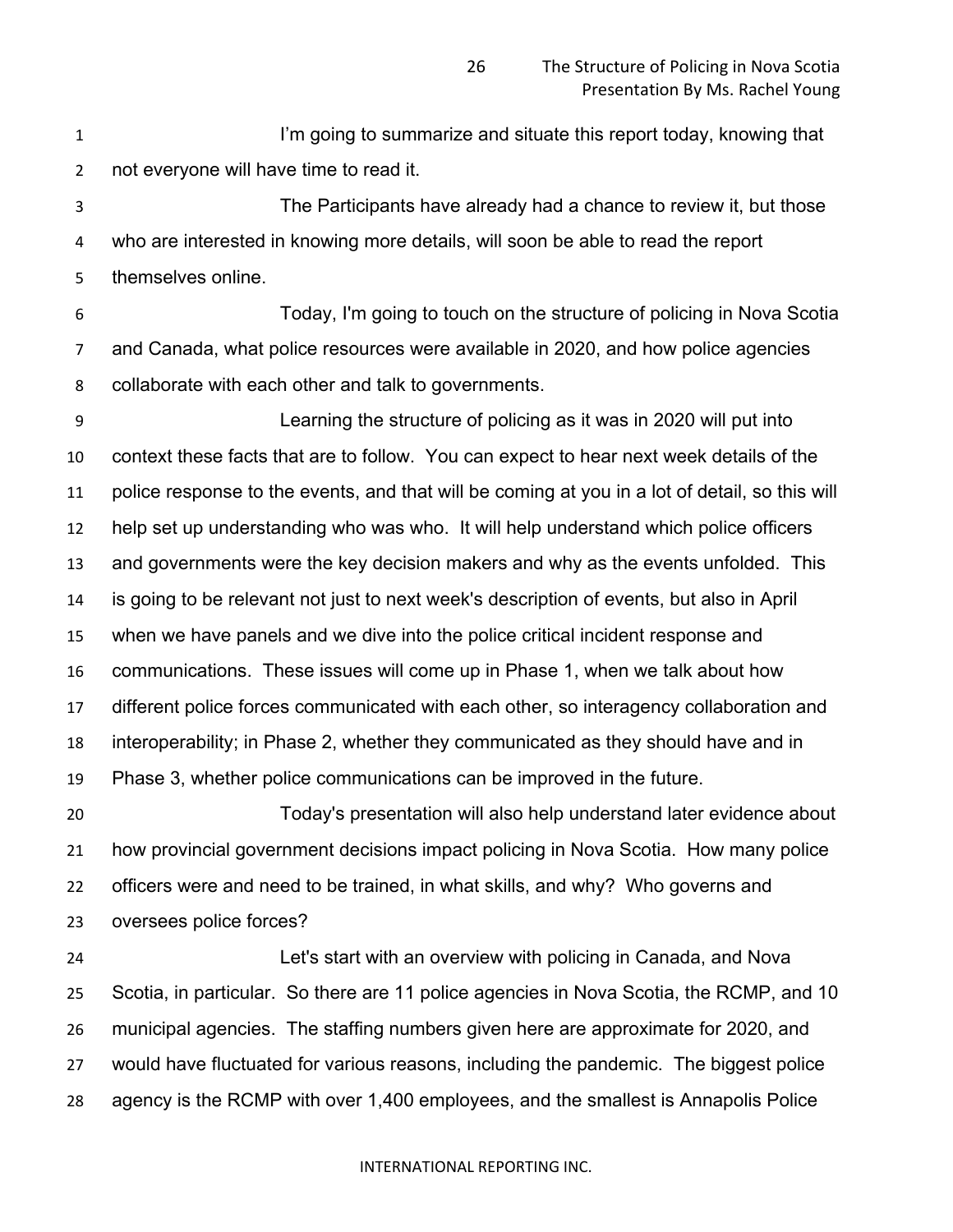Service with 4. The total number of 10 municipal police forces combined is less than that of the RCMP; it's 1,200 employees.

 About half the population of Nova Scotia is policed by the RCMP, but people are policed by the RCMP in one or more of its three different roles. The RCMP wears three hats in all of Canada. It is the federal police force, it can be a provincial or territorial police force and it can also be a municipal police force for a given area. No matter which role it's in, the RCMP can and does communicate and work with other police forces in order to gather and share intelligence and enforce the law. Part of the Commission's work is to understand these relationships, and we will be hearing more about the relationships between different forces and even between different parts of the RCMP. Canada-wide, the RCMP is the federal police force in all of Canada, as set out in the *Royal Canadian Mounted Police Act*, regardless of whether it serves also as the provincial police force in a given province. The RCMP always investigate certain types of crimes in all provinces and territories, such as large-scale drug trafficking crimes, crimes against national security, cyber crime and terrorism offences. This federal policing role is not the role it was playing during the mass casualty events. Although federal RCMP resources may have been involved in the response, but they would have been assisting as backup for the RCMP acting as provincial police. Provincially, provinces are responsible for policing standards. In Nova Scotia, this responsibility to ensure an adequate and effective level of policing is set out in section 5 of the *Nova Scotia Police Act*. An excerpt laws on this point is put together in the short legislative brief that I have filed that's Exhibit 2 now. Provinces can decide whether to form their own police forces or to contract with the RCMP to be their provincial police force. In reality, only Ontario and

Quebec have their own exclusive provincial police forces. Newfoundland and Labrador

also has a provincial force, but it shares provincial policing responsibilities with the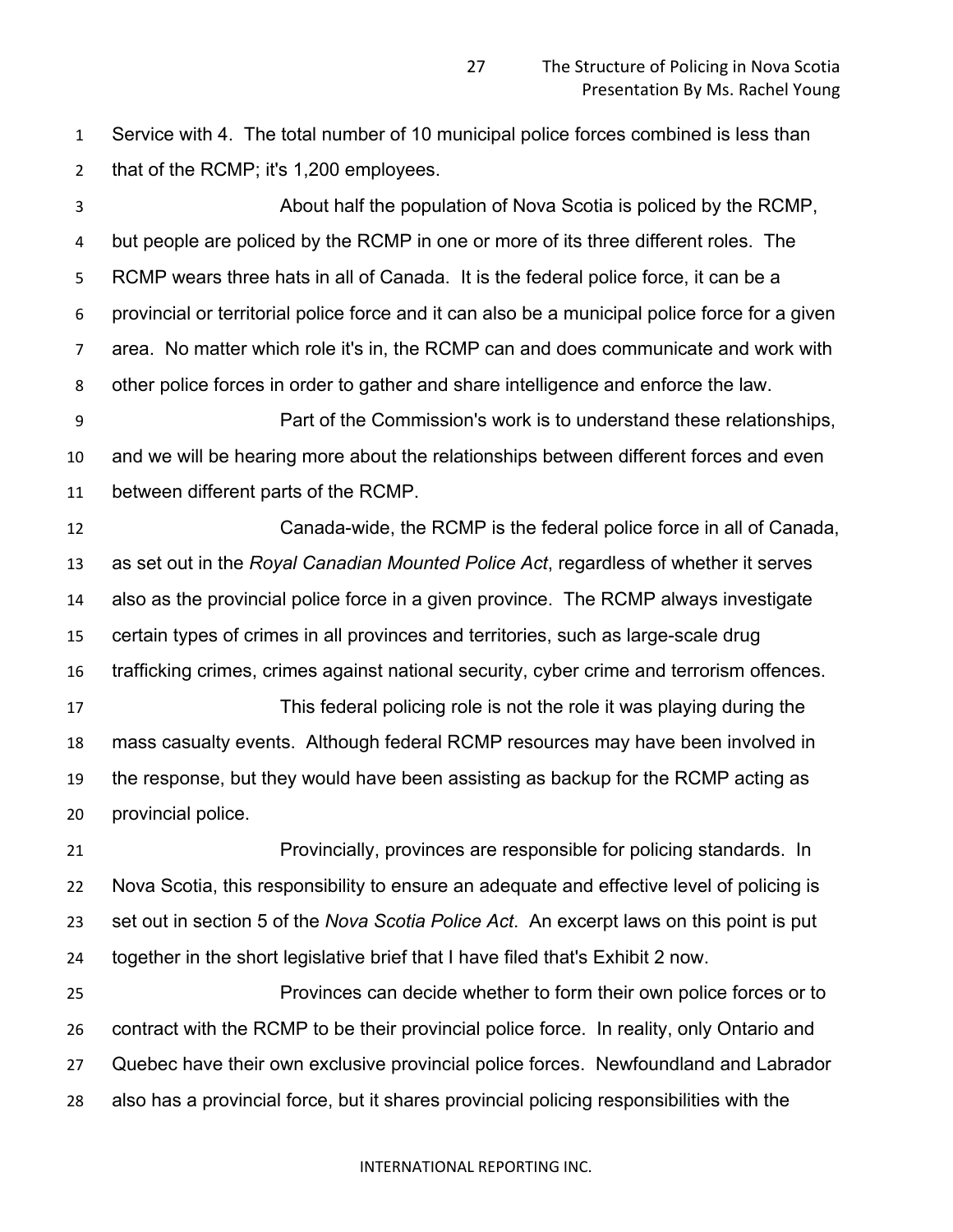RCMP. All other provinces, including Nova Scotia, have the RCMP as their provincial police force.

| 3  | Section 27, and following, of the Nova Scotia Police Act, give the                          |
|----|---------------------------------------------------------------------------------------------|
| 4  | province the option to establish a provincial police service, to be known as the Nova       |
| 5  | Scotia Provincial Police. Section 31 of the Police Act says that:                           |
| 6  | "The Provincial Police shall provide policing services                                      |
| 7  | including: (a) crime prevention; (b) law enforcement;                                       |
| 8  | (c) assistance to victims of crime; (d) emergency and                                       |
| 9  | enhanced services; and (e) public order                                                     |
| 10 | maintenance."                                                                               |
| 11 | So these are the things that the RCMP is obligated to provide Nova                          |
| 12 | Scotians.                                                                                   |
| 13 | The Province of Nova Scotia has an agreement with the federal                               |
| 14 | government setting out the provincial police services that the RCMP will provide. This      |
| 15 | contract is called the Provincial Police Service Agreement or PPSA. This agreement is       |
| 16 | currently halfway through a 20-year term, which runs from 2012 to 2032. This                |
| 17 | document is one of the documents quoted in the Structure of Policing Report, so it will     |
| 18 | be publicly available on the Commission's website as part of Exhibit 1. It's interesting to |
| 19 | note that the RCMP is not actually a signatory to this agreement.                           |
| 20 | The RCMP division for all of Nova Scotia is called "H" Division, and                        |
| 21 | it is headquartered in Halifax. The size of local RCMP detachments varies depending         |
| 22 | on the size of the local population.                                                        |
| 23 | At the municipal level, although the Police Act makes the province                          |
| 24 | responsible for policing standards and gives the option to create a police force, it makes  |
| 25 | municipalities responsible for providing police services. Municipalities can decide         |
| 26 | whether to have their own forces or to contract with the province for those services, and   |
| 27 | municipalities here would include counties.                                                 |
| 28 | Section 35 of the Nova Scotia Police Act states that:                                       |
|    |                                                                                             |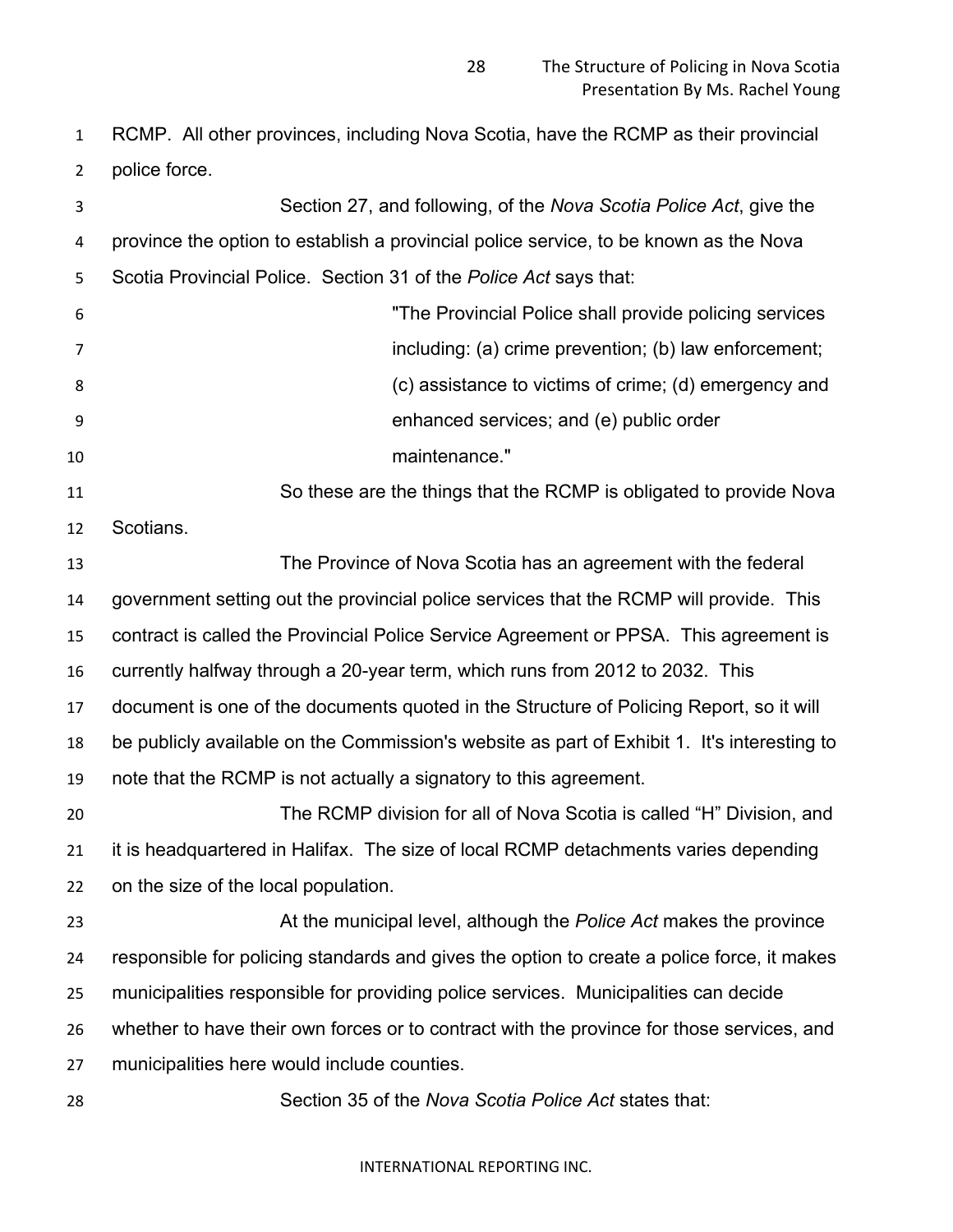| 1              | "Every municipality is responsible for the policing of                                     |
|----------------|--------------------------------------------------------------------------------------------|
| $\overline{2}$ | and maintenance of law and order in the municipality                                       |
| 3              | and for providing and maintaining an adequate,                                             |
| 4              | efficient and effective police department at its                                           |
| 5              | expense in accordance with its needs."                                                     |
| 6              | Secondly, that:                                                                            |
| 7              | "In providing an adequate, efficient and effective                                         |
| 8              | police department for the purpose of subsection (1), a                                     |
| 9              | municipality is responsible for providing all the                                          |
| 10             | necessary infrastructure and administration."                                              |
| 11             | And section 35(3) says:                                                                    |
| 12             | "For the purpose of subsection (1), the service                                            |
| 13             | provided by a police department shall include: crime                                       |
| 14             | prevention; law enforcement; assistance to victims of                                      |
| 15             | crime; emergency and enhanced services; and public                                         |
| 16             | order maintenance."                                                                        |
| 17             | So you'll notice those are the same services that a provincial police                      |
| 18             | force has to provide, that if a municipality does it they have to provide. So those are    |
| 19             | services that you'd expect the police to provide, such as investigating suspected crimes   |
| 20             | under the Criminal Code of Canada.                                                         |
| 21             | Section 36 of the <i>Police Act</i> gives Nova Scotia municipalities                       |
| 22             | options to decide what police force they want. Municipalities can form their own           |
| 23             | municipal police department, they can agree with another municipality to use their police  |
| 24             | department, or they can agree with the RCMP that it can be their municipal police force    |
| 25             | or it can discharge this responsibility by any other means as long as it's approved by the |
| 26             | provincial Minister of Justice.                                                            |
| 27             | Indigenous communities can enter tripartite or three-way                                   |
| 28             | arrangements between themselves and the federal and provincial governments. And in         |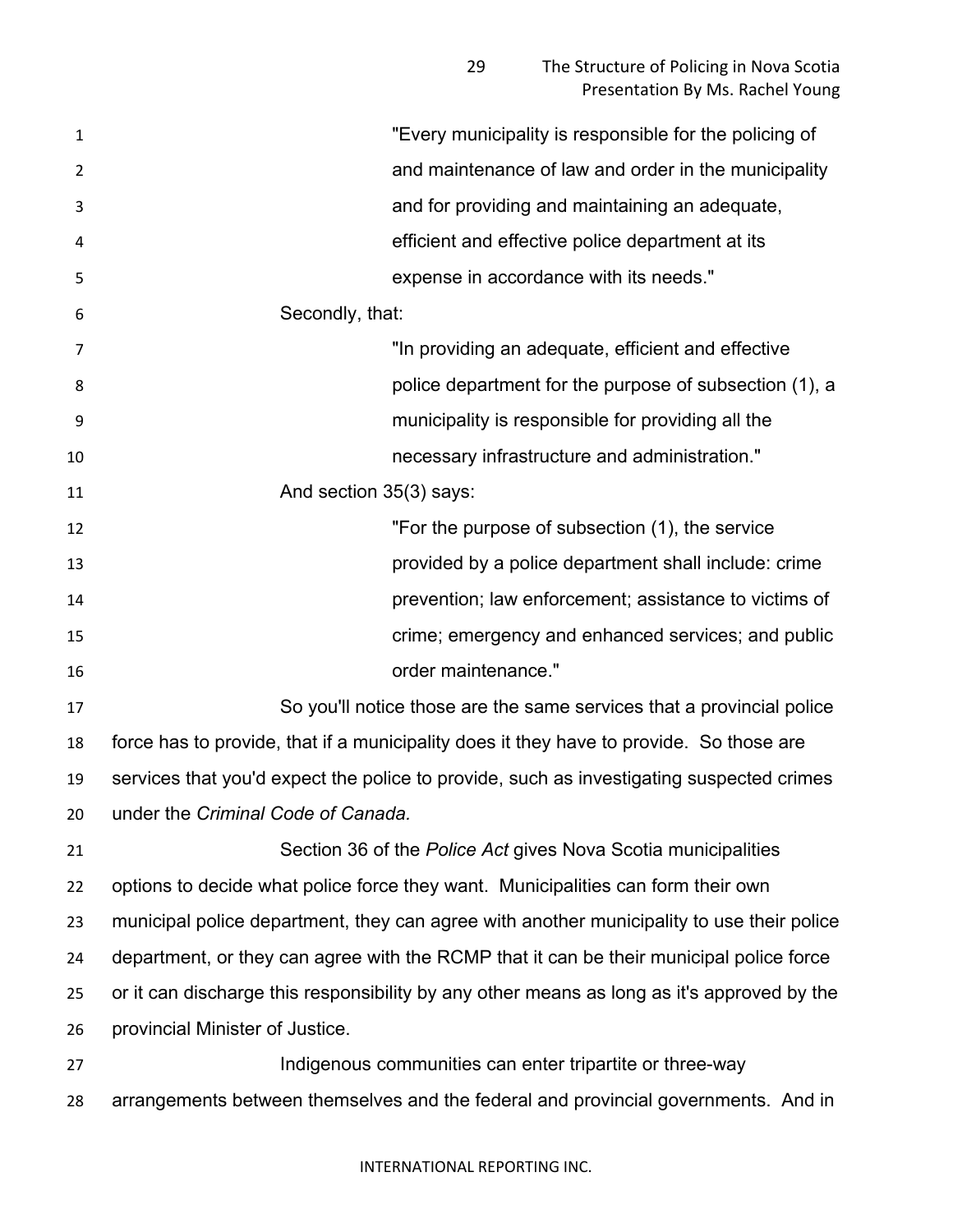Cape Breton, there's a four-way arrangement involving the Cape Breton Police as well. The *Police Act* allows for the appointment of Aboriginal Police Officers. So there are different cost-sharing percentages for municipal policing depending on the size of the population, and those are detailed in the PPSA and in the Structure of Policing Report, and I won't go into detail on that now. In a nutshell, the size of the community affects the options for policing. The fact is that very small communities often do not have the tax base to support their own municipal police force. Under the PPSA, policing in communities with a population of fewer than 5,000 people is paid 30 percent by the federal government and 70 percent by the provincial government. The province then bills back the municipality for the policing service. This 70/30 provincial split is the most common policing cost breakdown in Nova Scotia. As you can gather, there are realities, there are economies of scale involved in using the large RCMP service to police rural areas or small municipalities as described in some of the documents cited in the Structure of Policing Report. Not just in Nova Scotia, but in all of Canada, most of the policing of rural areas is done by the RCMP. In a country the size of ours, it is simply not possible to have large numbers of officers at all times in areas that are sparsely populated. The sheer distances involved mean that it will take officers time to travel to calls. The RCMP tries to estimate how to staff departments -- detachments, rather, across Canada by using a model called the General Duty Police Resourcing Model, or GDPRM. As explained in the report, the GDPRM looks at the distribution of occurrences of people calling the police and call priorities, so how serious or urgent those calls are, in each area and looks at the detachment's historical data as well as factors such as travel times, shift schedules and available back-up in trying to figure out what the optimal number of police members in that area would be to have on a regular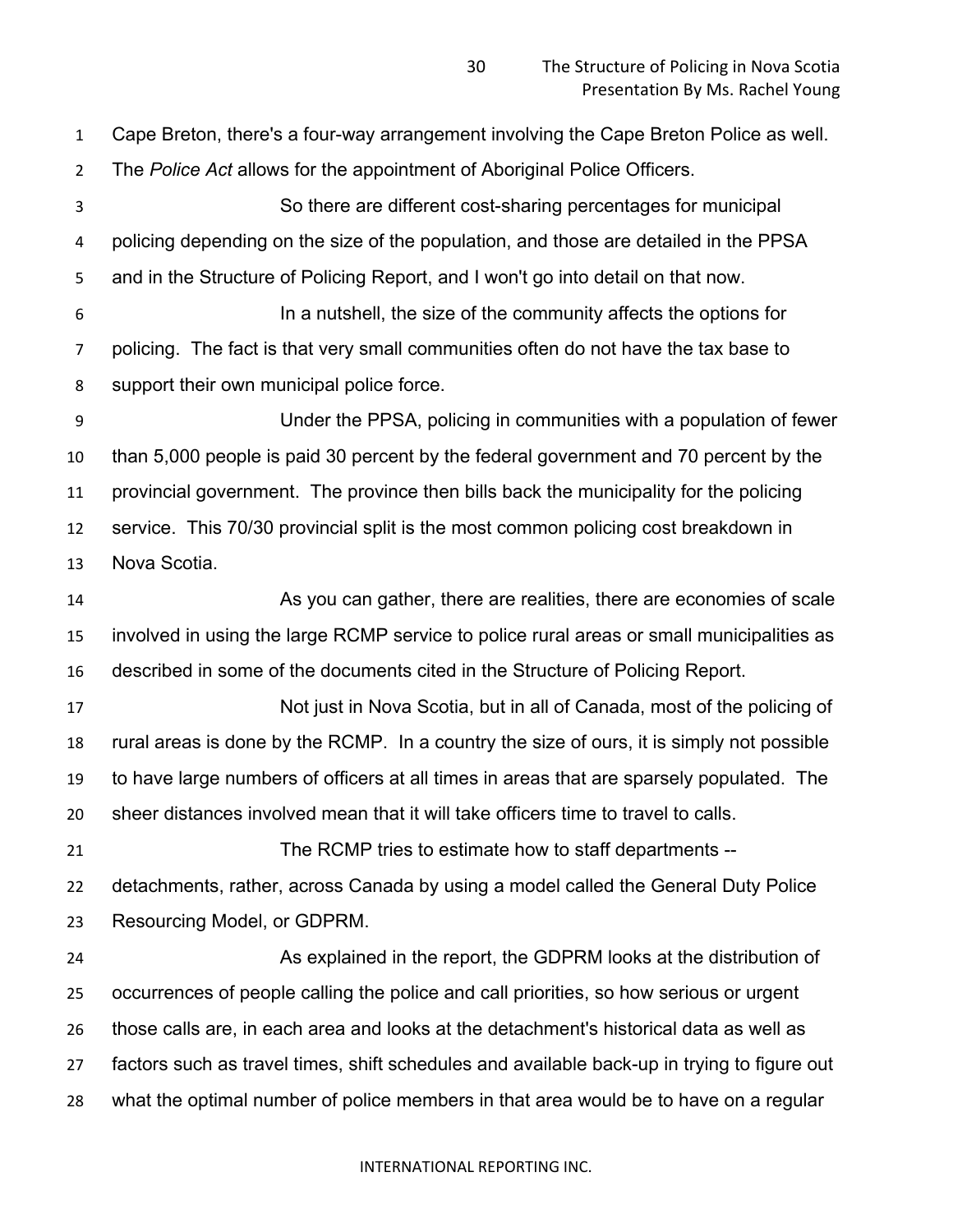basis. This is not a one-time decision. It's reviewed frequently. There have been a number of policing reviews over the years in Nova Scotia and the province and municipalities actively consider, on an ongoing basis, whether police services are

sufficient and they do have the ability to adjust staffing accordingly.

 The report talks about provincial and municipal police resources, and it also explains that the day-to-day reality is that these officers work closely together in their overlapping areas of jurisdiction. They know each other, especially in small communities. RCMP members who are acting as provincial police, for example, sometimes might share a building and work side by side with officers who are acting as municipal police. For example, that's the setup in Antigonish.

**In addition to dividing up police responsibilities the way I've talked**  about with federal, provincial, municipal governments or whether they are federal, provincial or municipal police forces, which in some places is all the RCMP, police forces also need to interact with each other based on the types of crimes they're fighting or the investigative resources they need. As we know, crime crosses boundaries, so police forces in different jurisdictions have to share information and share skills to help each other out.

 Nationally, one solution to this is that the federal government provides what's called National Police Services across Canada. This includes programs that are administered by the RCMP and it was originally started as a way to combat organized crime, which is carried on across provinces and international boundaries. Now, this National Police Services program includes organizations that target specific types of crimes like the Canadian Fraud Centre and the Canadian National Firearms Tracking Centre. And they provide assistance about 70 percent of which is actually outside the RCMP, so the National Police Services is not the same thing as the RCMP, necessarily.

 For types of crimes that occur at the border, including smuggling and human trafficking, the Canada Border Services Agency works with the law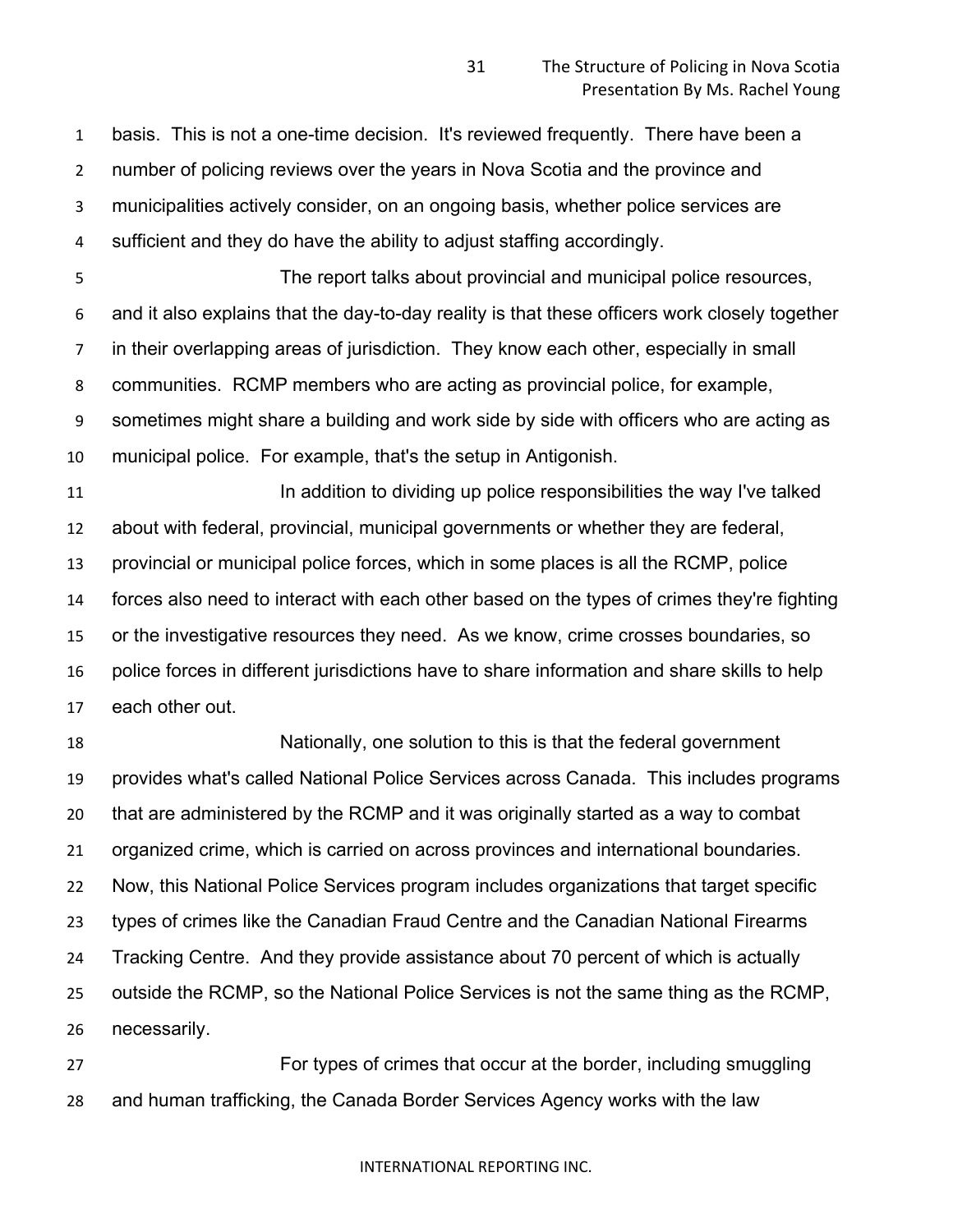enforcement agencies for the area nearest the relevant border. So again, of course,

they need to share information and give each other a head's up about what they know

could be coming or what is suspected to be going on.

 Locally, if the criminal offence is one that the RCMP has expertise in investigating, such as large-scale drug trafficking operations, municipal police might ask the RCMP to take the lead on an investigation or to participate in Joint Forces Operations, which are called JFOs.

 Those are the ways that police agencies divide responsibilities focused on different types of crimes.

 Another way they divide responsibilities is by types of crime-fighting tools to share expertise or resources as needed. For example, not every police force has a K9 Unit, so they can call each other to ask to borrow them if the situation requires it.

 There are RCMP provincial members in positions that benefit the municipalities, too. These are called centralized provincial resources and shared positions, which are jobs like those of intelligence analysts who support front-line policing by providing them with intelligence about suspected crimes. These positions are funded by the province and the municipalities are not charged back for their work. On an ongoing basis, there are integrated units where the RCMP works with a municipal police force on an ongoing basis. This could be either for types of crimes such as street crime or geographical areas that are closely connected such as the Halifax Regional Municipality.

 For occasional help, rural communities have access to specialized investigative services such as Forensic Identification Services from the RCMP as their provincial police force.

 For many years, the RCMP provided assistance to municipal police agencies with specialized services the municipalities don't have, like Forensic Identification Services or Major Crime Units. This is different than the National Police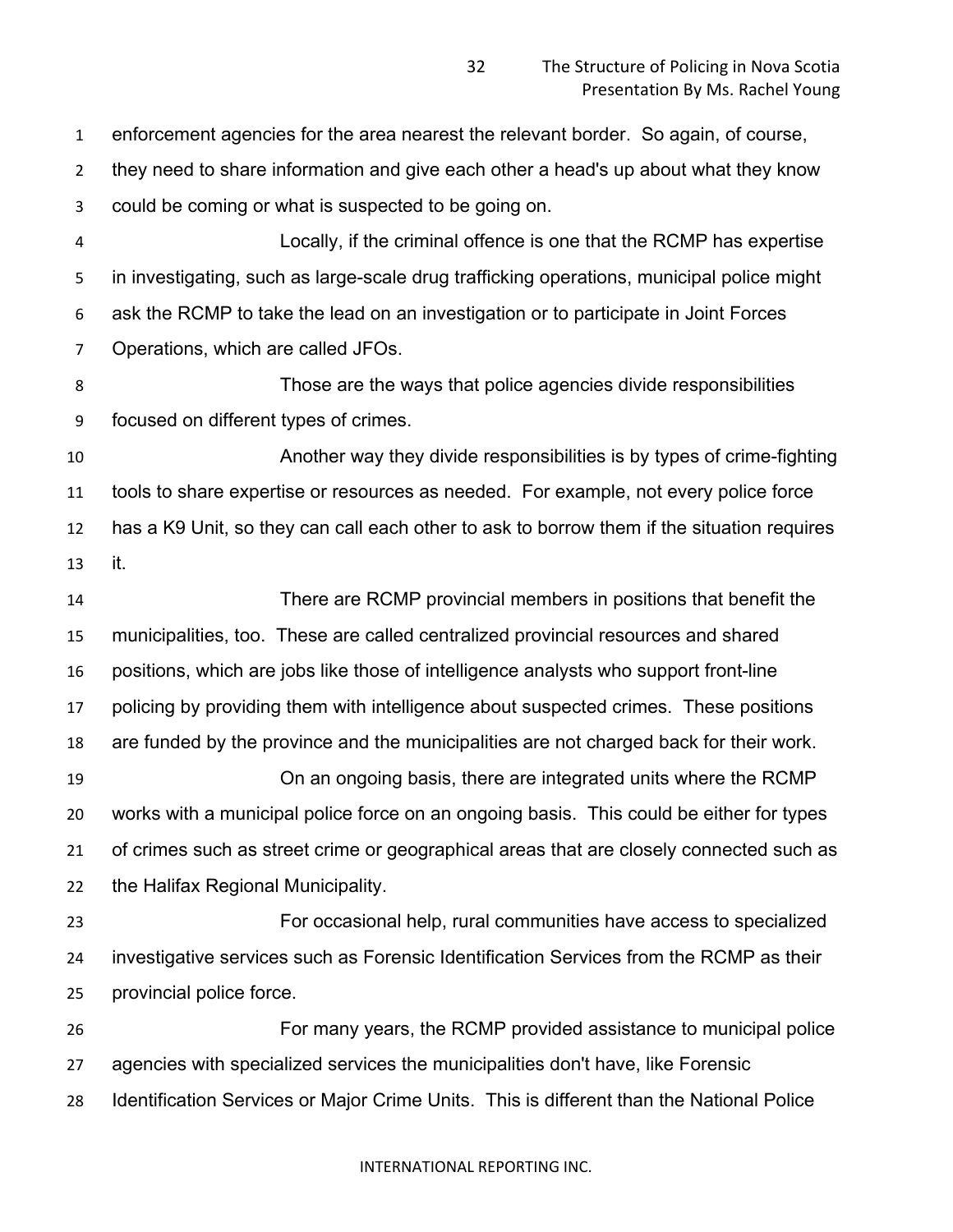Services I mentioned a moment ago. Here, we are talking about informal assistance.

It's not written in the PPSA explicitly, just the provincial police force helping out the

municipal police with tools they need as needed on a local level. It could be about a

specific case or investigating a specific person.

 The PPSA gives the Nova Scotia Minister of Justice the authority to direct the RCMP as the provincial service to help on a, quote, "temporary basis". Some of these arrangements are formal and written down. For example, the Amherst Police Department has an agreement with the RCMP for membership in the Cumberland Integrated Street Crime Enforcement Unit. But some of these arrangements are informal such as an informal agreement between the RCMP and the Amherst Police Department for mutual back-up on high-risk calls for service.

 The municipal police forces, which are small in Nova Scotia, have been accustomed to this informal assistance and, typically, it is paid for by the province and not charged back to municipalities. However, as explained in the report, there has been some indication from the RCMP that this arrangement may not be sustainable, and that further discussions between the RCMP, the Province, and the municipal police forces need to take place to clarify whether these informal arrangements will continue, and whether they need to be formalized.

 So what we're interested here, when -- what happens when there's more officers required to respond to a call than there are in place. Obviously, they need to call for backup. The RCMP has policies in place to call for backup from within the RCMP and from other law enforcement agencies.

 From within the RCMP, backup can come from members outside the area, outside the detachment, even outside the province. It can come from RCMP members who are serving as federal members, not provincial; people who are on-call in case they're needed; and after that, off-duty members would be called in.

 Before multiple officers are called for backup, the RCMP has to assess the risk involved in the incident. So we'll be hearing more about all of that, of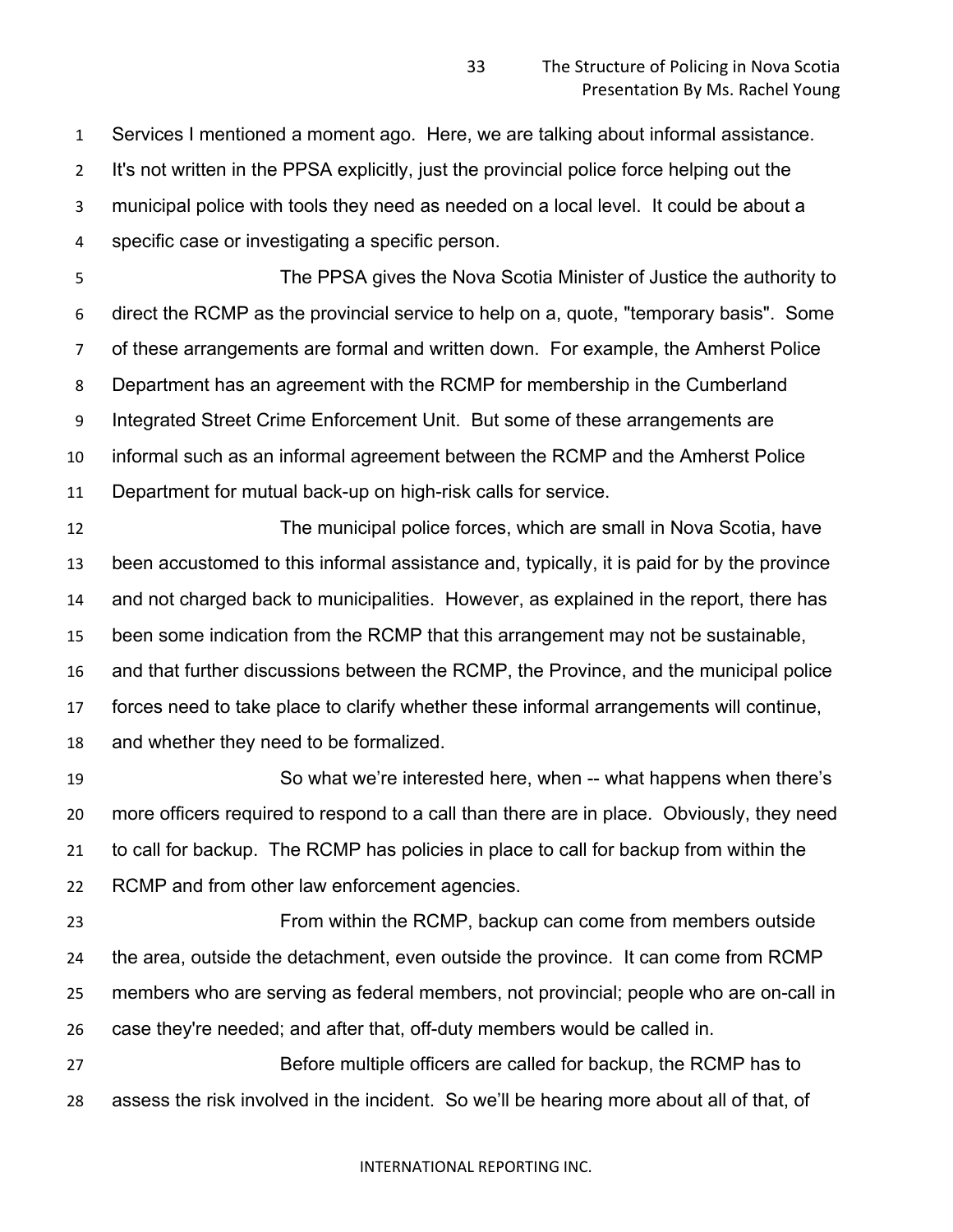course, during these proceedings.

2 If we -- we're going to look at geography of Nova Scotia soon, and so if you look at the maps, due to simple geography and the police division of labour that I've just described, it may be that municipal police officers are closer physically than other RCMP officers, but this does not mean that they will be the ones to back up the RCMP.

**In order for a municipal police force to be able to help in an area**  policed by the RCMP as provincial police, the RCMP would have to tell it that backup was needed and ask for that help.

 Having seen how policing responsibilities get assigned and shared, we're going to look now at how these resources are on the ground in rural Nova Scotia.

 The Structure of Policing Report filed as Exhibit 1, goes through the approximate numbers of police officers for each force and detachment in Nova Scotia in 2020. And I won't go through the whole province today; I'm just going to highlight the staffing of Colchester County and Halifax Regional Municipality area police agencies, in order to give an idea of the available resources in those areas.

**I knowled also note that in addition to police officers from these two** in 197 areas, officers from RCMP division "J" Division in New Brunswick attended as backup during the mass casualty.

 So we're now going to have a look at some maps to get situated. And you will be hearing about first responders from these areas starting next week. We're now looking at a map of East Hants, Colchester, and Cumberland Counties. This rural area, highlighted in light green on the map, and this is where the mass casualty events were concentrated. Each of these three counties is policed by the RCMP as a

provincial police force, and there's red dots on the map and each of those dots is an

RCMP detachment.

However, you can see that within this area there's also -- there's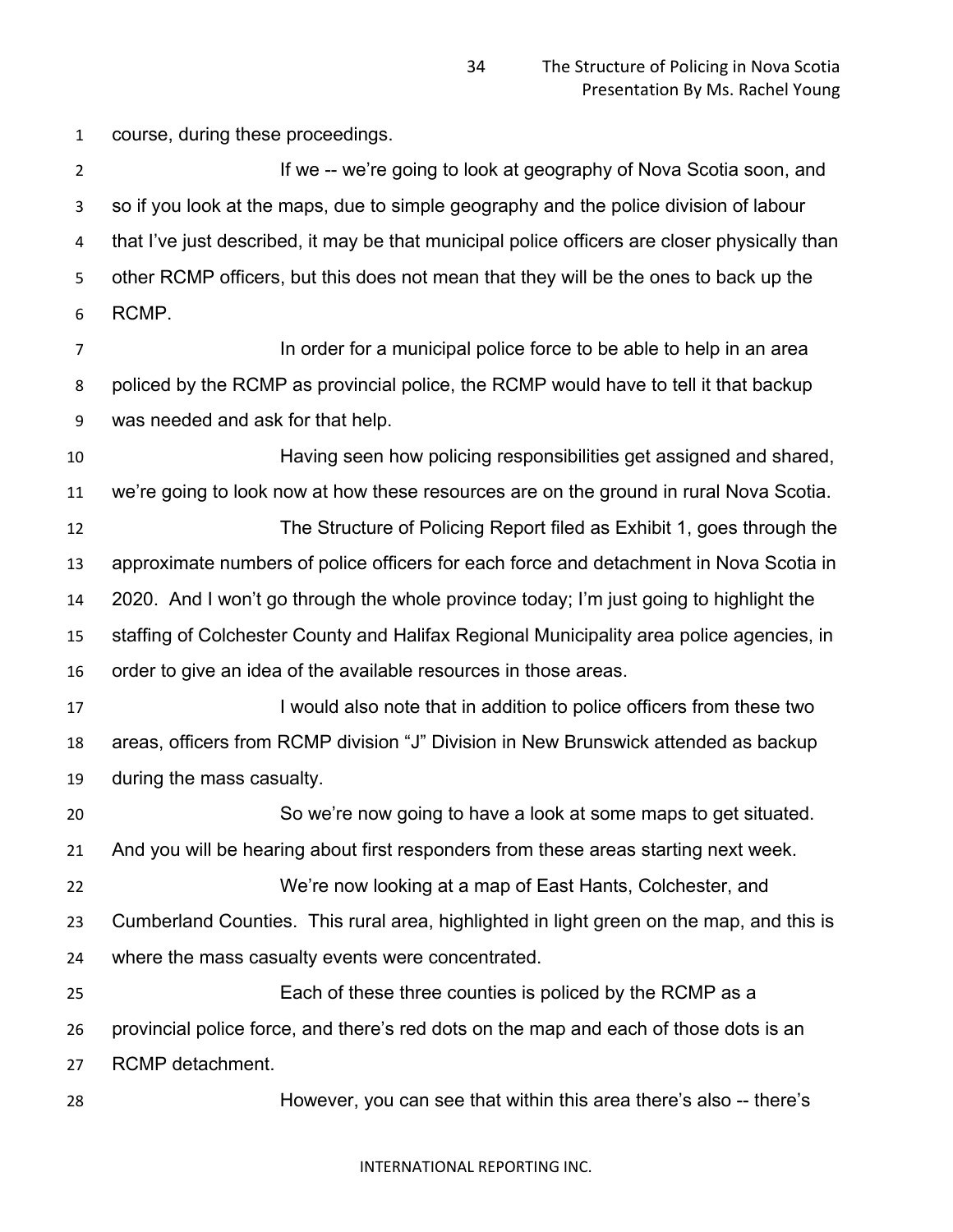| $\mathbf{1}$   | two blue dots, and those are municipal police departments, the municipalities of        |
|----------------|-----------------------------------------------------------------------------------------|
| $\overline{2}$ | Amherst and Truro; Amherst is at the top of the map there.                              |
| 3              | To the southwest, East Hants District RCMP has two detachments,                         |
| 4              | in Upper Rawdon and Enfield, and one satellite office, Mount Uniacke, with a            |
| 5              | complement of 25 police officers and four civilian employees assigned to both           |
| 6              | detachments.                                                                            |
| $\overline{7}$ | Colchester District RCMP is comprised of three detachments; Bible                       |
| 8              | Hill, Stewiacke, and Tatamagouche, and one satellite office, with 35 officers and eight |
| 9              | civilian employees, most of whom work in Bible Hill.                                    |
| 10             | Sipekne'katik First Nation RCMP has 11 police officers and one                          |
| 11             | civilian.                                                                               |
| 12             | Millbrook RCMP is a single detachment with a complement of                              |
| 13             | seven police officers and one civilian employee.                                        |
| 14             | To the north, Cumberland County District RCMP has five                                  |
| 15             | detachments with 34 officers and six civilian employees.                                |
| 16             | In Colchester County is the Town of Truro, which has its own                            |
| 17             | municipal police service, the Truro Police Service. It is not far from the Bible Hill   |
| 18             | Detachment of the RCMP; you can see the blue dot close to the red in the middle of the  |
| 19             | map. And the RCMP's jurisdiction covers the rural area around Truro. The Truro Police   |
| 20             | Service has about 36 officers and 15 civilian employees.                                |
| 21             | The Town of Amherst is in Cumberland County, near the Amherst                           |
| 22             | Detachment of the RCMP; so, again, you can see how close the blue and red dots are      |
| 23             | there. And the RCMP's jurisdiction covers the rural area around Amherst. The Amherst    |
| 24             | Police Department has about 24 police officers and 10 civilian employees.               |
| 25             | So that gives you a sense of the boots on the ground, so to speak,                      |
| 26             | as they were in 2020.                                                                   |
| 27             | Halifax Regional Municipality has the same boundaries as Halifax                        |
| 28             | County, and is policed by two agencies.                                                 |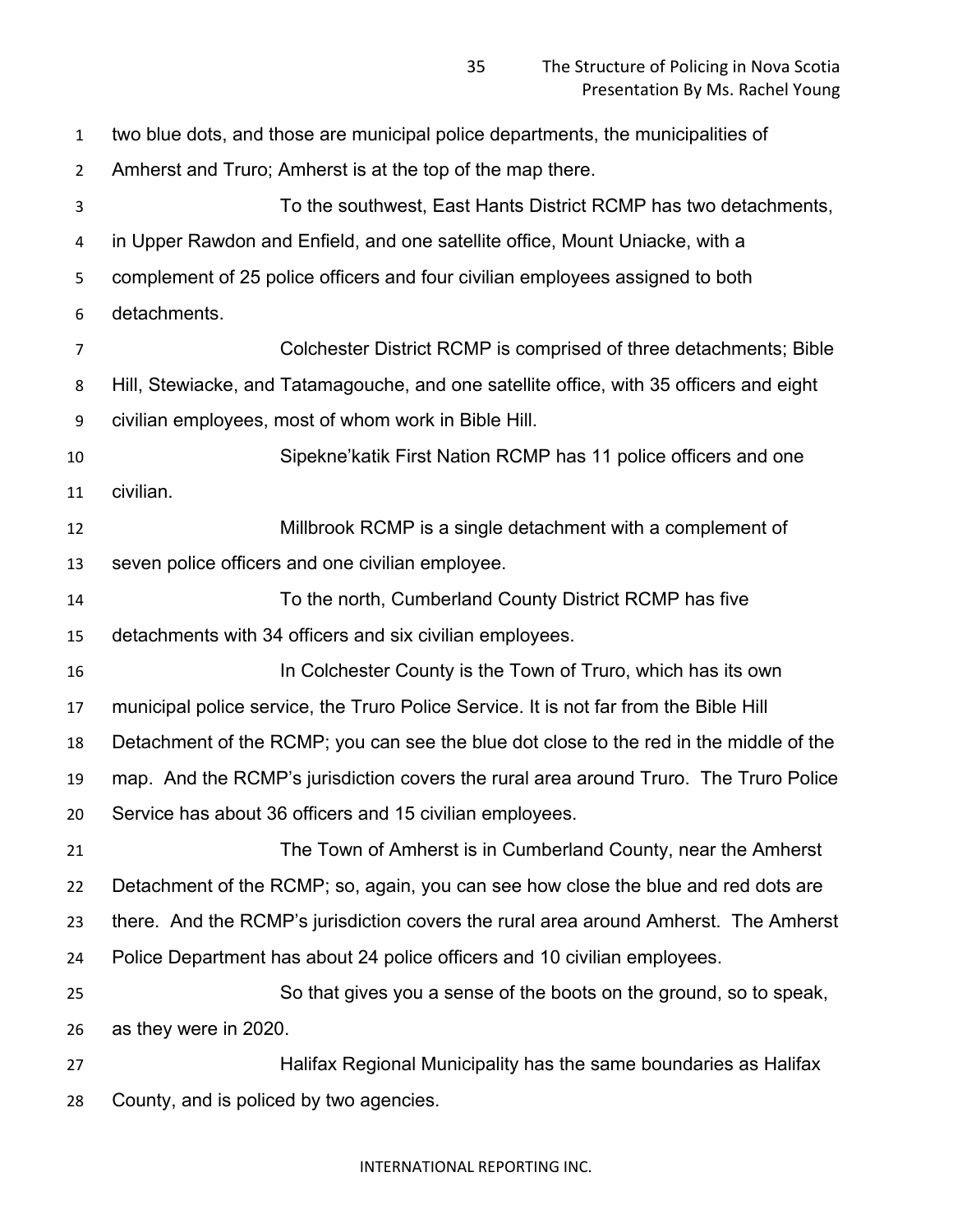Halifax District RCMP provides provincial police services to the rural areas in the HRM. And here you can see Halifax County in light green on the map, which is the same thing as the HRM geographically, and it has the seven Halifax District RCMP detachments, where the red dots are shown, including "H" Division headquarters in Halifax.

 The blue dot is the Halifax Regional Police municipal police headquarters. So this shows you how the jurisdictions and where people are working really overlap.

 As explained in the report, which is now Exhibit 1, in 2020 the Halifax District RCMP in the rural and suburban areas around the city had about 138 police officers, plus 45 assigned to integrated units, and 37 civilian employees. The Halifax Regional Police, the municipal police agency for the

 urban core of the HRM, so that's Halifax, Dartmouth, and Bedford, and the communities extending from Bedford to the Sambro Loop, has 532 police officers and 275 civilian employees. So, clearly, Halifax Regional Police is by far the biggest municipal police agency in Nova Scotia.

 The Commission will be hearing more about how the Halifax District RCMP and the Halifax Regional Police have divided labour over the years on an ongoing basis, and they work together now; and that's described at page 50 and following of the report.

 So, actually, depending on where a person is in the HRM or what the call is about, if they call 911, it could be the RCMP or the Halifax Regional Police who answer that call.

 To finish our overview of how policing works in Canada and Nova Scotia, it's important to understand how police agencies work when they're not in the middle of dealing with emergencies. These are relationships between people and they affect how people react when there is an emergency.

Police agencies interact with each other and with all levels of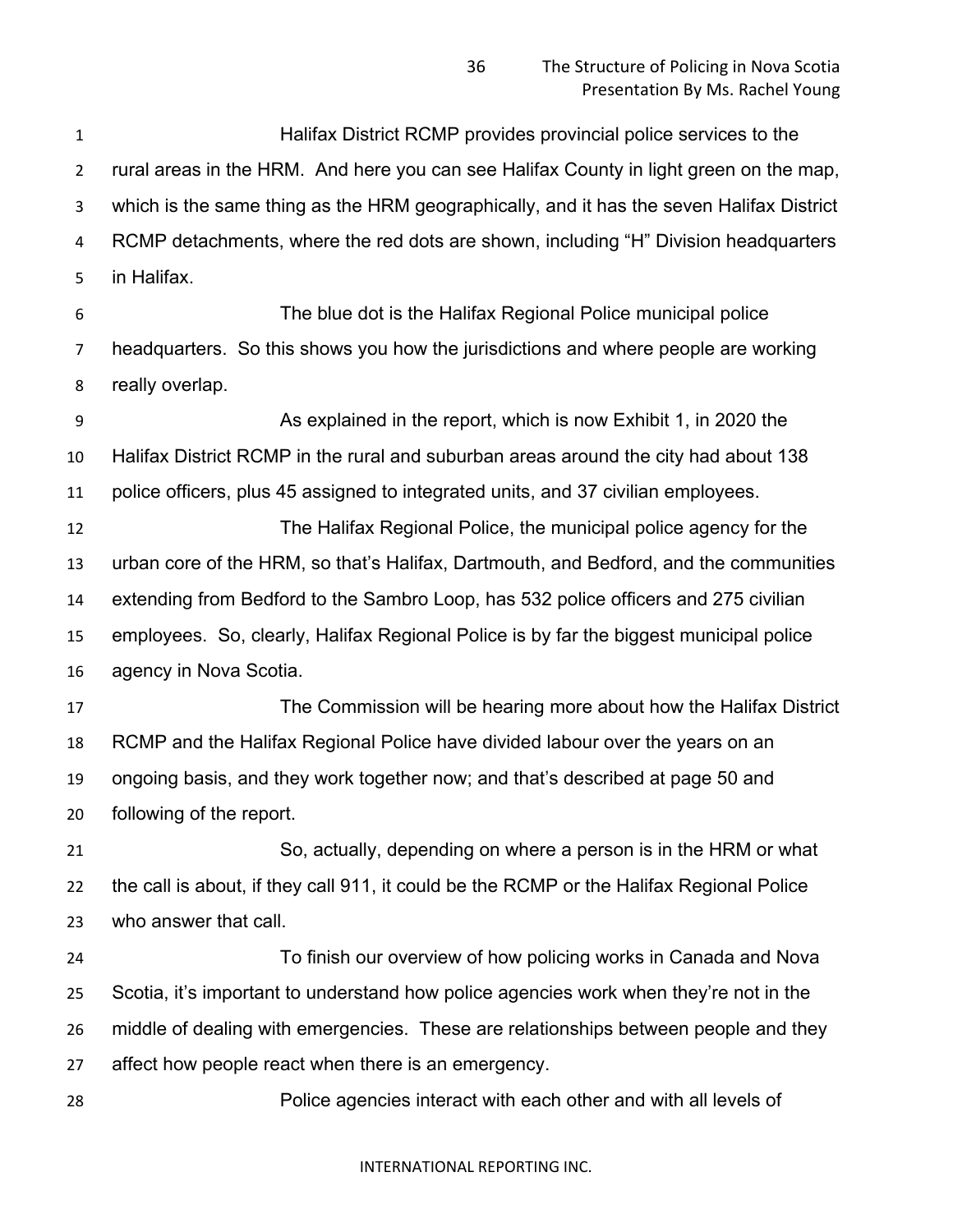government; federal, provincial, and municipal, on an ongoing basis, and they do look for ways to combine forces and to consider how to communicate with each other during investigations.

 These dynamics are discussed in the second half of the Structure of Policing Report, starting at page 55, in a section called, "Interagency Collaboration: Government Relations, Integrated Policing, and interoperability.

 Police forces do not govern themselves. They're subject to civilian oversight and governance.

 In Nova Scotia, as explained in the report, the *Police Act* creates different entities for governance and oversight. There's the Serious Incident Response Team, or SiRT, and that is to provide oversight of policing by providing an independent investigation of serious incidents involving police in the province. That's at section 26A and following in the *Police Act*.

 The *Police Act* creates regulations which set out a system to deal with complaints of police misconduct by municipal officers. Complaints start by being reported to the agency in question, but then people can appeal to the Police Review Board if they're not satisfied with that decision.

 The Office of the Police Complaints Commissioner is provincially funded and can investigate complaints and support the Board.

 Municipal boards of police commissioners, which are to provide civilian governance over municipal law enforcement and crime prevention are created in section 44 and following of the *Act*.

 When the RCMP is the municipal or provincial police force, that is overseen by civilians through police advisory boards, which are created at section 57 and following of the *Act*.

 So those are different tools where civilian people interact with the police to keep an eye on what they're doing.

At the federal level, the RCMP is governed by the federal *RCMP*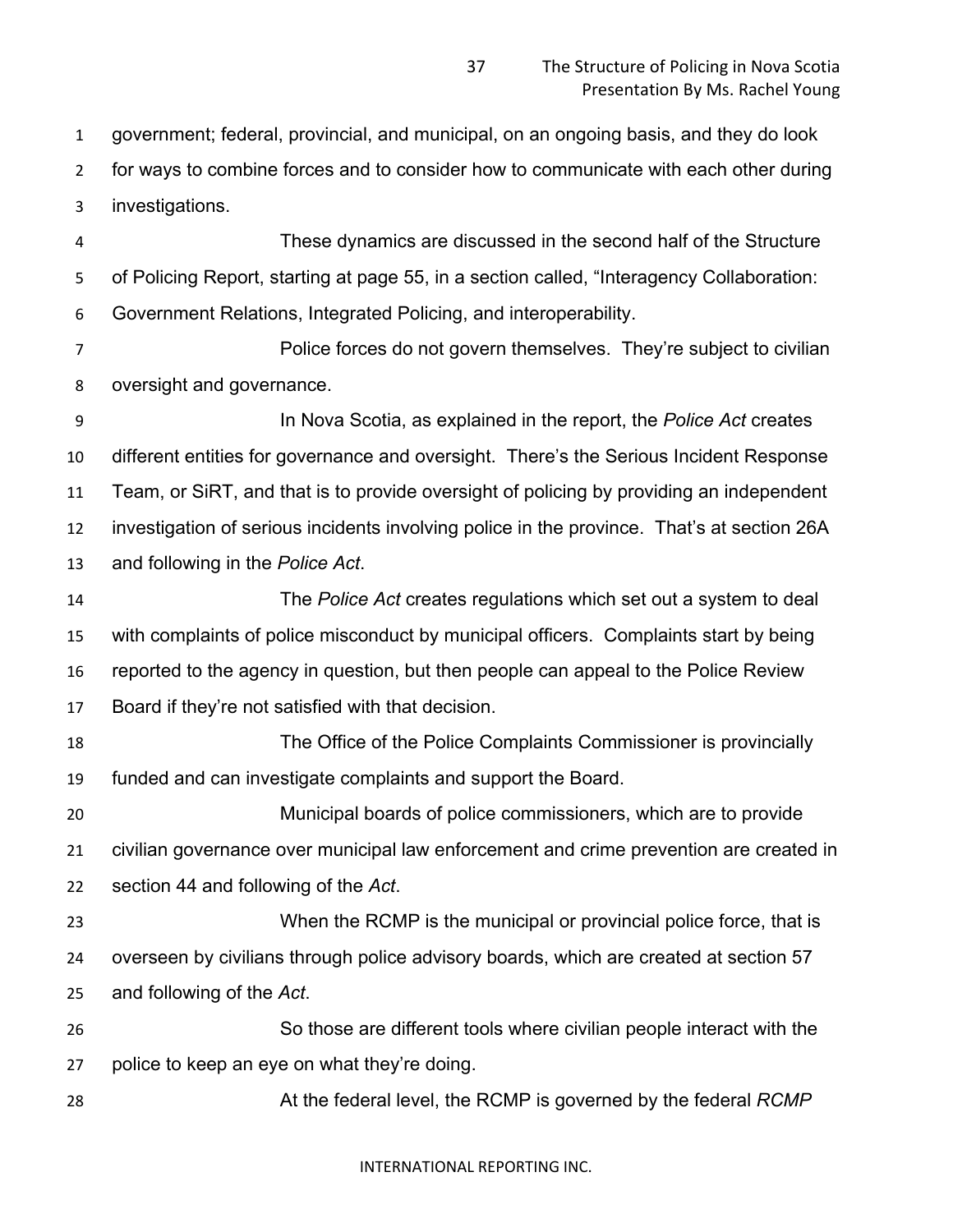| 1  | Act.                                                                                     |
|----|------------------------------------------------------------------------------------------|
| 2  | The Commission of the RCMP operates and manages that force.                              |
| 3  | Under Part VI of the RCMP Act, if a civilian has a complaint about                       |
| 4  | an RCMP officer, the civilian has to start by bringing the complaint to the RCMP itself. |
| 5  | Then, if not satisfied with how the RCMP resolved it, the complainant can seek a review  |
| 6  | by the Civilian Review and Complaints Commission, or the CRCC, which is an               |
| 7  | independent agency created in 1988 by Part VI of the RCMP Act.                           |
| 8  | All police agencies in Nova Scotia are represented by the Nova                           |
| 9  | Scotia Chiefs of Police Association in dealing with local and provincial governments and |
| 10 | through the Canadian Association of Chiefs of Police at the national level.              |
| 11 | These are not intelligence gathering bodies and they do not have                         |
| 12 | operational roles.                                                                       |
| 13 | In terms of ongoing operations, the Commission will be hearing                           |
| 14 | about how the RCMP is in regular contact with the Public Safety Division of the Nova     |
| 15 | Scotia Department of Justice on the topics of policing standards, training, audits,      |
| 16 | community-based crime prevention initiatives, and administering the PPSA.                |
| 17 | The Police Act gives the Provincial Department of Justice the ability                    |
| 18 | to conduct audits of police forces. And these have been done over the years. They're     |
| 19 | not mandatory. But they haven't been done consistently over the years.                   |
| 20 | Policing standards have not been updated in Nova Scotia since                            |
| 21 | 2003, although efforts are currently underway to do so.                                  |
| 22 | The province also plays a key role in police communications in that                      |
| 23 | it administers both the emergency 9-1-1 service and the Alert Ready service, which is    |
| 24 | through the Department of Municipal Affairs.                                             |
| 25 | The Commission will be hearing about how the RCMP did or did                             |
| 26 | not interact with the provincial government during the course of the events. We will     |
| 27 | learn how those systems work and how they might be improved.                             |
| 28 | The police radio system in Nova Scotia allows for some shared                            |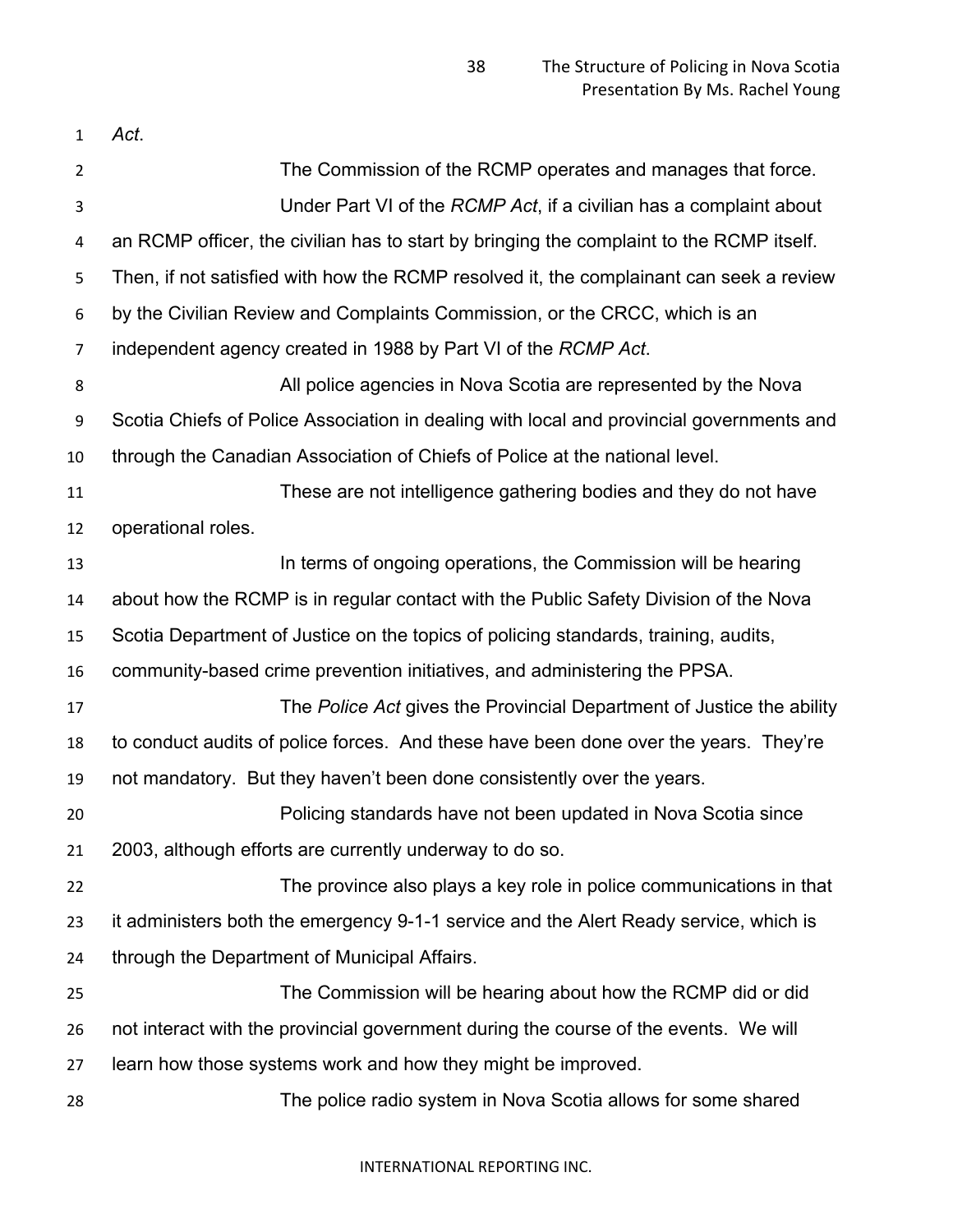channels, but all of the different police agencies that you've heard about are not automatically able to hear others.

 Police agencies are able to share intelligence with each other and day to day policing information. They can share local police records via a portal, through databases such as CPIC, which you may have heard of, the Canadian Police Information Centre for criminal records checks and so on, and there's the Criminal Intelligence Service of Canada, Nova Scotia, and other provinces, which also provides a way that police forces can share intelligence about suspected crimes. In terms of police training, the RCMP has its own standards and programs for cadets, it has its own college, and it has its own training all the way up through a member's career. For municipal police forces, some training is offered by the Provincial Department of Justice directly, some is done internally within their municipal force, or by attending courses put on by other forces, including the RCMP, or there are police colleges, such as the Atlantic Police College. So the various forces do train each other, they combine for joint training, or they attend provincial police colleges. And this is described in the report and we will be hearing more about that over the coming months. **In conclusion, I trust that this presentation has given you an idea of**  who does what in policing in Canada. The hope was that now you have some context for the facts you'll hear next week about which police agencies and detachments the various first responders were coming from, who they were getting their information from, who was assisting them, and why. You should also have a sense of some of the areas that are going to be discussed further in the coming weeks and months, including what information or assistance the local RCMP may have been getting, and if not, why not. Thank you, Commissioners, and everyone.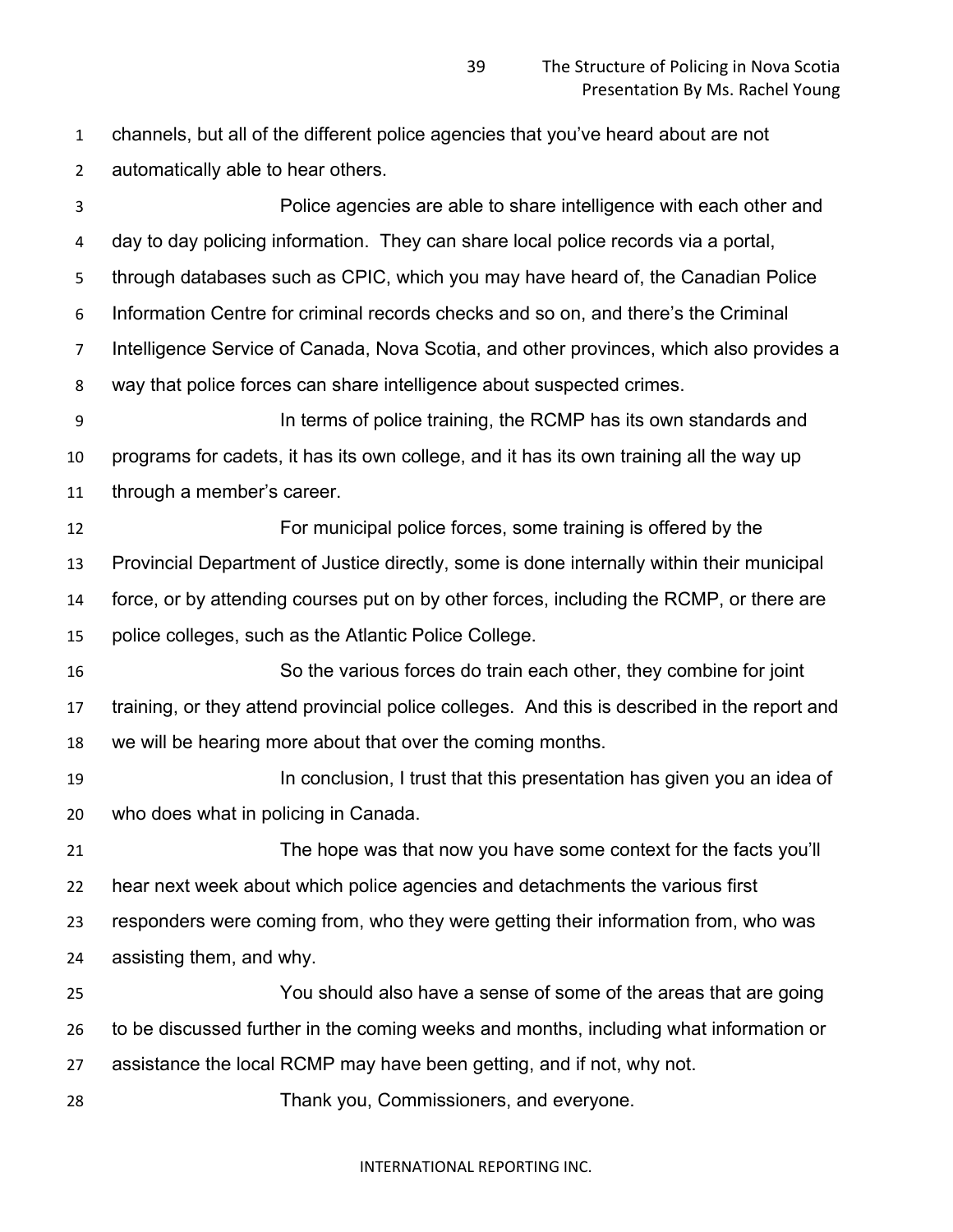**COMMISSIONER MacDONALD:** Thank you so much, Ms. Young. And thank everyone here for their participation and engagement, and everyone who may be following online.

 Consistent with the approach for this week, we are attempting to set the stage for what will be the presentation of the timeline beginning in Portapique on 6 April  $18<sup>th</sup>$  and  $19<sup>th</sup>$ , 2020. And we will begin that on Monday, this coming Monday.

 Senior Counsel, Roger Burrill, will be presenting the Foundational Documents on Monday, Tuesday, and Wednesday, the three first Foundational Documents involving Portapique. And beginning on Wednesday, and then Thursday, of course, we are looking forward to hearing from counsel for the various participants on their response to whatever other evidence ought to be called *vis a vie* the Portapique documents, if I may refer to those. So we look forward to that as well.

**And unless, Commissioners, I'm missing anything, I again repeat** our thanks and our engagement.

15 I think it's important for me to say this at the end of every day, next week will be much more challenging, obviously, but we do have mental health supports with references on our website, but here at the Convention Centre, we have, and will continue to have, mental health people there for all of you to assist in any way we can. And that's something we will continue throughout the public proceedings.

 So again, thank you all for your participation, for your engagement. We hope that this week was helpful in terms of framing the important work we have to do, and I would like to say we have to do together, collaboratively, so that we can get the answers people deserve and the recommendations we all require.

 So thank you again, everyone, and we will break until Monday morning. Thank you.

 **REGISTRAR DARLENE SUTHERLAND:** Thank you. Lunch will 27 be served shortly. And the proceedings are adjourned until Monday, February the  $28<sup>th</sup>$ , 2022 at 9:30 a.m.

#### INTERNATIONAL REPORTING INC.